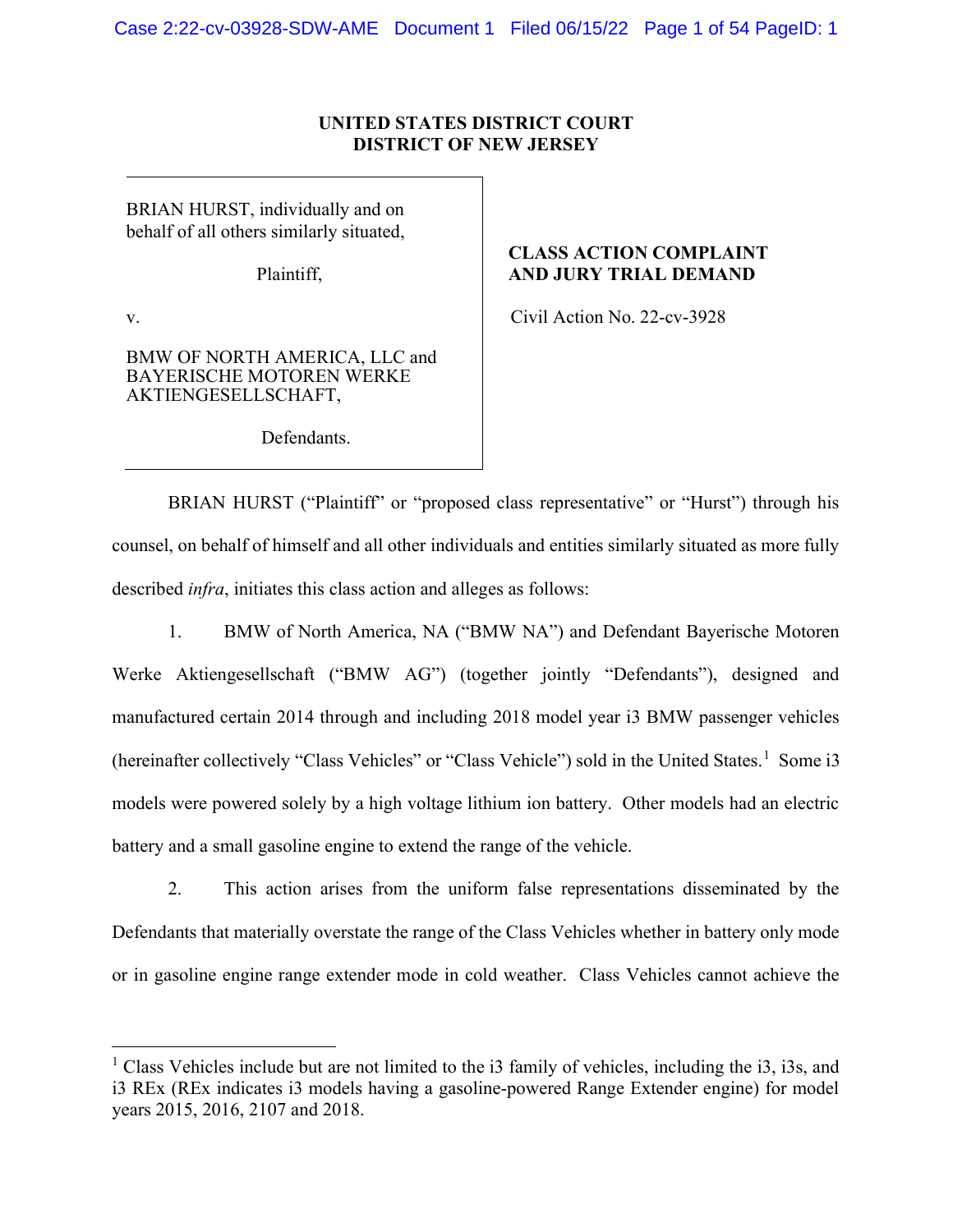#### Case 2:22-cv-03928-SDW-AME Document 1 Filed 06/15/22 Page 2 of 54 PageID: 2

driving range promised in Defendants' advertising and promotional materials when operated in cold weather conditions. Proposed class representative Hurst on behalf of himself and members of the class requests injunctive relief, monetary damages, including multiple damages where applicable, court costs and attorney fees against each of the respective BMW entities based upon their breach of express warranty, breach of implied warranty, misrepresentation, unfair and deceptive business practices and unjust enrichment, and violation of consumer protection laws of New Jersey.

3. To successfully market an electric or hybrid vehicle (powered by battery and/or an internal combustion engine) to the American public, range is critical. Since battery charging takes more time than refilling a gasoline tank, and because charging stations are not nearly as common as gas stations, an electric vehicle's usefulness is directly related to the distance the automobile can travel before needing a recharge.

4. So-called electric vehicle "range anxiety" is a consumer fear that the electric vehicle does not have sufficient battery capacity or charge to reach its intended destination. Tesla founder Elon Musk believes that "one of the biggest drawbacks to plug-in cars [is] fear of running out of juice before getting to a destination." Range anxiety is the "biggest challenge for the electric vehicle sector."<sup>2</sup>

5. Electric and plug-in hybrid vehicle buyers particularly rely on manufacturer advertisements and representations concerning an automobile's ability to travel a specified distance. Modern all-electric vehicles were not introduced in the U.S. market until  $2010<sup>3</sup>$ . Sales

<sup>&</sup>lt;sup>2</sup> Jon Hurdle, *Toward a Cure for Range Anxiety*, THE NEW YORK TIMES (Feb. 11, 2013), http://green.blogs.nytimes.com/2013/02/11/toward-a-cure-for-range-anxiety/? $r=0$ 

 $3$  See, U.S. Dept. of Energy, The History of the Electric Car (Sept. 15, 2014), available at https://www.energy.gov/articles/history-electric-car.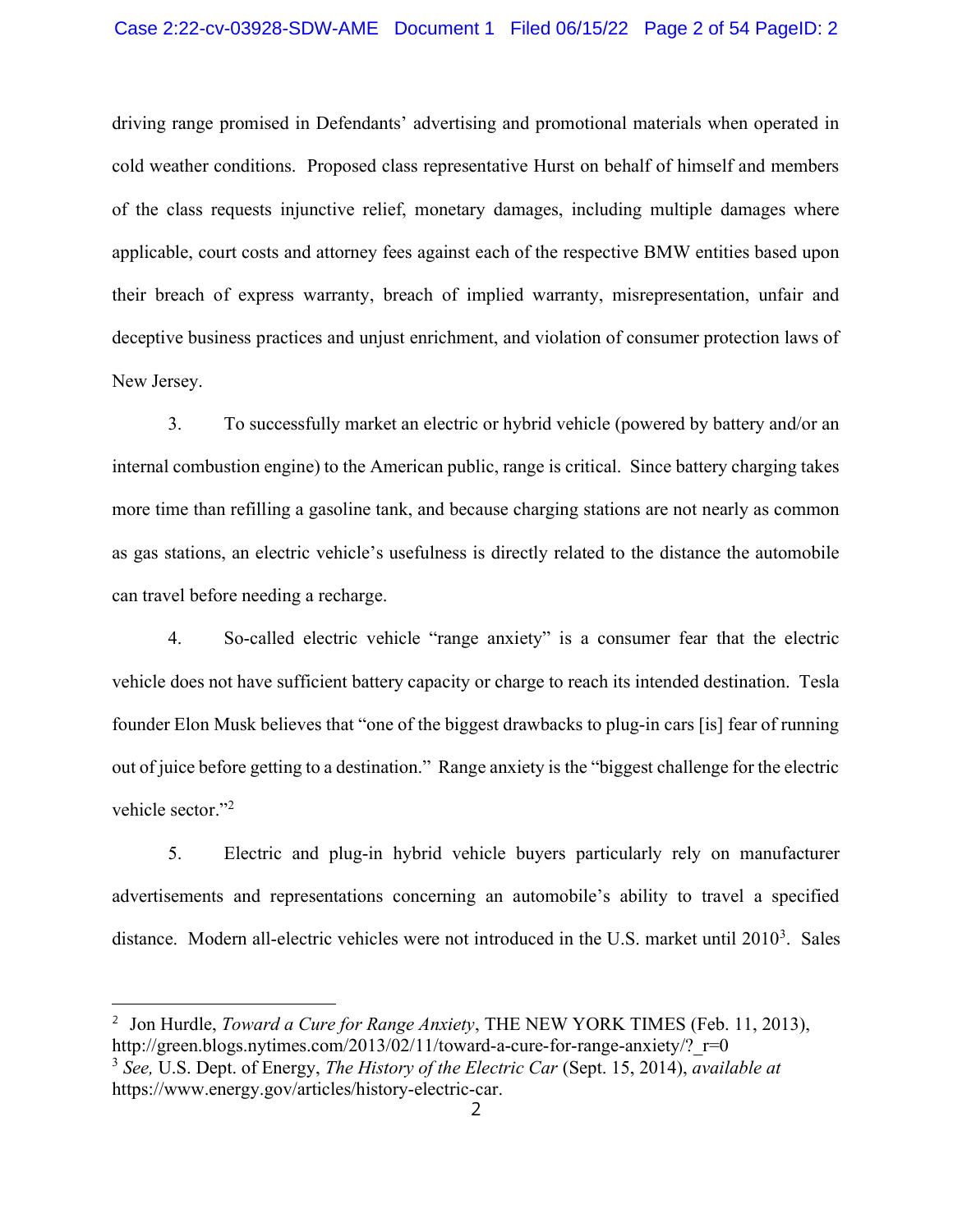of electric vehicles had reached only 4% of all vehicle sales in January 2022.<sup>4</sup> Consumer experience with electric and plug-in hybrid cars is not yet common. Nationwide cumulative sales of plug-in vehicles (including plug-in hybrids as well as all-electrics) amounted to about 2.3 million units over the past decade.<sup>5</sup> Assuming all those vehicles are operational, that is still less than one percent of the nationwide U.S. vehicles in operation in 2020.<sup>6</sup>

6. Driving range of electric and plug-in hybrid vehicles are calculated under optimum driving conditions, e.g., in a laboratory under controlled conditions with ambient temperatures ranging between 68 to 86 degrees Fahrenheit.

7. The Defendants' promotional advertising for Class Vehicles stated that mileage range for vehicles operating solely on the electric motor was 81 miles. The range of Class Vehicles equipped with the optional gasoline range extender engine was advertised as 150 miles.<sup>7</sup> These advertised ranges are far beyond the range Class Vehicles can provide in states where cold weather exists in the winter, such as New Jersey. In cold weather, Class Vehicles only attain a fraction of their advertised range. In Plaintiff's case, by way of example, the window sticker indicated that mileage range for his vehicle operating solely on the electric motor was 72 miles. However, he was only able to obtain a range of 39 miles on a fully charged battery in the winter months.

 $5$  See, Argonne Natl. Laboratory, *Light Duty Electric Drive Vehicles Monthly Sales Updates*, available at https://www.anl.gov/es/light-duty-electric-drive-vehicles-monthly-sales-updates.  $6$  See, Alliance for Auto. Innovation, Get Connected at 7(Dec. 16, 2021), available at https://www.autosinnovate.org/posts/papers-reports/get-connected-q3-2021; see also, U.S. Bureau of Transp. Stat., Number of U.S. Aircraft, Vessels, Vehicles, and Other Conveyances, available at https://www.bts.gov/content/numbers-us-aircraft-vehicles-vessels-and-otherconveyances.

 $4$  See, Alliance for Auto. Innovation, Reading the Meter 7 (Feb. 3, 2022), available at https://autosinnovate.org/posts/papers-reports/reading-the-meter-2-3-2022.

 $7$  These ranges improved slightly for i3 model year vehicles manufactured after Plaintiff's vehicle.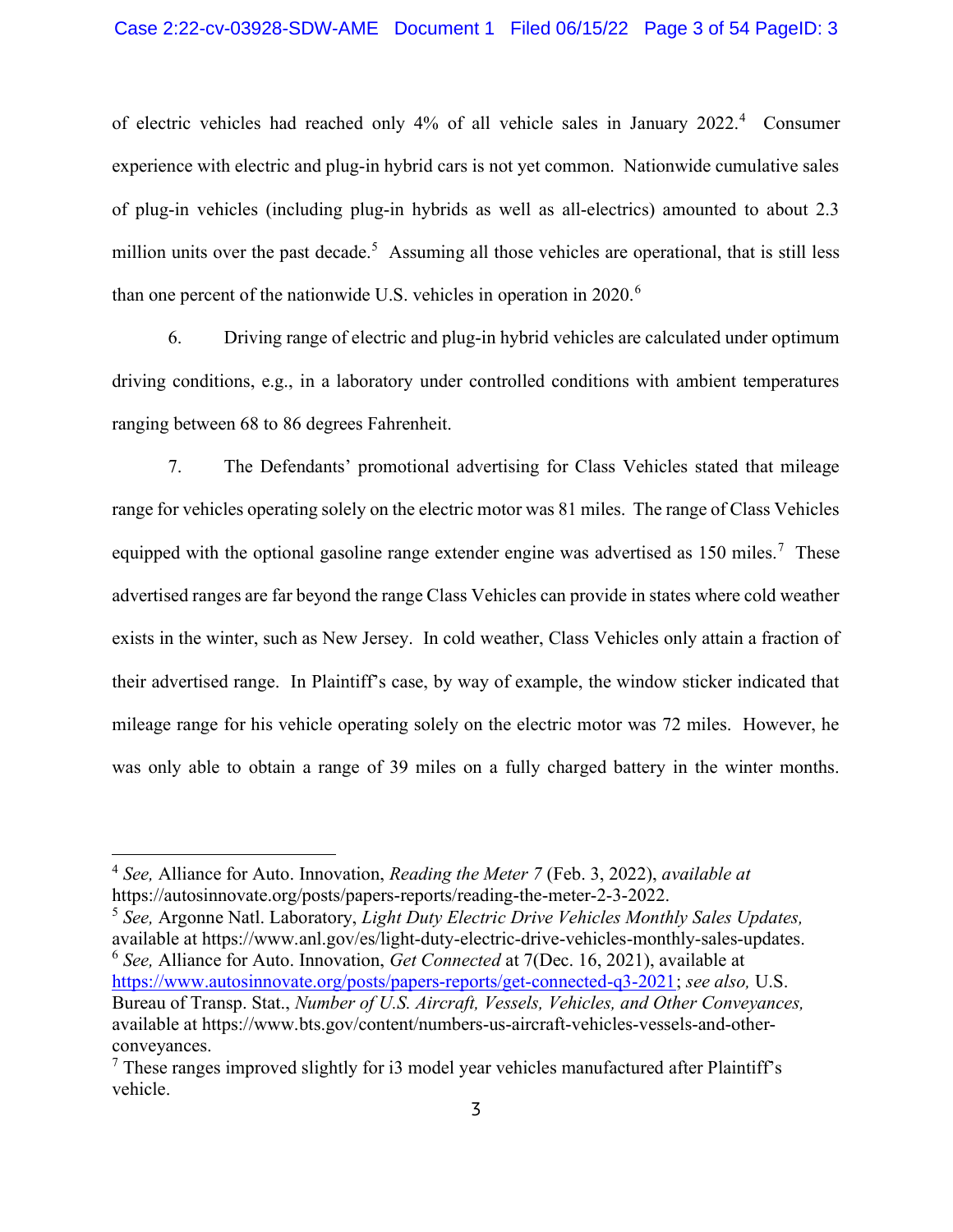#### Case 2:22-cv-03928-SDW-AME Document 1 Filed 06/15/22 Page 4 of 54 PageID: 4

Nowhere in Defendants' advertising and/or marketing materials are the adverse effects of cold weather on vehicle range discussed.

8. As a result, Plaintiff and members of the proposed class cannot operate their respective Class Vehicles over distances that they expected to be able to travel, and owners of Class Vehicles with range extending engines are forced to spend money on gasoline to obtain the advertised electric motor range advertised. The ownership value of Class Vehicles is diminished by increased costs and reduced mileage range caused by cold ambient temperatures.

9. BMW AG is one of the largest and most prestigious automobile designers and manufacturers in the world. Capitalizing on consumer preference for longer range electric vehicles, BMW AG and its American subsidiary BMW NA promoted through extensive advertising the range of Class Vehicles. In the course of these activities, the Defendants engaged in misleading and deceptive advertisement practices. These practices included but are not limited to falsely advertising the real-world mileage range of Class Vehicles without disclosing that operation of Class Vehicles, in cold weather states such as New Jersey, would substantially diminish the mileage range. Specifically, BMW advertised nationally the following range for Hurst's Class Vehicle: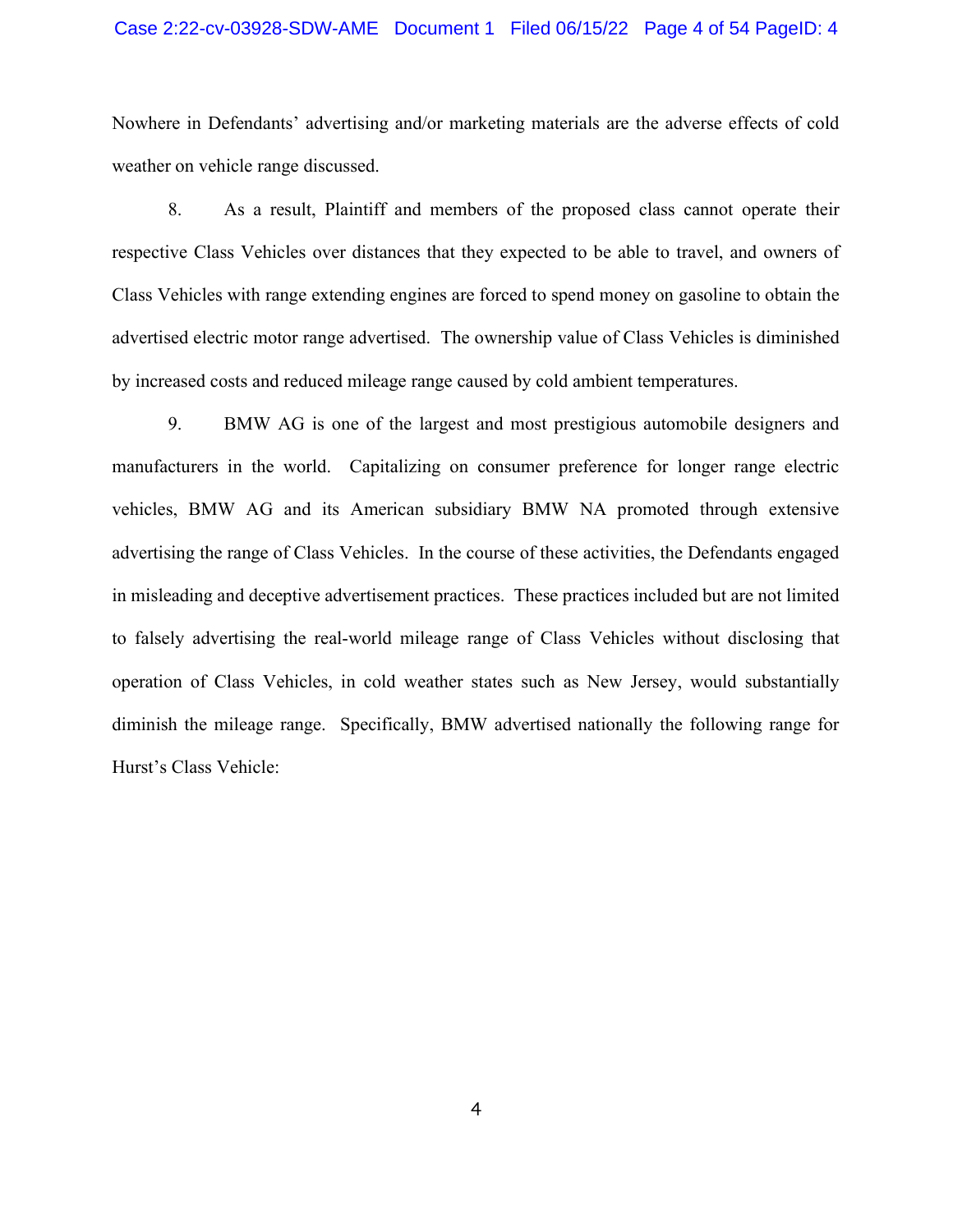

https://www.nalleybmw.com/bmw-i3.htm (last visited Mar. 22, 2022).

10. BMW NA in conjunction with the approval and oversight of BMW AG conducted Class Vehicle advertising on its website and also disseminated printed materials including but not limited to sales and training materials to more than 320 authorized BMW dealers in the United States. The information was relied upon by Class Vehicle purchasers in determining whether to purchase Class Vehicles.

11. Defendants knew that cold temperatures would diminish performance of Class Vehicles and would cause significantly decreased battery driving range and increased vehicle fuel consumption by the range extender engine's usage.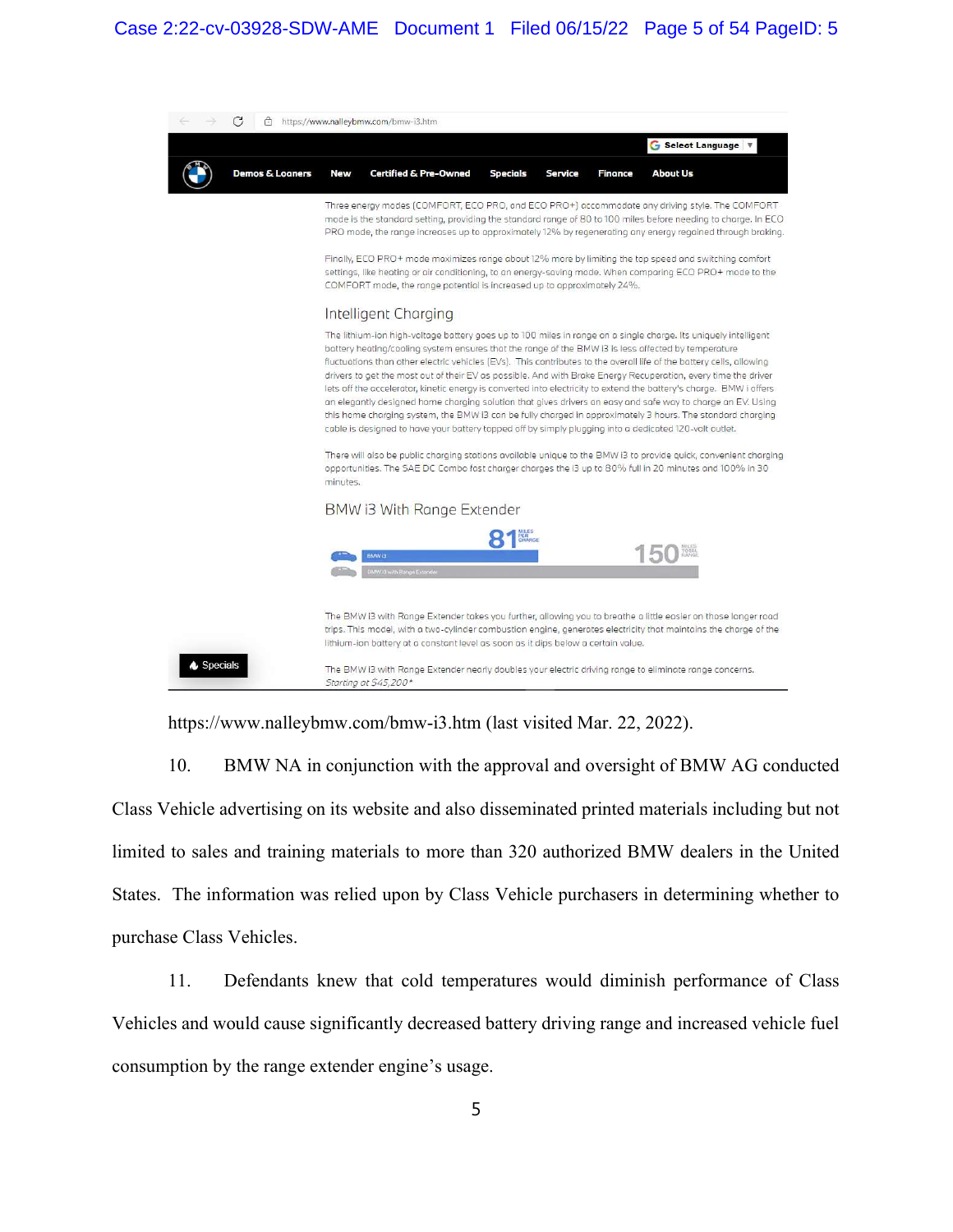#### Case 2:22-cv-03928-SDW-AME Document 1 Filed 06/15/22 Page 6 of 54 PageID: 6

12. Plaintiff Hurst viewed and relied upon the above advertisement for Class Vehicles prior to purchasing his vehicle.

13. Range extenders were a brand new technology when BMW introduced them and remain an uncommon feature. See, enrg.io, Which Electric Vehicles Come With Range Extender (May 5, 2021) available at https:////enrg.io/which-electric-vehicles-come-with-range-extender/.

14. BMW NA advertised that the i3 equipped with the Range Extender "[e]xtends driving pleasure" by doubling the range of the i3 from 81 miles to 150 miles. $8$ 

15. In a promotional video for the i3 posted on YouTube in December 2011, Rich Steinberg, Manager of Electric Vehicle Operations and Strategy for BMW NA boasted, "The nice part about the i3 is that we're also offering an option what we call a REx, a range extender… which will essentially allow you to double the range of the EV." See, https://www.youtube.com/watch?v=Dk6\_kCQtdNE (last visited Mar. 23, 2022).

16. In another promotion video for the i3 posted on YouTube on October 3, 2013, Jacob Harb, Head of Electric Vehicle Operations and Strategy for BMW NA boasted, "The range is 100 miles with a single charge." See, https://www.youtube.com/watch?v=vQwzZDcyN\_U (last visiting Mar. 23, 2022).

17. As illustrated in the advertisement above, BMW NA broadly boasted about the range of the i3 as well as the i3 REx. On its website, BMW NA used a graphic to illustrate its claim that the i3 Range Extender extends the vehicle range from 81 miles per charge to 150 miles per charge.

<sup>&</sup>lt;sup>8</sup> Other material accompanying Hurst's Class Vehicle promised a minimum of 72 miles of range per battery charge without the range extender.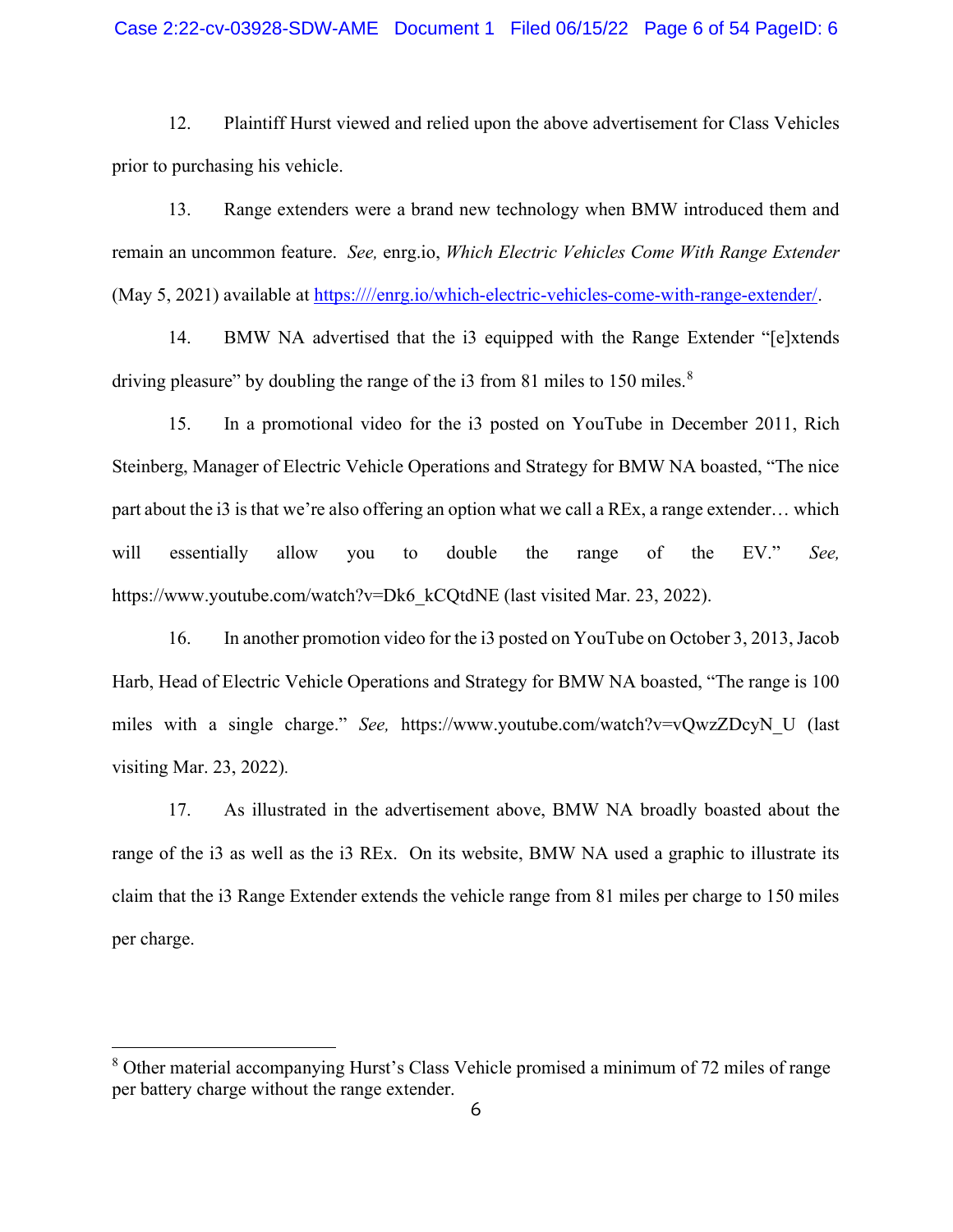18. The auxiliary gasoline range extender engine in Class Vehicles is a modified 647cc inline two-cylinder engine found in BMW's C650 GT maxi scooter. The range extender engine is used to power a generator, which in turn, charges the i3's battery to provide additional range to allow the operator to get to the next charging location, and not for long distance travel. The REx model has lower all-electric range due to the extra weight of the twin-cylinder gasoline engine.

19. BMW NA, in consultation with and approval from BMW AG, charged a premium of \$3,850 for a BMW i3 equipped with a REx engine over the base price of the purely electric model of the i3. The above advertisements and representations on BMW websites emphasize the point that buyers are extremely attuned to learning what the vehicle range is in making the purchasing decision.

20. Neither BMW NA nor BMW AG inform consumers that the range and performance estimates advertised on their uniform marketing and promotional materials do not represent realworld Class Vehicle operating conditions, and that cold ambient temperatures will significantly reduce Class Vehicle battery performance and range both in pure battery mode and range extender mode.

21. In October 2018, Plaintiff purchased a certified pre-owned 2015 BMW i3 equipped with a Range Extender (marketed as "REx") from an authorized New Jersey BMW dealer for \$19,250. The vehicle had 23,261 miles at the time of purchase. During ordinary, real-world use in cold weather, Plaintiff's Class Vehicle displays a battery range of only 43 miles when fully charged. After driving approximately 5 miles, the range drops to 33 miles.

22. Prior to the purchase of his Class Vehicle, Hurst researched various electric vehicles on the market, and opted to purchase the i3 REx in large part because of its advertised ranges. Specifically, Hurst decided to purchase the i3 REx based in part on BMW's advertising and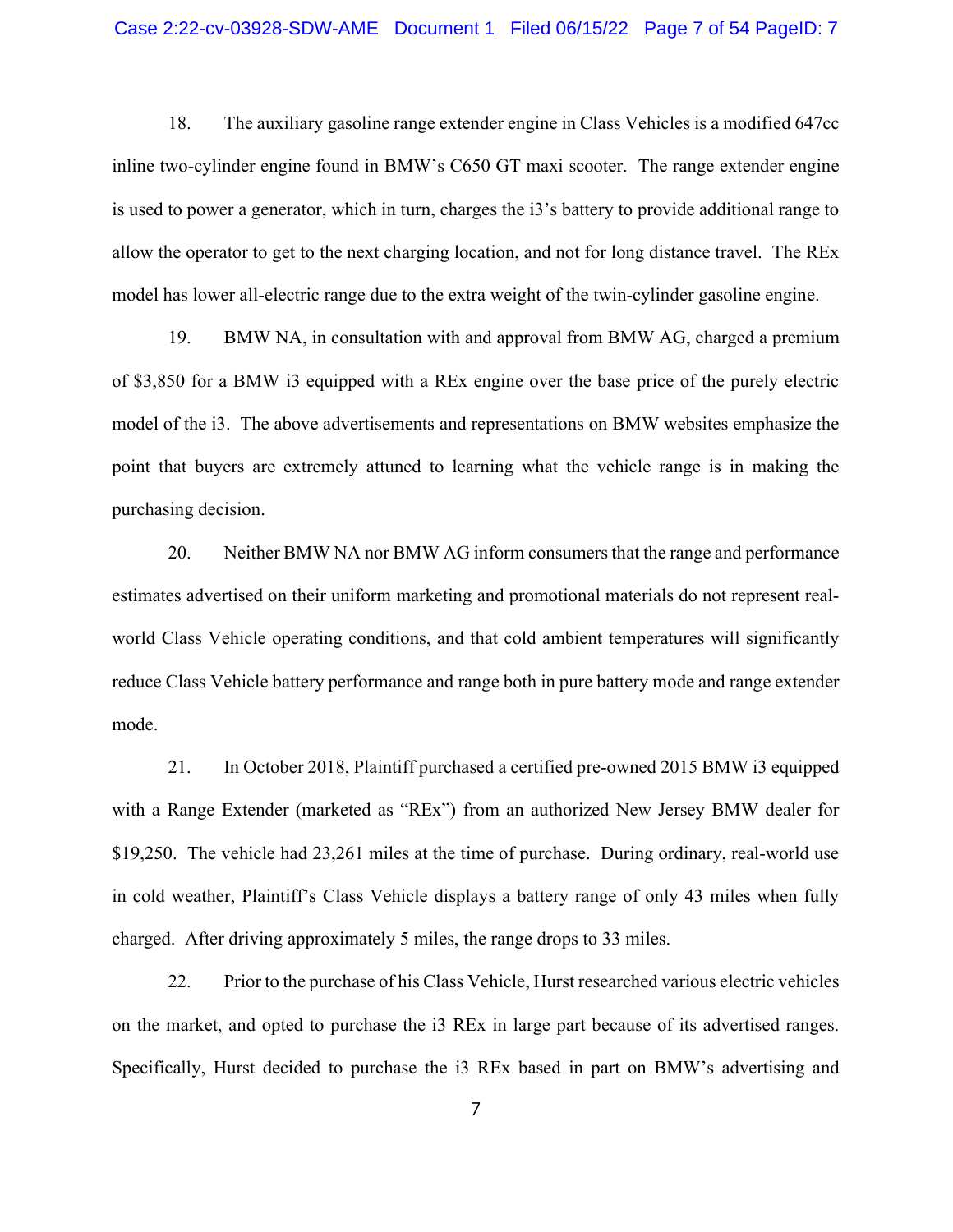#### Case 2:22-cv-03928-SDW-AME Document 1 Filed 06/15/22 Page 8 of 54 PageID: 8

representations that the i3 could achieve 80 miles of battery only range and 150 miles with the Range Extender. These representations were among the primary reasons Plaintiff chose the i3. At the time of purchase, Plaintiff was reassured by various BMW sales representatives that cold weather would not significantly, or in fact, at all, diminish the i3's electric driving range.

23. Plaintiff would not have purchased the i3, or would have paid less for it, had he known that cold weather severely reduces the driving range that the i3 battery even with a range extender. Plaintiff has had to rely on the Range Extender gasoline engine more than he would have if the battery range was not misrepresented, costing him more in gasoline. Plaintiff suffered a concrete injury as a direct and proximate result of Defendants' misrepresentations of the i3's driving range.

24. The claims brought by Plaintiff and the proposed class are asserted under the New Jersey Consumer Fraud Act ("NJCFA") for false advertising, unconscionable commercial conduct and material omission. Other claims include breach of implied, express warranty, negligent misrepresentation and unjust enrichment.

#### Jurisdictional and Venue Statement

25. Federal jurisdiction exists by virtue of the Class Action Fairness Act of 2005 ("CAFA"), 28 U.S.C. §§ 1332(d), 1453 and 1711–1715 since there are in excess of 50,000 class members and the named proposed class representative and class members' aggregate damages exceed \$5,000,000.00, exclusive of interest and costs. Minimal diversity exists between the parties with respect to CAFA.

26. The Defendants are persons under this jurisdiction's long-arm statute. In the United States, BMW NA acts as the alter ego and/or agent of BMW AG as well as the warrantor with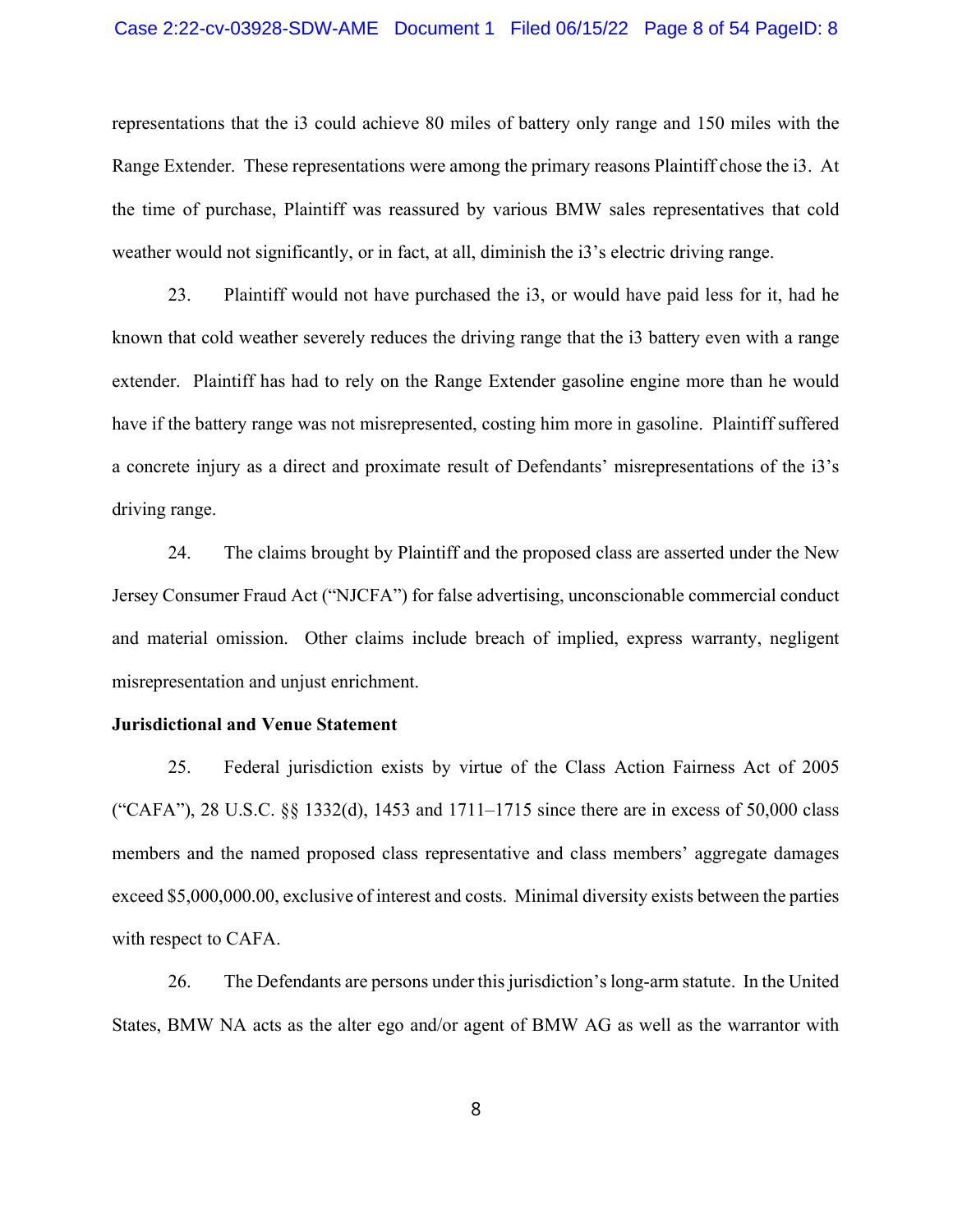#### Case 2:22-cv-03928-SDW-AME Document 1 Filed 06/15/22 Page 9 of 54 PageID: 9

respect to the class vehicles. In personam jurisdiction exists over the Defendants under this jurisdiction's so-called "long arm statute."

27. The Defendants directly and through their agents regularly transact business and otherwise derive substantial revenue in this jurisdiction and throughout the entire United States. The Defendants also conduct continuous, purposeful and pervasive economic activities in this jurisdiction and throughout the United States. The Defendants intentionally and purposefully placed their vehicles and/or components in the stream of commerce in this jurisdiction and throughout the United States. Subjecting the Defendants to in personam jurisdiction in this jurisdiction does not violate the Defendants' due process rights and comports with requirements of fair play and substantial justice.

28. Venue is conferred by 28 U.S.C. § 1391 as the Defendants regularly and purposefully conducted business in this judicial district and a substantial part of the events giving rise to the claim occurred in this judicial district.

#### The Parties

29. Hurst is an adult individual who resides in Wanaque, New Jersey. In October 2018, Hurst purchased (while still under the manufacturer's new vehicle warranty) a used 2015 BMW i3 with Range Extender from an authorized New Jersey BMW dealer.

30. Defendant BMW NA is a duly organized Delaware corporation with a principal place of business located at 300 Chestnut Ridge Road in Woodcliff Lake, New Jersey. BMW NA manufactures, imports, distributes and/or sells BMW motor vehicles including all Class Vehicles and also acts as the authorized representative of BMW AG in the United States. BMW NA operates its national marketing, warranty, consumer relations and engineering offices from its New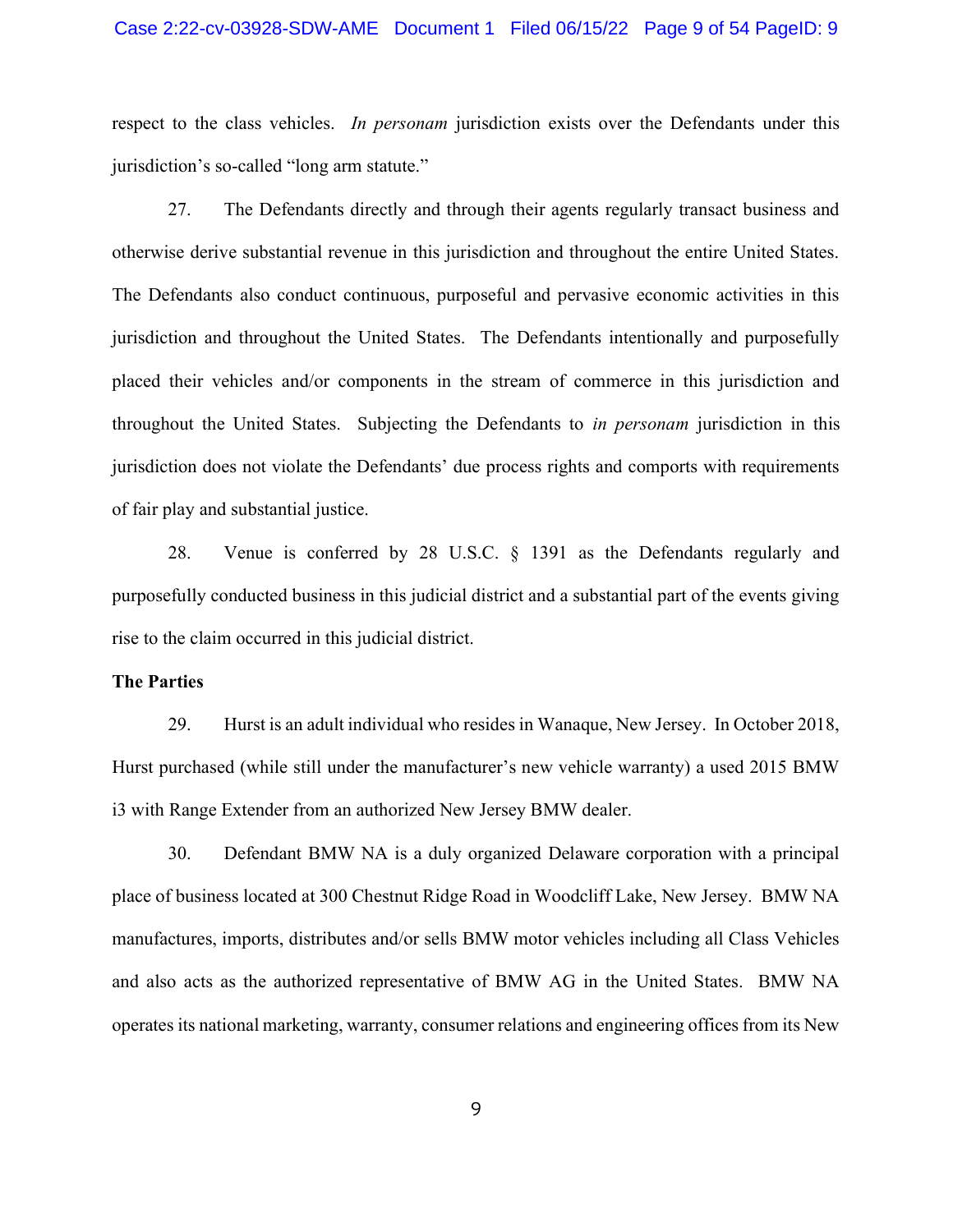Jersey facility. BMW NA also controls all other aspects of its United States activities from New Jersey including Class Vehicle importation. BMW NA is a subsidiary of BMW AG.

31. BMW NA sells and distributes vehicles manufactured by both BMW AG and BMW NA throughout the United States via a network of over 320 independent authorized dealerships. BMW NA drafted and published the owner's manual and Service and Warranty Information pamphlet and other materials that accompanied class vehicles and/or were published on the Internet. BMW NA acted, and continues to act, as the warrantor of vehicles constructed by both Defendants sold in the United States.

32. At all relevant times, BMW NA acted as an authorized agent, representative, servant, employee and/or alter ego of BMW AG performing activities concerning but not limited to advertising, marketing, warranties, warranty repairs, dissemination of technical information and monitoring the performance of BMW vehicles in the United States, including substantial activities that occurred within this jurisdiction. There is sufficient overlapping and intertwining of the activities of BMW AG and BMW NA in the United States that the principles of corporate separateness should not be applied.

33. BMW AG is a duly organized German corporation with a principal place of business in the city of Munich in the province of Bavaria, Germany. BMW AG designed, manufactured and tested Class Vehicles including but not limited to the battery's ability to maintain a charge and overall vehicle ranges in battery only and range extender mode. BMW AG drafted and published the owner's manual and Service and Warranty Information pamphlet and other materials that accompanied Class Vehicles and/or were published on the Internet. BMW AG is the parent company of BMW NA.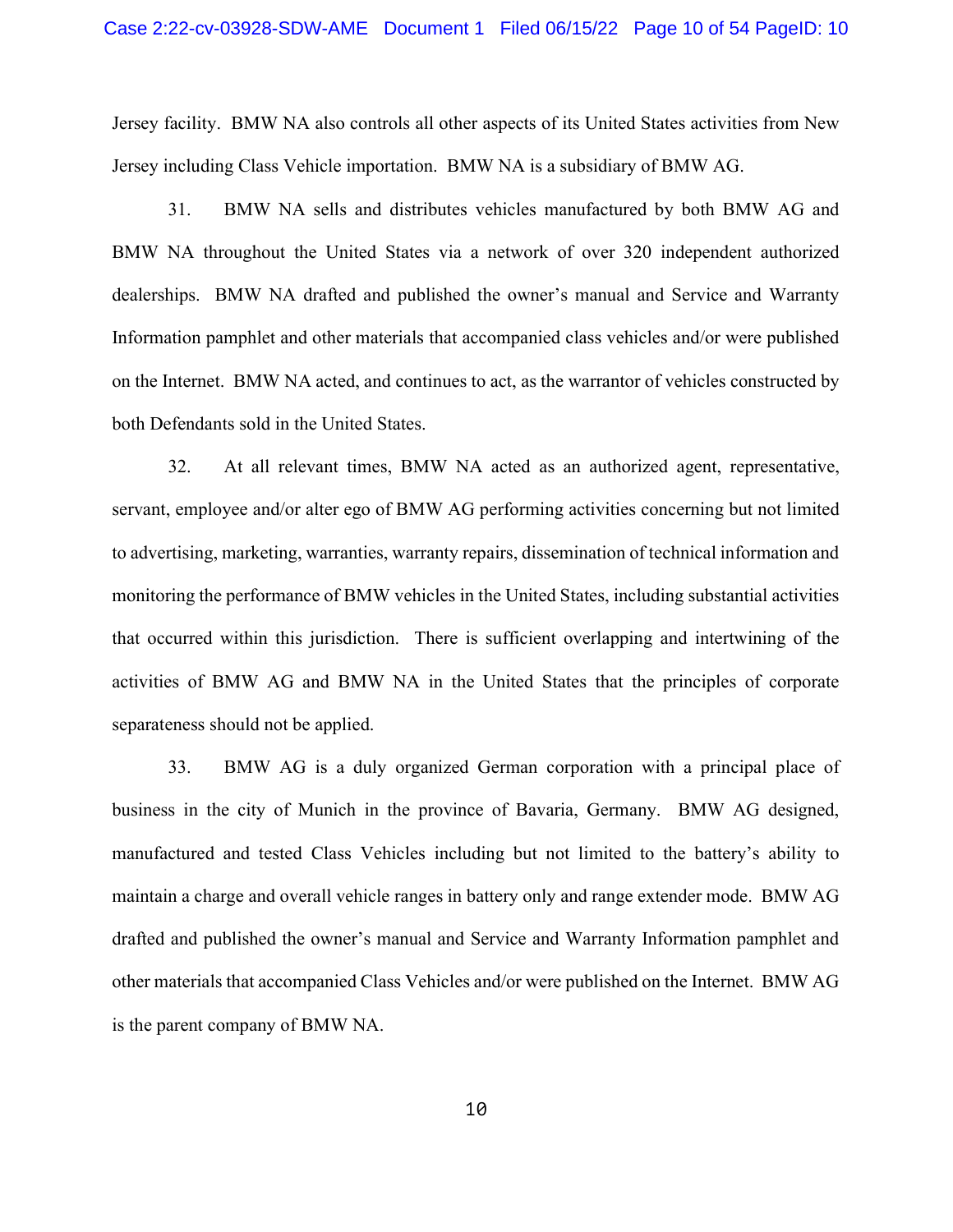34. BMW AG maintains and/or operates cold weather testing sites in Sweden and elsewhere to further ascertain pre-release Class Vehicle performance, including the Class Vehicle battery's ability to perform and maintain an electric charge under cold weather conditions. Consequently, Defendants knew or should have known that Class Vehicle battery performance would be severely impacted by cold ambient conditions.

35. New Jersey has the most significant relationship to the conduct that gave rise to this litigation since the Defendants' wrongful activities were orchestrated at its New Jersey headquarters. New Jersey law should govern all substantive aspects of this litigation. Upon information and belief, the advertising distributed nationwide by BMW is created in New Jersey and emanates from its North American headquarters in Woodcliff Lake, New Jersey. The website and information developed for BMW NA also is created in and emanates from New Jersey.

36. Hurst intended for his wife to use the vehicle for her commute to work, which is between 20 and 30 miles each way.

37. Hurst purchased the Class Vehicle when ambient outdoor temperatures in northern New Jersey are moderate. However, several months after owning the vehicle, when the seasons changed and the outside temperatures dropped, the vehicle's dashboard display indicated that, despite a full battery charge, its electric range was less than 50 miles, which was inadequate for Hurst's wife's commute. After driving only 1 to 2 miles in cold weather, Hurst's vehicle's electric range would indicate a further 10 mile range decline.

38. Consequently, Hurst and his wife had to swap cars. Hurst's wife used their conventional internal combustion engine vehicle for her commute, while Hurst used the i3 REx for his commute, which is less distance.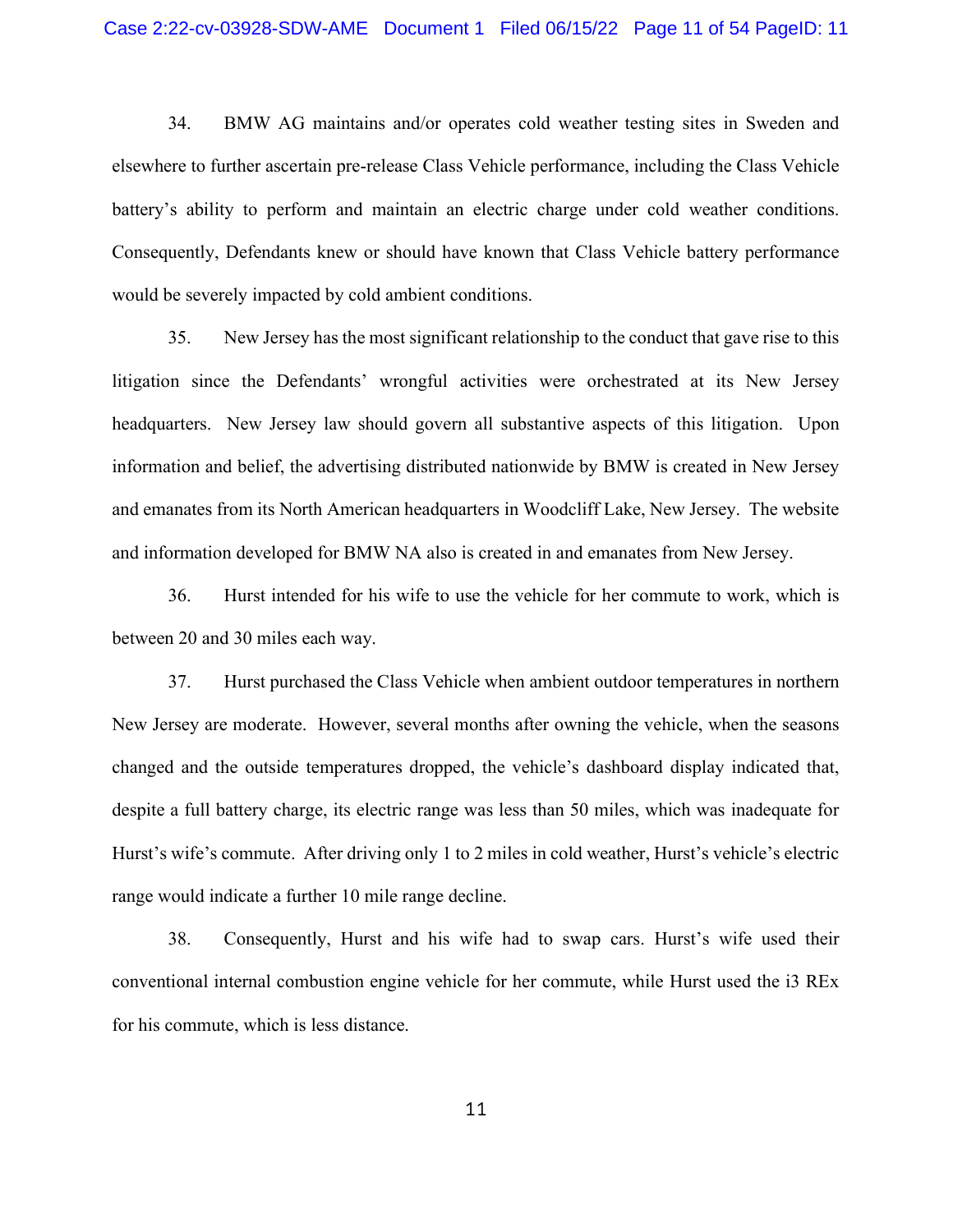39. Because the range in Hurst's i3 REx is severely limited, Hurst has been forced to use his i3 REx only half as much as he had intended when he purchased the car. To wit, his vehicle now has approximately 52,000 miles, which, after 39 months of ownership, averages approximately 736 miles per month. When he purchased the Class Vehicle, Hurst intended that he and his wife would put 12,000-15,000 miles per year on the car while saving money and helping the environment. Hurst also spends an additional \$100 every month on gas to power the range extending engine.

40. Hurst notified BMW NA that his Class Vehicle was achieving significantly diminished electric range than represented in Defendants' advertising. BMW NA requested that Hurst bring his Class Vehicle to an authorized service center so that diagnostics could be run to determine the battery health.

41. On or about February 18, 2021, Hurst took his Class Vehicle to the authorized BMW service center recommended by BMW for diagnostic testing of the battery. The BMW technician who performed the diagnostics on Hurst's vehicle advised that he had charged Hurst's vehicle "all day" and "got the batteries up to room temperature again." Nevertheless, Hurst's vehicle indicated that its electric range was only 55 miles, despite the battery charge indicator showing that the battery was fully charged.

42. The BMW technician further advised that "the cold weather just puts a hurtin' on these batteries" and that if Hurst's car had been stored outside in 15-20 degree weather, the 50 mile electric range indicated on the instrument panel would "drop rapidly from 50 [miles] down to almost nothing quickly." Thus, it was in February 2021 that Hurst learned of the false representations, his damages and the facts that give rise to his claim.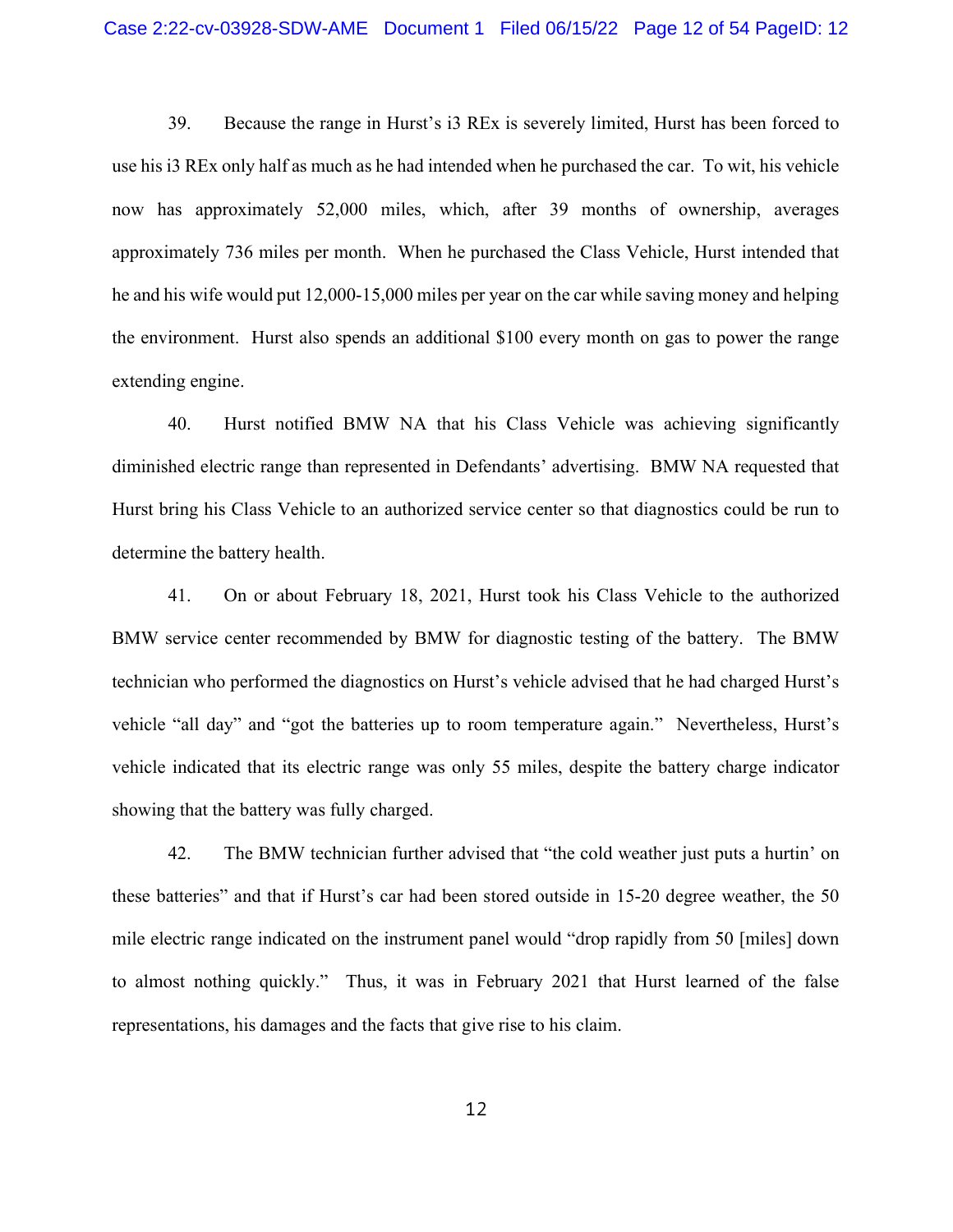43. Despite verifying that Hurst's electric range was drastically reduced due to cold weather, the BMW technician indicated that there were no faults found with Hurst's battery from the diagnostic testing performed.

44. In addition to not being able to use his Class Vehicle for the distances intended, Hurst was also forced to operate the vehicle in ECO PRO + mode, an electricity saving setting that disables the air conditioning, heating and seat heating and sets the maximum speed to 55 mph.

## Nature of the Action

45. BMW AG designs, manufactures and sells automobiles, including electric and hybrid electric automobiles. In 2013, BMW AG began production of the 2014 model year i3 with an electric powertrain using rear-wheel drive via a single-speed transmission and a lithium-ion ("Li-ion") battery pack and an optional range-extending gasoline engine. The i3 was BMW AG's first mass-produced zero emissions vehicle. The United States was the i3's best-selling market, with almost 37,000 units delivered through December 2019.

46. Although the advertisements for the Class Vehicles set forth values for driving ranges, the Defendants failed to inform consumers that range performance would be significantly diminished in cold ambient temperatures.

47. The Defendants were well aware that Class Vehicle operating ranges were overstated and do not factor in the effects of cold weather.

48. In electric vehicles ("EV"), cold weather slows the chemical and physical reactions that make batteries work, specifically, conductivity and diffusivity, which leads to: (i) longer charging times; and, (ii) reduction in range.

49. Winter range loss occurs for several reasons. First, chemical and physical reactions in the battery occur more slowly in cold temperatures. This reduces the battery's power output.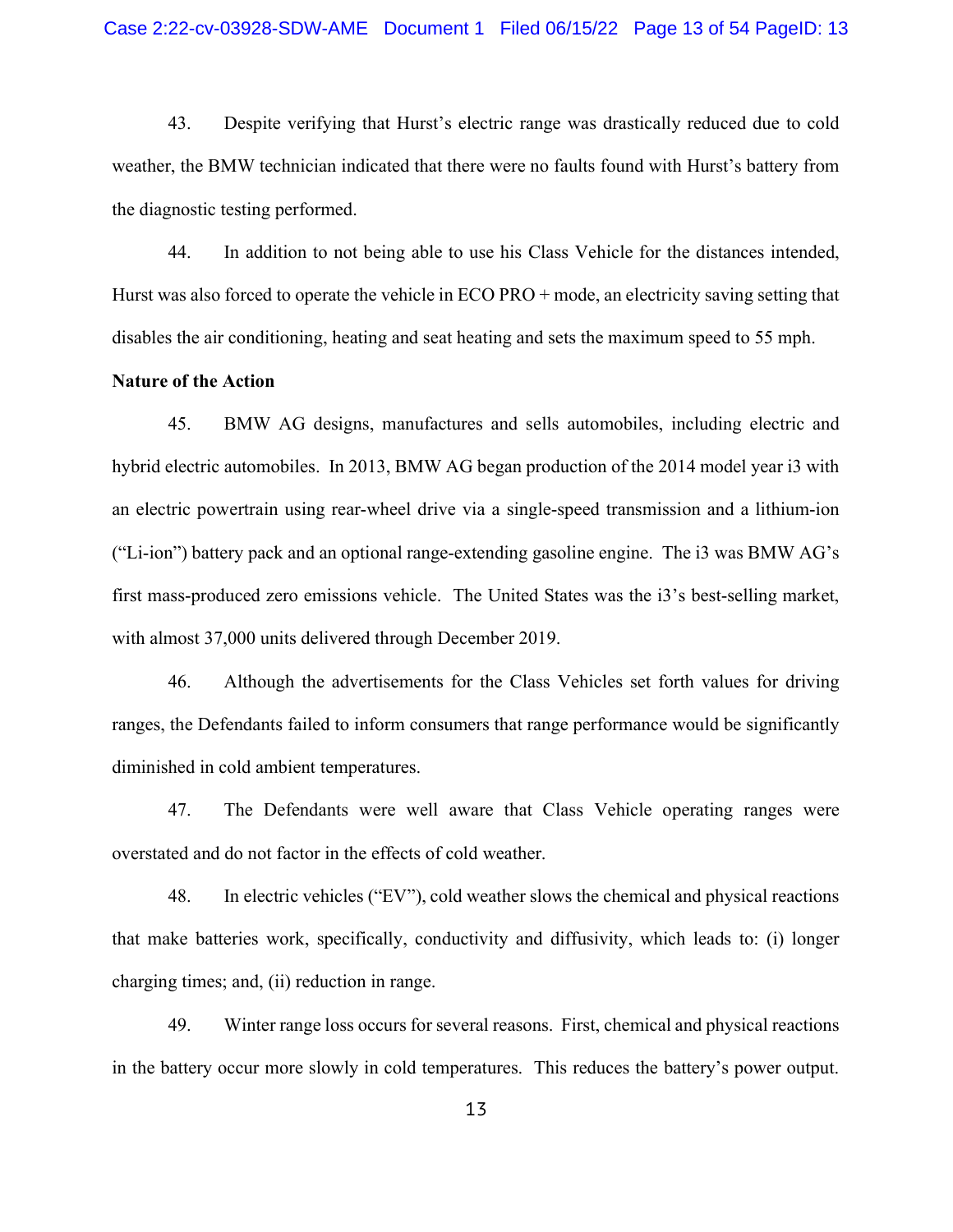Cold temperatures inhibit diffusion, conductivity and reaction rates; this leads to increased voltage perturbation and heat generation. Additional heat generation represents a waste of useful energy, which manifests as reduced driving range. Second, in cold weather, an EV's engine heat is routed to warm the battery, meaning that cabin heating requires drawing energy from the battery, reducing the amount of energy left in the battery for driving.

50. The American Automobile Association ("AAA") tested the range effects of 20 degrees Fahrenheit weather on several popular EVs, including the BMW i3s, and found that temperature alone could reduce range by 10-12%, while the use of in-vehicle climate control could amplify range loss to 40%.

51. The i3s' 20% decline in range at 20 degrees Fahrenheit accounts for the worst performance among the EVs that AAA tested.

52. The cold-weather related range loss by the Plaintiff's Class Vehicle and by inference all other Class Vehicles, surpassed those in the AAA report, as Plaintiff's Class Vehicle experienced range reduction of more than 50%.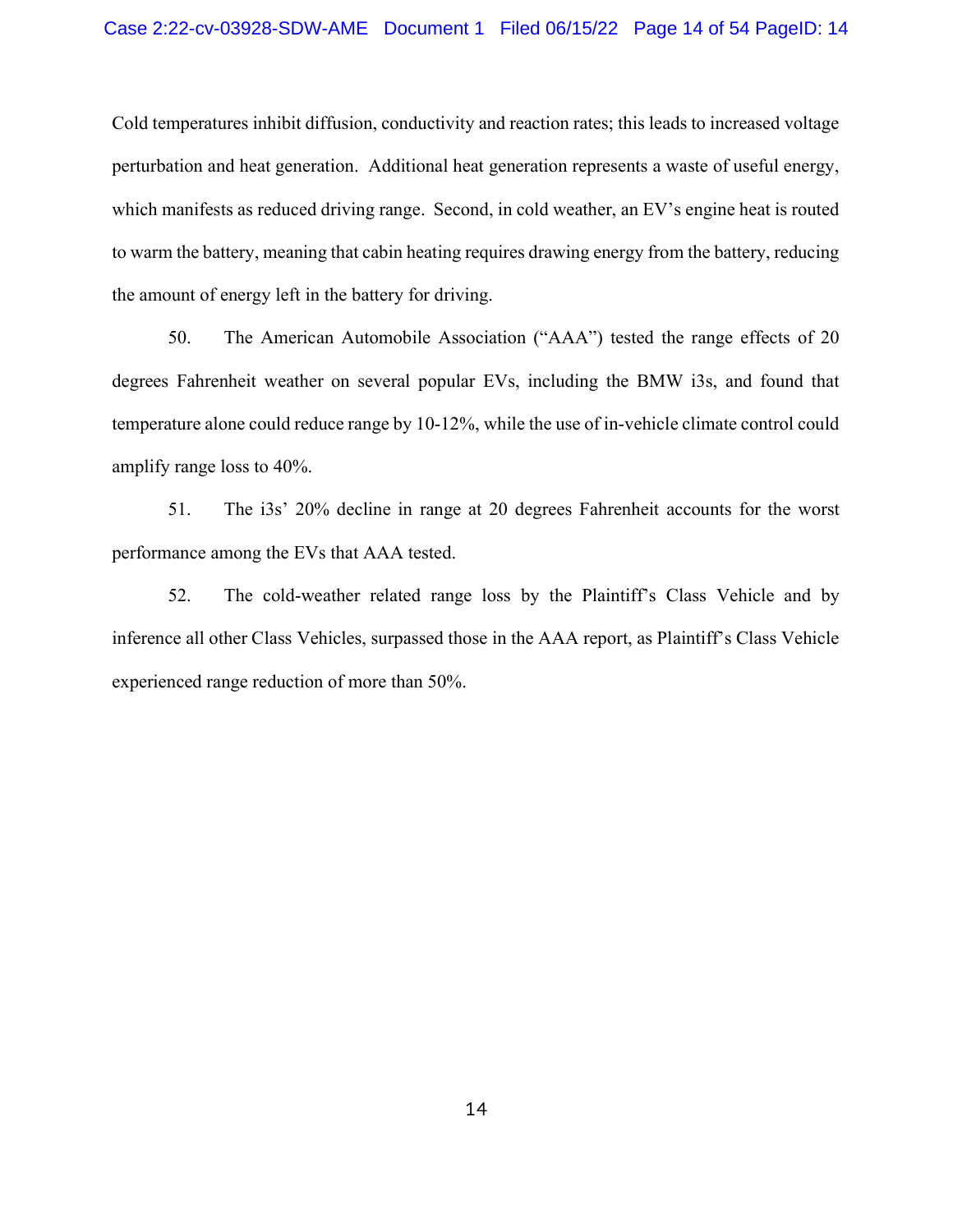

Figure 19: Percent change in combined driving range relative to testing conducted at 7S'F Image Source: AAA

53. Whereas the above chart illustrate the range at 20 degrees Fahrenheit in the i3s, the chart does not represent the significant reduction in range caused by cabin heating (e.g. heating and seat warmers), which operators of Class Vehicles can reasonably be expected to use in cold weather.

54. Cabin heating requires drawing energy from the battery, reducing the amount of battery life that is left for driving. When factoring in cabin heating use with 20 degree Fahrenheit ambient temperatures, the following charts demonstrate that the i3s' driving range plummet in cold temperatures when i3 Class Vehicle operators use their car's heating system in cold temperatures.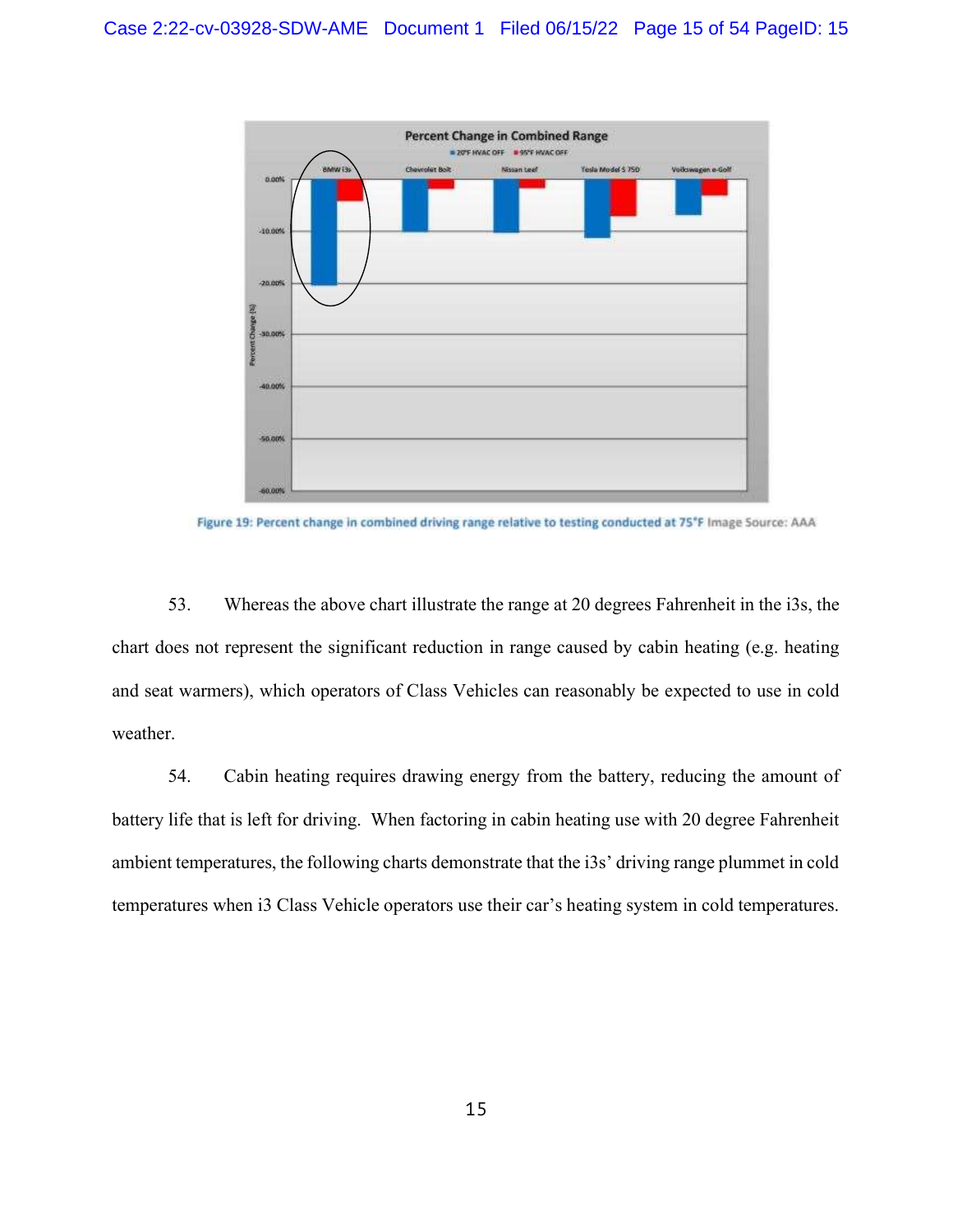

Figure 23: Driving range at 20°F Image Source: AAA

 Despite the dramatic decline of range in cold weather, BMW has concealed, or, alternatively, intentionally and materially understated, the i3s' performance deficiencies in cold weather. The i3 Owner's Manual contains limited and highly ambiguous information concerning operation in cold temperatures:

- Page 68 "Energy Recovery: Charge energy cannot be recovered in the following situations: When temperature of the high-voltage battery is very low or very high. In winter, it might be possible that the energy recovery is temporarily unavailable after startup."
- Page 83 The range can be abruptly reduced or increased based on the following factors: Climate and terrain conditions; Driving style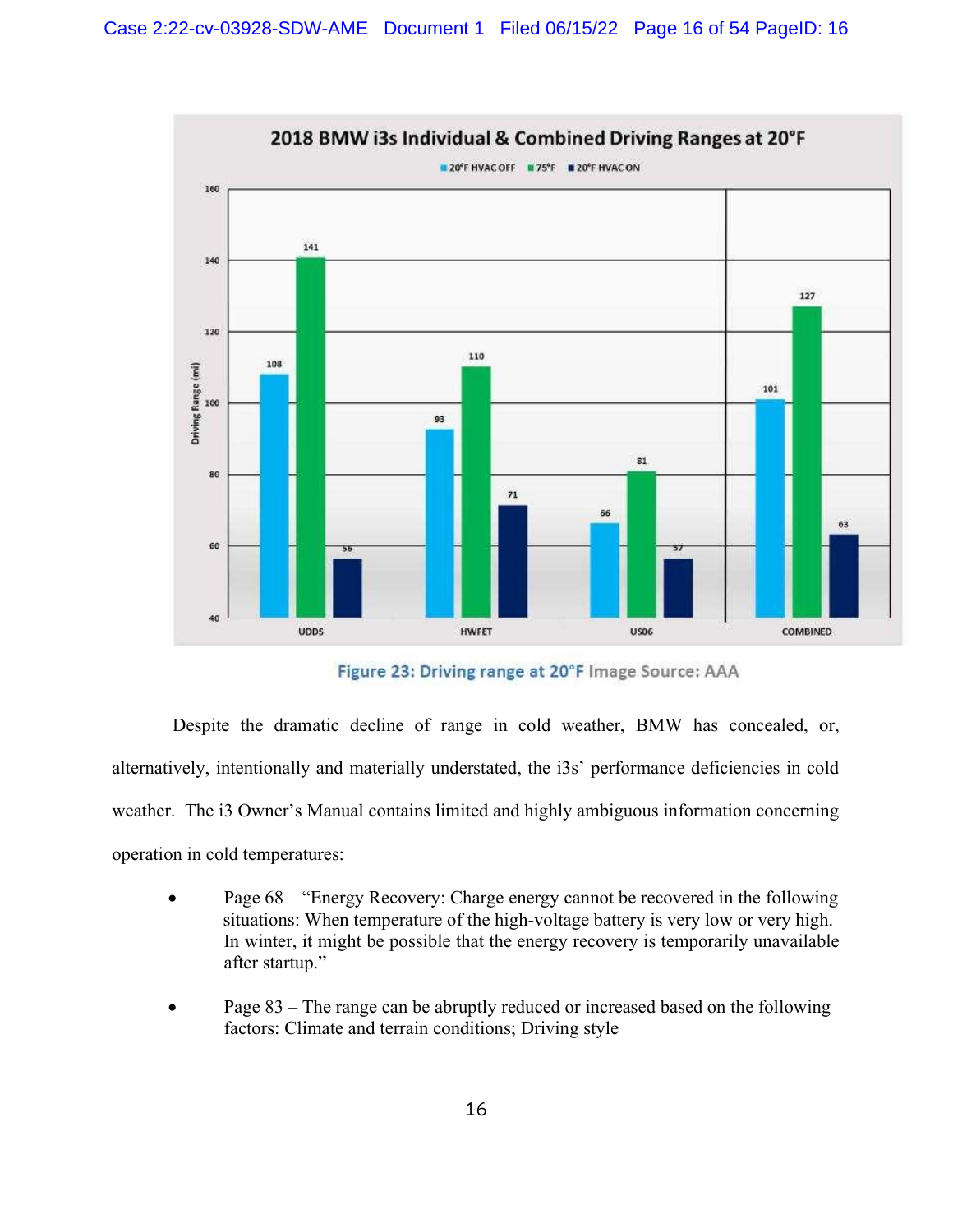### Case 2:22-cv-03928-SDW-AME Document 1 Filed 06/15/22 Page 17 of 54 PageID: 17

55. Defendants purposefully downplayed, or flat out deceived Plaintiff and the proposed class about the effects of cold weather temperatures on Class Vehicle range.

56. Prior to manufacturing and then distributing a new vehicle, Defendants perform substantial field inspections and quality review of vehicles to determine whether any problems exist, and if so, to diagnose and correct them.

57. Defendants knew or should have known that Class Vehicle range experienced significant decline in cold ambient temperatures and would not achieve the range indicated in Class Vehicle advertising or promotional materials. Defendants knew or should have known that in cold weather, i3 drivers would use their vehicles' cabin heating system, which taxes the battery and dramatically exacerbates the decrease in Class Vehicles' range.

58. Defendants were aware of other Class Vehicle owner complaints about the degradation of mileage in cold weather. For example, complaints in online forums, which are carefully monitored by Defendants to prevent product disparagement, demonstrate the cold weather effect on Class Vehicle range. For example:

 $\bullet$  #14 · Nov 7, 2017: The i3 not having an option of no heat but heated seats on in pro  $+$  is a huge oversight, the heater really impacts on range... I hope they fix this on the next model as when I had a nissan Leaf Tekna spec I used this option a lot to save battery & stay warm with heated steering wheel on too.. R..

See https://www.speakev.com/threads/i3-cold-weather-range.82553/ (last visited January 17, 2022)

• 2017 i3 REx owner from Glen Cove, New York) posted January 16, 2017: I am new 2017 i3 Rex owner on Long Island NY as of January 2017. "2cyl" handle because the other BMW I owned until recently was an R1150R boxer twin motorcycle, so all my BMW experience is with 2-cylinder powered vehicles. Truly impressed by the incredible dearth of information in the i3 user manual. I ran into the cold-battery power loss issue a few days ago when temps dropped to 15 deg F. I am working on getting a 240-V 40-A plug installed where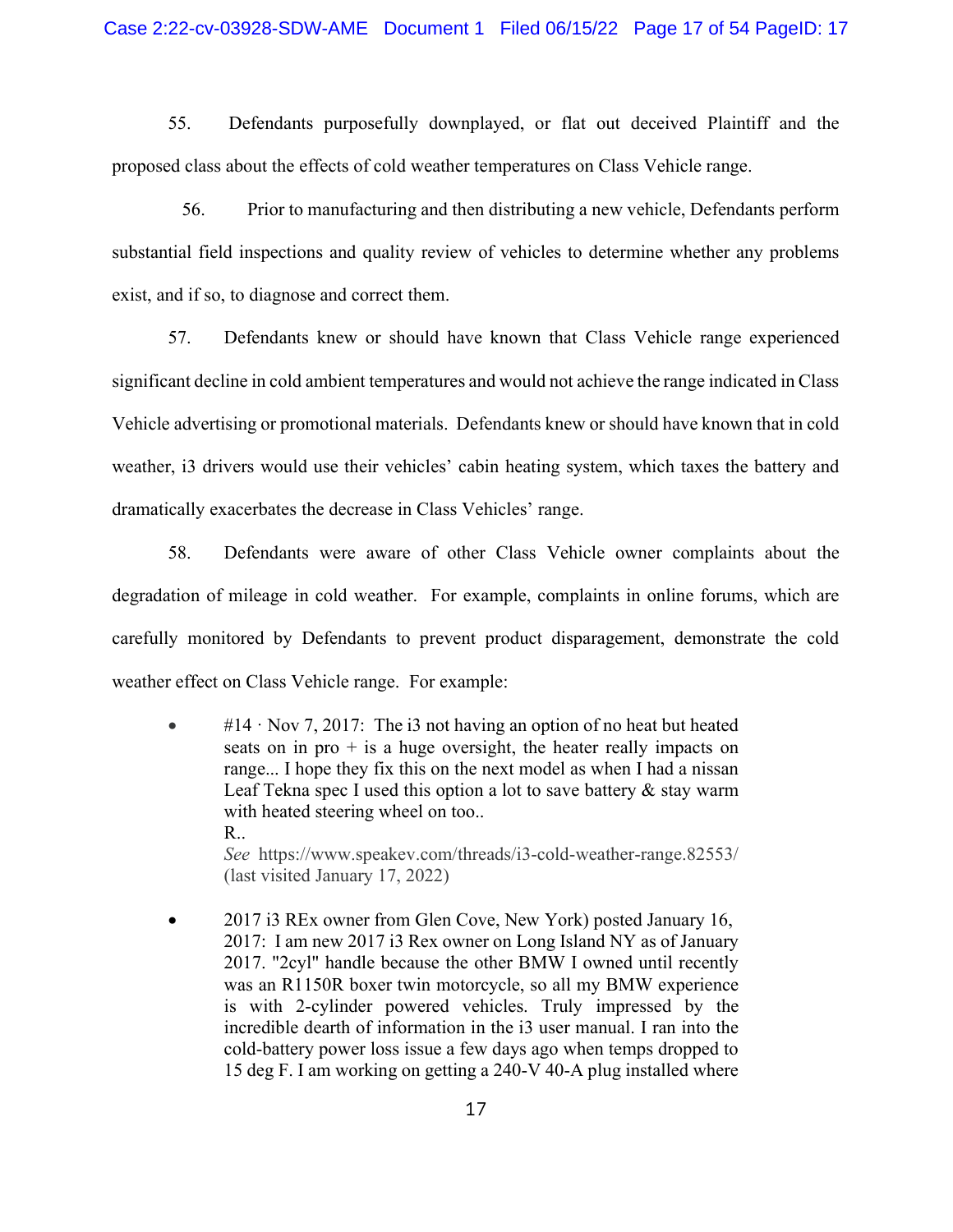I can use it and have ordered a Juicebox, but right now I'm on 120 V using the 9 amp setting for the standard EVSE supplied, because I'm not very confident about the power handling capability of my existing outlet. Looking to do preconditioning when the weather is really cold (30 deg F doesn't seem to cause the power loss, but 15 deg sure did). Absolutely no information in the manual about maintaining battery temps to avoid this. See https://bmwi.bimmerpost.com/forums/showthread.php?t=1335182 (last visited January 17, 2022)

59. Additionally, when Plaintiff contacted various BMW NA dealerships to inquire

about how ambient outdoor temperature affects the i3, Plaintiff was advised that cold weather had

little or no range impact. For example:

- In or around February 2021, Plaintiff wrote [an authorized BMW dealership] "Does the cold weather affect the range?" A representative of the dealer replied, "No Brian. I have been working with bmw for 8 years. Never heard cold weather affect the performance and rang[e]."
- A floor manager from Century West BMW wrote Plaintiff, "I don't think it [cold weather] will affect it because BMW designed these cars for all weathers [sic]. There are a lot of them in Norway in Europe."
- During an online chat with a representative of BMW of Monrovia, Plaintiff was advised, "the weather won't affect the range[.] More if you use air condition or if you drive on freeway versus stop and go trafic [sic]."
- During an online chat with a representative of BMW Seattle, Plaintiff was advised, "It [cold weather] does not change the range, but running the heat full blast with a heated seats can lower the range a little bit."
- In an email from a representative from BMW Roanoke, Plaintiff was advised, "the weather is not going to affect the range as far as it being hot or cold. What affects your range is the condition of the roadways in which you often travel."
- In an email from a representative of BMW/Mini of Boston, Plaintiff was advised, "The cold weather shouldn't have any effect on the i3. Did you want to come and try it out on[e] of these days this week?"
- In an email from a representative from BMW of Cape Cod, Plaintiff was advised, "The cold does impact the performance a bit but it is nothing significant. Some of our staff have owned i3 and driven them through the winter months and did not have an issue in the cold. All batteries get weaker with age but seasonal cold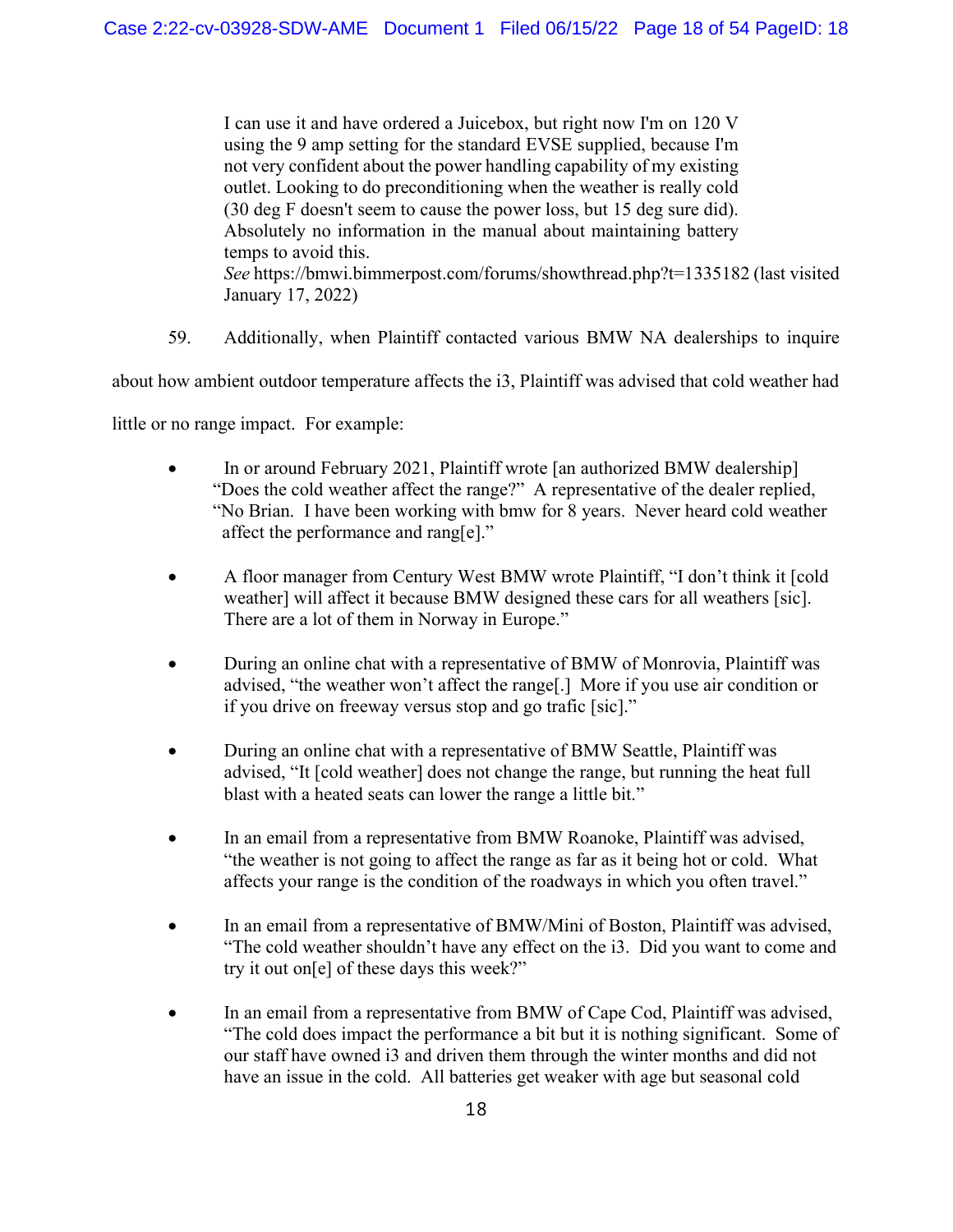weather in New England-like temperatures should not impact your decision to buy an electric vehicle."

• In an email form a representative from Ray Catena BMW of Westchester, New York, Plaintiff was advised, "Cold weather doesn't affect [t]he vehicle, like any vehicle as long as you have good tires on the vehicle and its charged up its ready to go."

#### BMW NA Internally Acknowledged the Battery Range Reduction Due to Cold Weather.

60. The above comments demonstrate that Defendants coached its authorized dealer-

ships to downplay or misstate the battery range reduction due to cold weather. Despite the above representations from various BMW authorized dealerships, Defendants were aware of the cold weather's effect on Class Vehicle range performance. BMW NA distributed the following dealer training chart for internal use among its dealerships, but which was not provided to consumers, to provide talking points and guidance on how to address consumer concerns concerning cold weather's effect on range:

## **BMW i3 with Range Extender.** Real-World Electric Range Experience.



Note: Ranges are objective, under real-world driving scenarios using varying but similar routes, not lab testing. Actual ranges vary +/- 10% due to several factors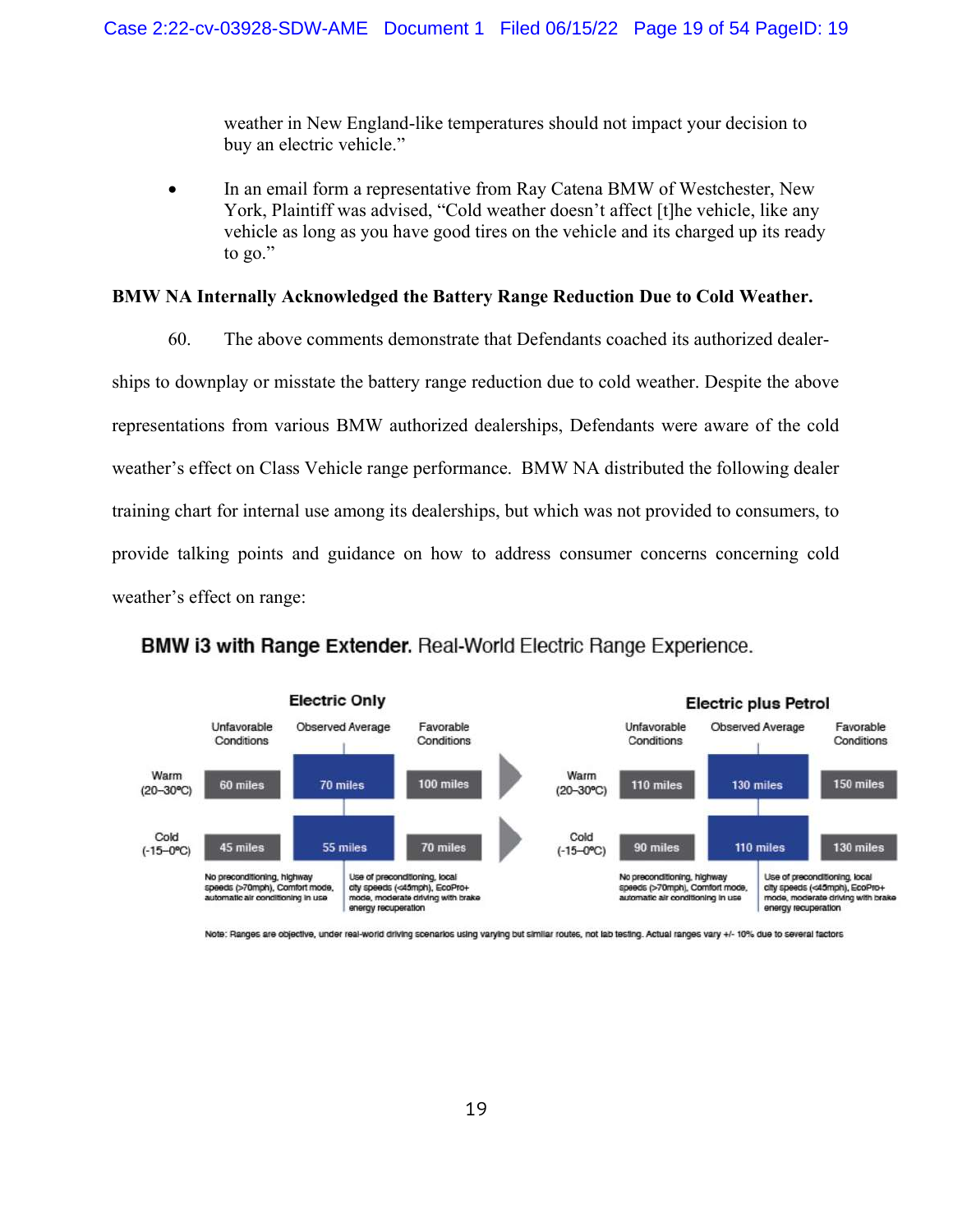61. While some BMW NA representatives did acknowledge to Plaintiff the effects of cold weather on i3 range performance, their advice frequently underestimated the amount of range decline caused by the cold, or advised that pre-conditioning the Class Vehicle could offset any decrease in range brought on by cold weather.

62. BMW NA's foregoing representations concerning range are materially false and misleading for all of the reasons discussed above.

63. Similarly, BMW NA's concealment and omission of the cold-weather effect on Class Vehicle range and fuel economy is also materially misleading.

64. Plaintiff and the putative class reasonably relied on the Defendants' material false representations that Class Vehicles would achieve the advertised range during normal, real-world use. A reasonable consumer would expect and rely on BMW's advertisements that the listed range would be reflective of the performance they could expect to get in normal driving conditions. A reasonable consumer in today's market attaches material importance to advertisements of electric driving range, as range anxiety is one of the most, if not the most, important consideration in making purchasing decisions for electric and hybrid vehicles for consumers.

# Plaintiff and Class Members Suffered Economic Injury as a Proximate Result of BMW's Misrepresentations

65. Had the Defendants truthfully disclosed and reported the effects of cold ambient temperatures on Class Vehicles' range, decreased utility and, for REx models, increased fuel costs, consumers from states with cold winter weather climates, such as New Jersey, would have been less likely to purchase the Class Vehicles, or would have abstained outright. As a proximate cause of Defendants' misrepresentations and deceptive conduct detailed in this complaint, Plaintiff and class members purchased Class Vehicles in reliance on Defendants' misrepresentations and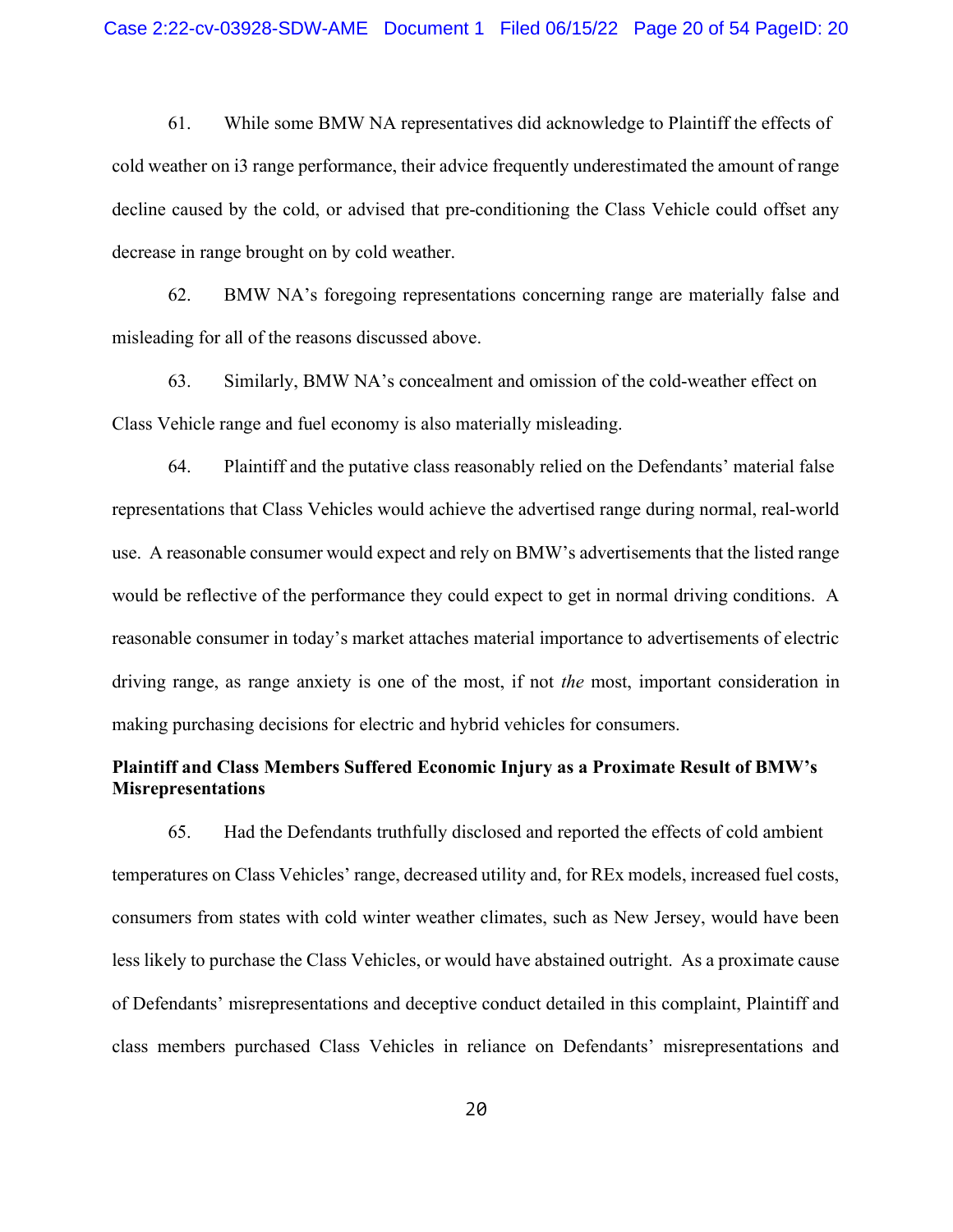#### Case 2:22-cv-03928-SDW-AME Document 1 Filed 06/15/22 Page 21 of 54 PageID: 21

omissions in the mistaken belief that their vehicles could achieve ranges impossible for cold weather operating conditions.

66. Plaintiff and the class members who purchased Class Vehicles did not get the benefit of the bargain they struck. They paid for Class Vehicles under the mistaken belief that their cars could achieve an electric range far greater than is possible in cold ambient temperatures. Instead, they received cars of lesser value that suffer significantly reduced range cold weather conditions, rendering them unfit for cold weather operation. The Class Vehicles that Hurst and the class members paid for and bargained to receive, while marketed as products which could provide a certain driving range, were actually products that could not provide such range on a seasonal basis, and were of lesser value than as advertised. Accordingly, purchasers of the Class Vehicles, including Plaintiff and class members, have suffered and will continue to suffer injury, ascertainable losses of money or property, and monetary and non-monetary damages, including from not receiving the benefit of their bargain in purchasing the Class Vehicles.

67. The Defendants' misrepresentations and deceptive conduct in failing to truthfully disclose to prospective buyers that the Class Vehicles were not suitable for cold weather climates also caused Plaintiff and class members substantial injury in the form of price premiums and overpayments for products that are severely limited in cold weather operation.

#### Tolling of the Limitations Period

68. The Defendants had actual knowledge for several years that the marketing and advertising of its Class Vehicles was deceptive and misleading because its internal guidance to its dealerships and, likely, its undisclosed performance testing, confirm that the Class Vehicles could not attain the range represented to the public.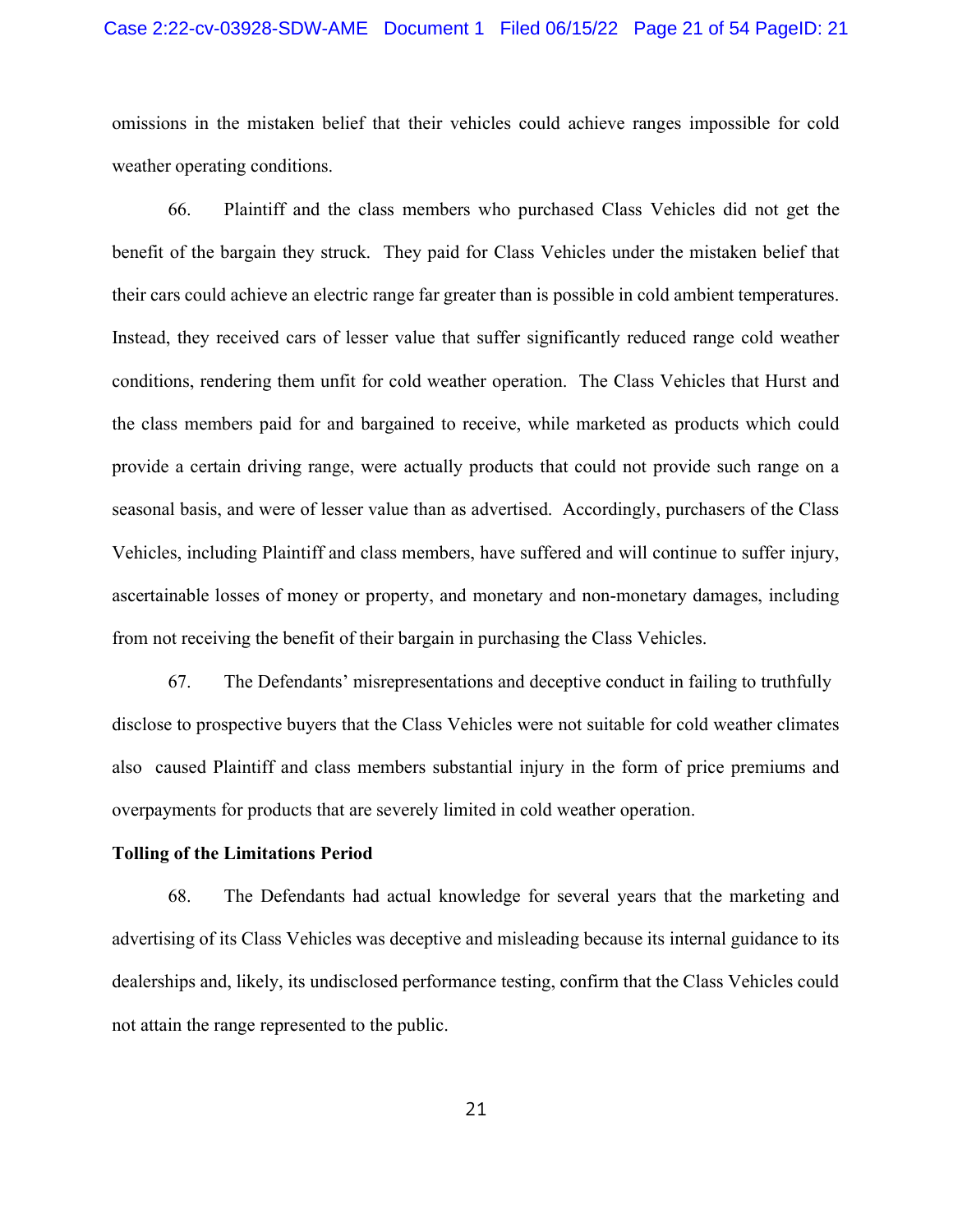## Continuing Act Tolling

69. Beginning in or around 2013, Defendants continuously marketed and sold the Class Vehicles to unsuspecting car buyers. The Defendants continuously represented these vehicles could attain ranges and fuel economy that is unimpeded and that greatly surpasses their real world performance in cold weather. By continuously repeating these false representations and failing to disclose that cold weather materially diminishes battery performance, the Defendants engaged in a continuing wrong sufficient to render inapplicable any statute of limitations that BMW might seek to apply.

70. At all relevant times, the Defendants knew that they were concealing and misrepresenting material facts, but continued to tout the range performance and fuel efficiency of the Class Vehicles in its marketing and sales materials. Plaintiff and class members' claims are not time barred.

### Fraudulent Concealment Tolling

71. State consumer protection laws, together with the doctrine of equitable tolling and/or the discovery rule, toll the applicable statutes of limitations for all class members because of Defendants' fraudulent conduct, including but not limited to concealment and omission of material facts.

72. The Defendants owe a duty to disclose to Plaintiff and the class members the true quality and nature of Class Vehicle performance in cold weather including that their range significantly declines and are perhaps unsuitable in regions that experience prolonged cold temperatures.

22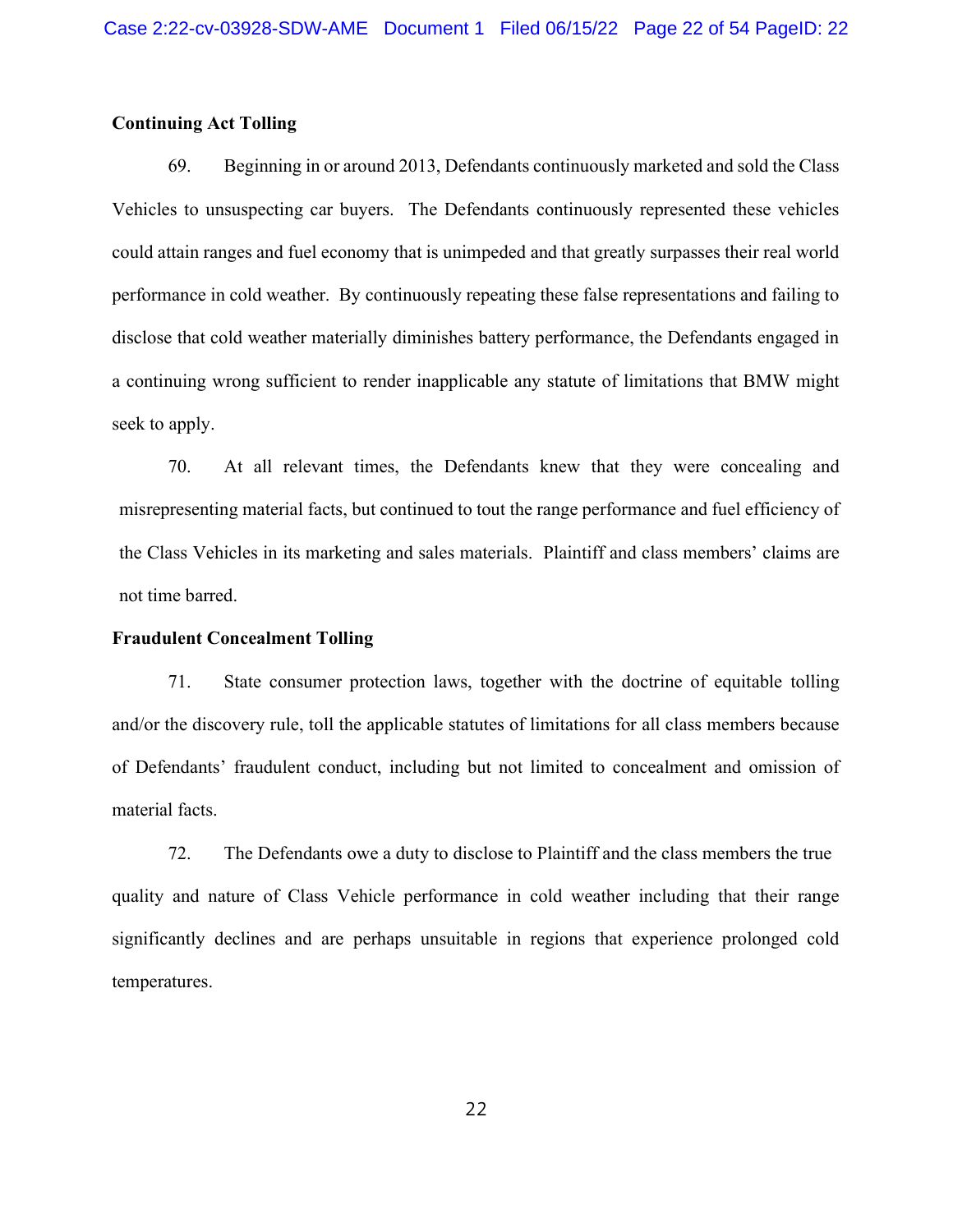73. This duty to disclose arose, among other things, due to the Defendants' representations that the Class Vehicles achieve a driving range far exceeding real world performance in cold weather.

74. The Defendants knew about the affects of cold weather on Class Vehicle range at all relevant times. Prior to selling Class Vehicles, the Defendants knew or, but for their extreme recklessness or indifference, should have known that Class Vehicles could not achieve the range and performance standards in cold conditions advertised.

75. Despite their knowledge, the Defendants actively concealed this material information from the Plaintiff and other class members. The Defendants continued to market the Class Vehicles' range irrespective of cold weather factors.

76. The Defendants actively concealed the effect of cold weather on its Class Vehicles to continue to profit from their sale and prevent Plaintiff and other class members from bringing suit or otherwise seeking redress.

77. Plaintiff and class members justifiably relied on the Defendants to disclose the true nature of the Class Vehicles they purchased and the true nature of the Defendants' testing, because the truth was not discoverable by Plaintiff and the other class members through reasonable efforts. Any applicable statute of limitations has been tolled by the Defendants' knowledge, active concealment, and denial of the facts alleged herein, which behavior is ongoing.

78. Defendants are estopped from asserting that statutes of limitations were running for the duration of time Class Members relied on Defendants' fraudulent representations.

79. Defendants are equitably estopped from asserting the statutes of limitations ran against the claims of class members.

23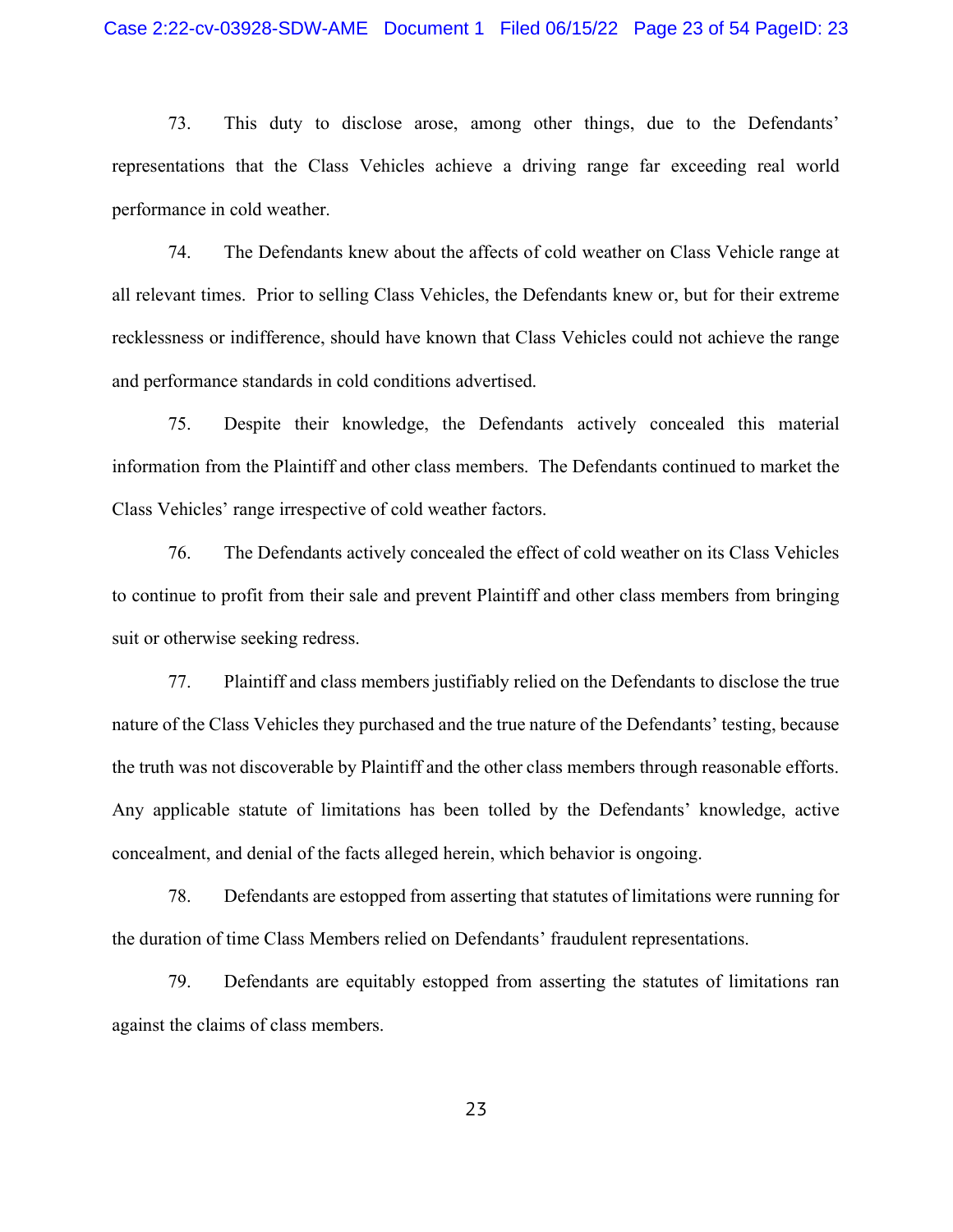#### Further Allegations Supporting Tolling of the Limitations Period

80. Defendants fraudulently, intentionally, negligently and/or recklessly concealed from Plaintiff and the Class that its advertised electric range for Class Vehicles could not be achieved in real-word driving conditions, particularly in cold ambient temperatures.

81. Defendants had actual knowledge that Class Vehicle performance would be materially reduced by cold ambient temperatures either before or shortly after production of the Class Vehicles commenced.

82. Upon information and belief, Defendants engaged in extensive field research and quality investigations and analysis concerning real-world driving conditions and cold weather reducing the range of Class Vehicles.

83. Upon information and belief, Defendants revised their advertising materials for Class Vehicles to omit references related to range in response to growing consumer complaints.

84. Defendants' advertising and marketing materials do not sufficiently or reasonably represent that actual driving conditions and cold ambient temperatures affect Class Vehicle range and fuel economy.

85. Defendants knew prior to 2015 (the date prior to Class Vehicles being introduced into the U.S. market for the 2014 model year) that Class Vehicles would experience cold weather decreases in range. Despite this knowledge, Defendants continued to sell Class Vehicles with range performance that could not be achieved in cold weather. This knowledge is imputed to BMW AG because BMW NA was monitoring warranty claims and Class Vehicle performance in the United States and reporting back to its parent company located in Germany.

86. Plaintiff and class members had valid and binding warranties and contracts with the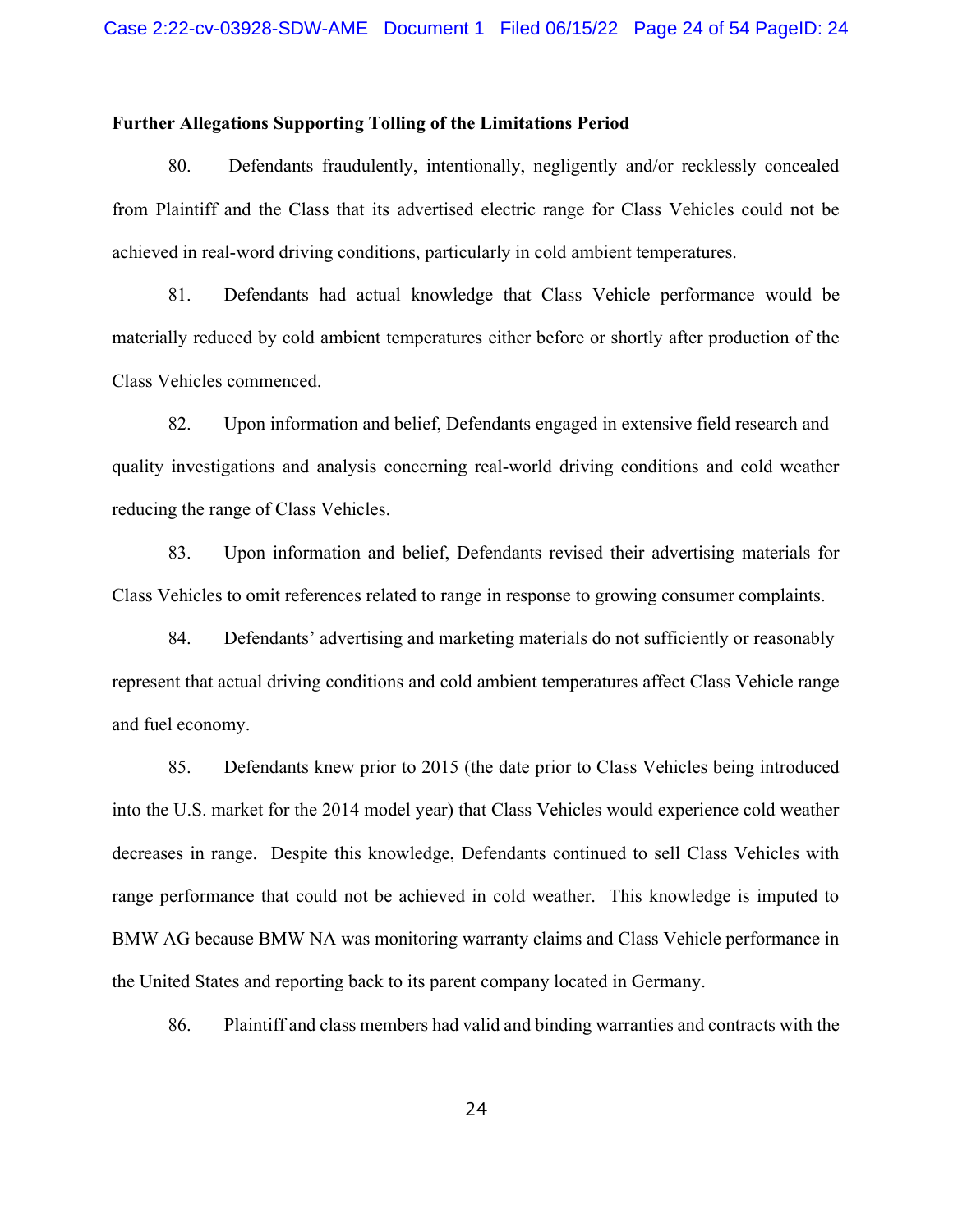Defendants and were reasonably expected by Defendants to use their respective Class Vehicles in the manner in which passenger motor vehicles were used.

87. Plaintiff and class members complied with all warranty and contractual obligations including all warranty, warranty notice, maintenance and product use obligations for their respective Class Vehicles. Plaintiff and class members operated their Class Vehicles under normal anticipated conditions in noncommercial environments.

88. Upon information and belief, Defendants had timely received notice of their breach of warranty claims through authorized representatives contacted by Plaintiff and have suffered no resulting prejudice. Moreover, the Plaintiff contacted BMW NA directly and/or through an authorized dealership.

89. Plaintiff was informed by multiple representatives of BMW NA that the vehicle would meet the extended range represented which turned out to be false.

90. Through no fault of their own, the proposed class representative and class members did not possess sufficient technical expertise to recognize that cold ambient temperatures would affect their vehicles' range. This information, however, was well known to the Defendants, but not revealed.

91. The proposed class representative relied upon material misrepresentations, fraudulent statements and/or material omissions of employees and agents of the Defendants at the time of purchase and thereafter, including but not limited to the mileage range promoted in Defendants' advertising.

92. The Defendants' misrepresentations and fraudulent statements were received by the proposed class representative prior to and at the point of his Class Vehicle purchase. These representations were made by BMW dealers referencing advertisements concerning Class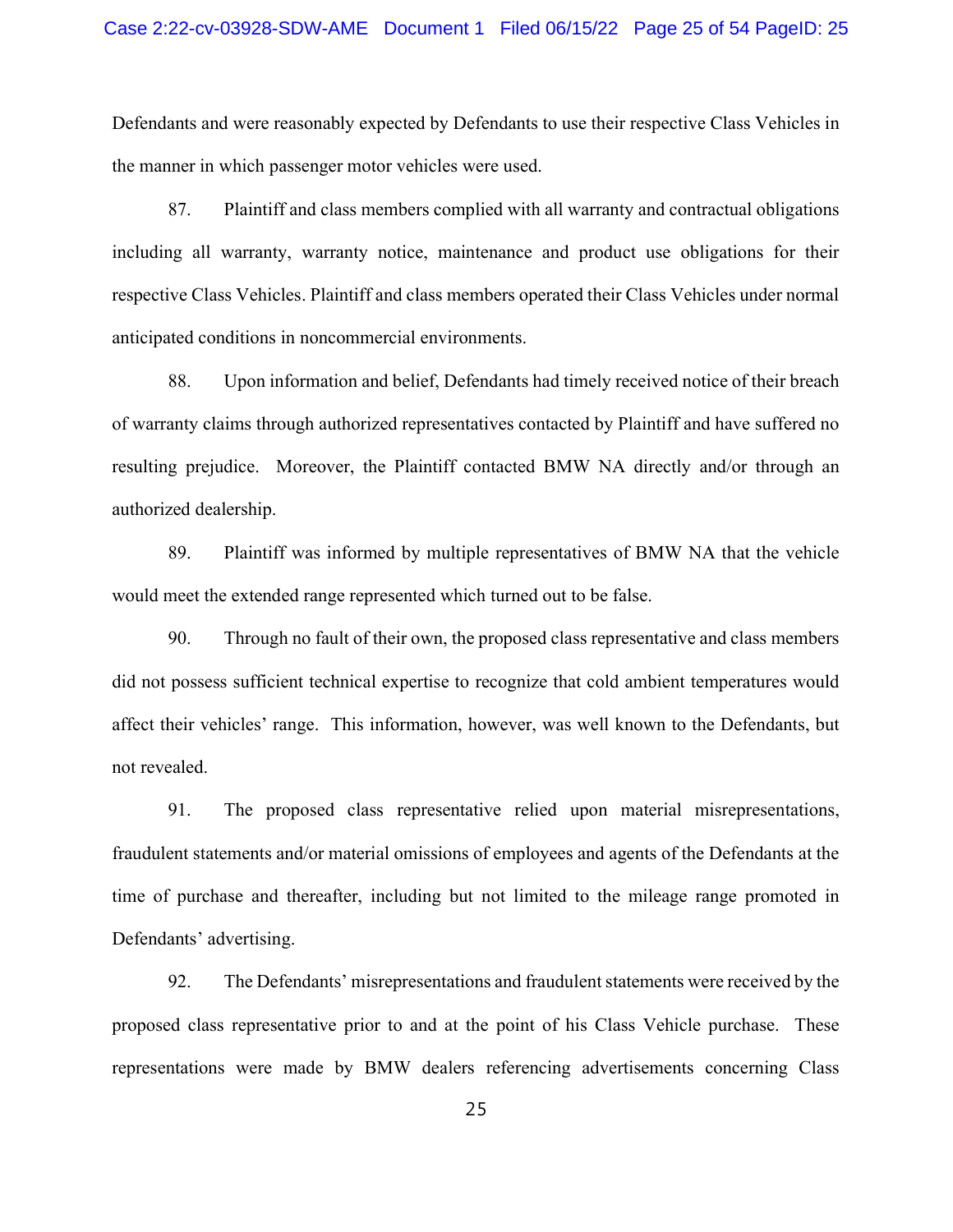Vehicles. The representations created a reasonable belief the Class Vehicles would attain a certain range benchmark, and that the batteries should not have a problem adhering to Defendants' mileage representations, even in the cold weather.

93. Defendants actively concealed the true, reasonably expected range in cold ambient temperatures of Class Vehicles from the Plaintiff and all Class Vehicle purchasers. Defendants intentionally failed to inform Class Vehicle purchasers that Class Vehicles incorporated a battery that was susceptible to cold ambient temperature reductions in range within the reasonably expected useful life of the vehicle.

94. The Defendants intentionally failed to inform Class Vehicle purchasers that the reduced Li-ion battery performance in cold ambient temperatures in Class Vehicles results in higher operational costs due to recommended battery "pre-conditioning" and higher electricity costs.

95. The Defendants' sales representatives made false and fraudulent representations to class members as to the effects of cold ambient temperatures on Class Vehicle range. The Defendants' employees falsely represented either certain conditions for which the Defendants were not responsible as the basis for the failures in Class Vehicle battery performance, or that cold ambient temperatures did not affect Class Vehicles. They falsely stated that Defendants were not responsible for the resulting Class Vehicle failures and/or denied the existence of known Class Vehicle vulnerabilities to cold ambient temperatures.

96. Authorized BMW dealers either did not have knowledge of and/or were counseled not to admit that any defects existed in Class Vehicles or that unattainable ranges were incorporated in advertising. BMW dealers (who also had a vested financial interest in concealing and suppressing the actual performance of Class Vehicles in cold weather) improperly blamed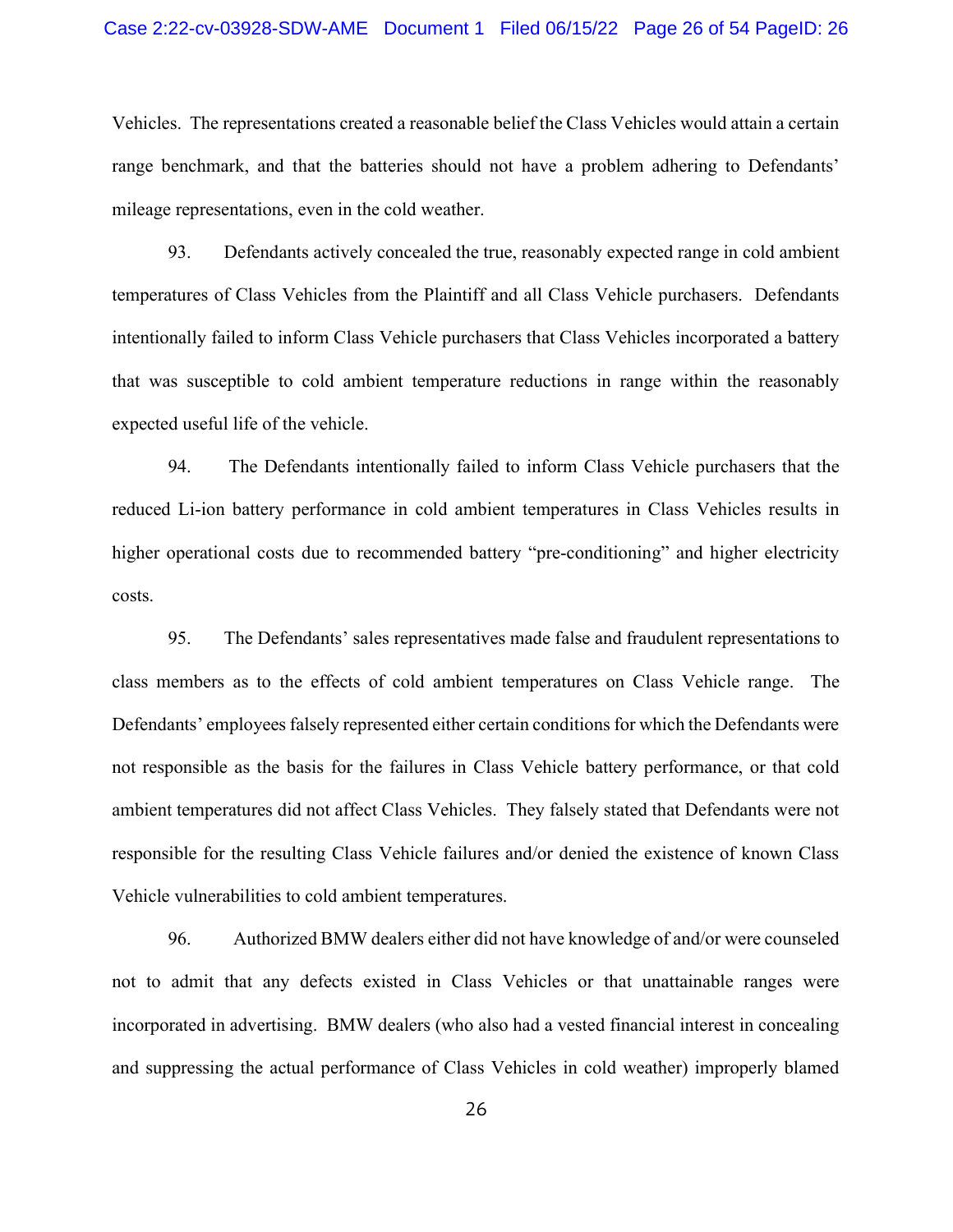vehicle failures on certain conditions for which Defendants would not be responsible and/or denied the existence of cold weather vulnerabilities in the battery.

97. The Defendants had actual knowledge, constructive knowledge and/or should have known, upon proper inquiry and testing, that Class Vehicles were vulnerable with respect to their batteries, suffered from extensive premature performance degradation during the warranty period and did not have a normal and/or reasonable useful life before sales of Class Vehicles commenced in the United States. This information was technical in nature, proprietary and not known by the ordinary consumer or the public, including the proposed class representative and class members. The proposed class representative and class members were ignorant of this technical information through no fault of their own.

98. The Defendants acted to conceal the battery vulnerability to cold weather during the warranty period so that repair costs would be shifted to the proposed class representatives and class members once the warranty expired.

99. Although the Defendants knew that vulnerabilities in Class Vehicle batteries caused diminished cold weather performance, the Defendants knowingly and actively concealed material information from prospective purchasers and actual purchasers with the intent to deceive purchasers and promote Class Vehicle sales.

100. Additional information supporting allegations of fraud and fraudulent conduct is in the control of the Defendants. This information includes but is not limited to technical root cause analyses, communications with Class Vehicle owners, remedial measures, warranty claims and internal corporate communications concerning how to deal with consumers who claim their Class Vehicles' batteries were not performing as represented.

101. Material information fraudulently concealed and/or actively suppressed by the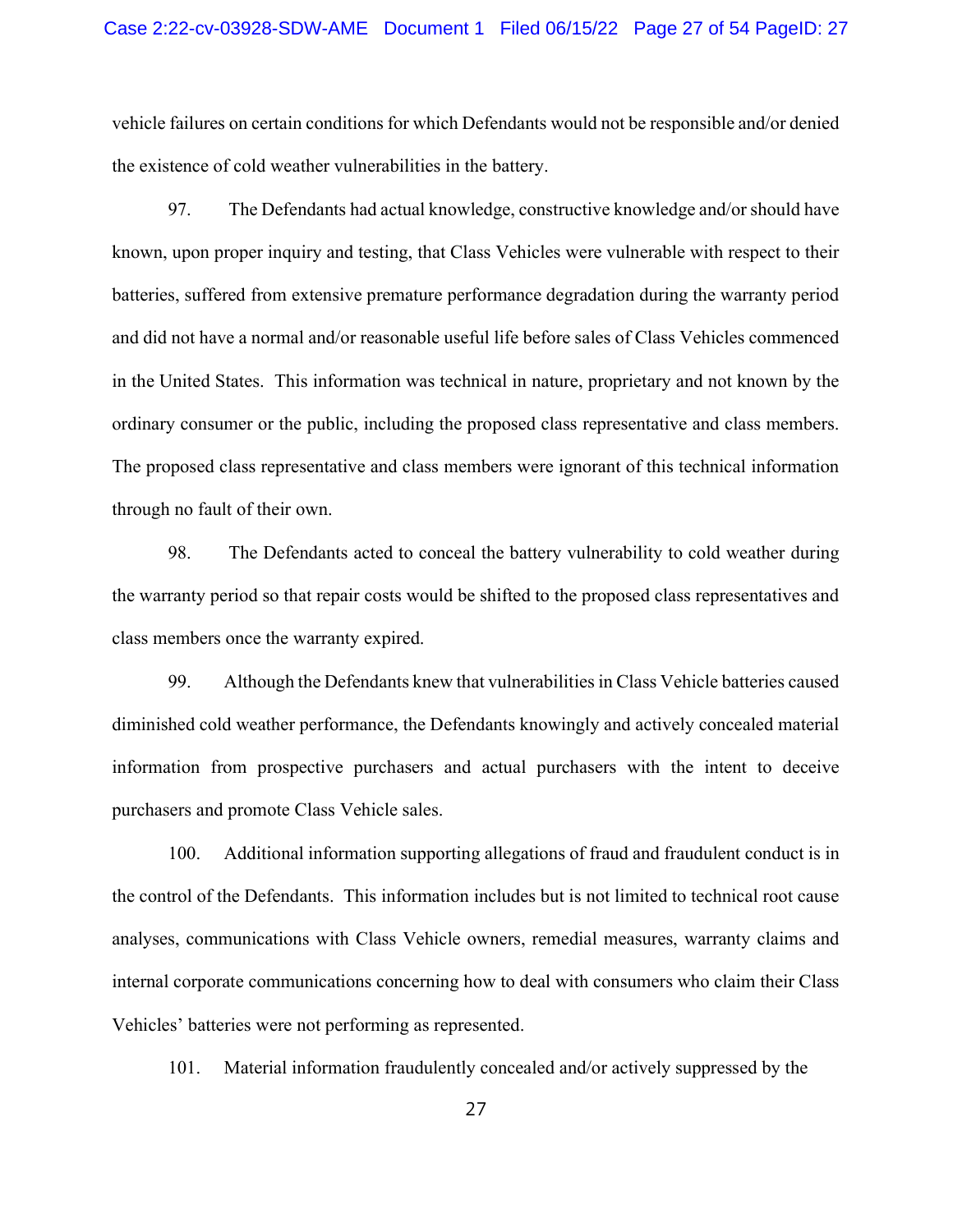Defendants includes but is not limited to diminished Class Vehicle battery performance, contrary to representations, described in the preceding paragraphs.

102. Material information was fraudulently concealed and/or actively suppressed in order to sell Class Vehicles to uninformed consumers (including the proposed class representative and class members) premised on affirmations and representations of reliable, high quality, longlife vehicles with low maintenance, inexpensive operating costs, superior performance and durability. In fact, Class Vehicles actually contained a known battery vulnerability to cold temperatures that would severely affect the performance of the vehicle.

103. The Defendants (and particularly the sales and marketing executives at BMW NA) advertised and otherwise created the reasonable expectation that the Class Vehicles' electric range consistently achieved optimum performance irrespective of ambient temperatures. Material information was fraudulently concealed and/or actively suppressed in order to protect the Defendants' (and Defendants' authorized dealers') corporate profits from loss of sales from adverse publicity, to reduce warranty repair costs and to limit BMW's brand disparagement.

104. Defendants had a duty to disclose to Class Vehicle owners that range would be significantly diminished in cold weather, and that the window sticker, owner's manual and/or Service and Warranty Information pamphlet set forth the wrong range and otherwise failed to give notice that operating Class Vehicles in cold weather would significantly reduce vehicle range.

105. This duty arose because the Defendants knew that there were inaccuracies in the advertising, window stickers, owner's manual and/or Service and Warranty Information pamphlet that affected vehicle operation while Class Vehicle owners were not, and could not reasonably be, cognizant of cold weather effects on Class Vehicle batteries, and their intendant dangers.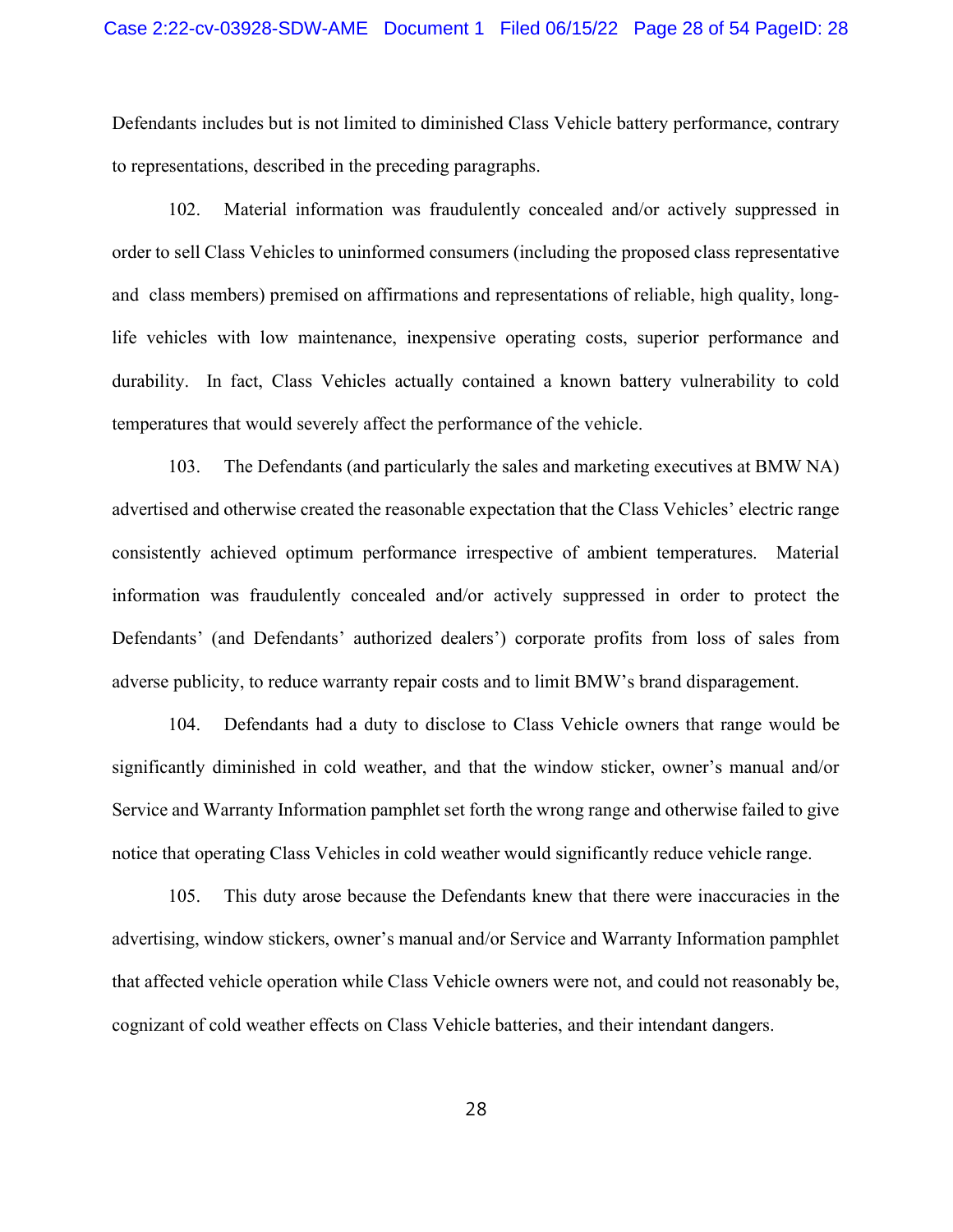106. Defendants continuously and affirmatively concealed the actual characteristics of Class Vehicles from the proposed class representative and other purchasers. Defendants breached their affirmative duty of disclosure to Class Vehicle owners (and particularly to owners who inquired as to the cause of Class Vehicle diminished performance in cold ambient temperatures).

107. Defendants breached express and implied warranties and actively and affirmatively misrepresented, fraudulently concealed and suppressed, both pre-sale and post-sale, the existence of significantly diminished battery performance in cold weather in Class Vehicles and omissions in accompanying owner's manual and Warranty and Maintenance pamphlet.

108. The warranties accompanying Class Vehicles were procedurally and substantively unconscionable under Uniform Commercial Code § 2-302 and other applicable state warranty laws because of the disparity in bargaining power of the parties, the purchasers' lack of knowledge that Class Vehicles were unable to perform as advertised in cold weather, the inability of Class Vehicle purchasers to bargain with the Defendants to increase durational warranties, their lack of knowledge of the battery vulnerability to cold temperatures, their lack of meaningful alternatives, disparity in sophistication of the parties, and absence of effective warranty competition.<sup>9</sup>

<sup>9</sup> New Jersey Uniform Commercial Code § 2-302 (NJ Stat. Ann. § 12A:2-302) states in pertinent part:

<sup>(1)</sup> If the court as a matter of law finds the contract or any clause of the contract to have been unconscionable at the time it was made the court may refuse to enforce the contract, or it may enforce the remainder of the contract without the unconscionable clause, or it may so limit the application of any unconscionable clause as to avoid any unconscionable result.

<sup>(2)</sup> When it is claimed or appears to the court that the contract or any clause thereof may be unconscionable the parties shall be afforded a reasonable opportunity to present evidence as to its commercial setting, purpose and effect to aid the court in making the determination.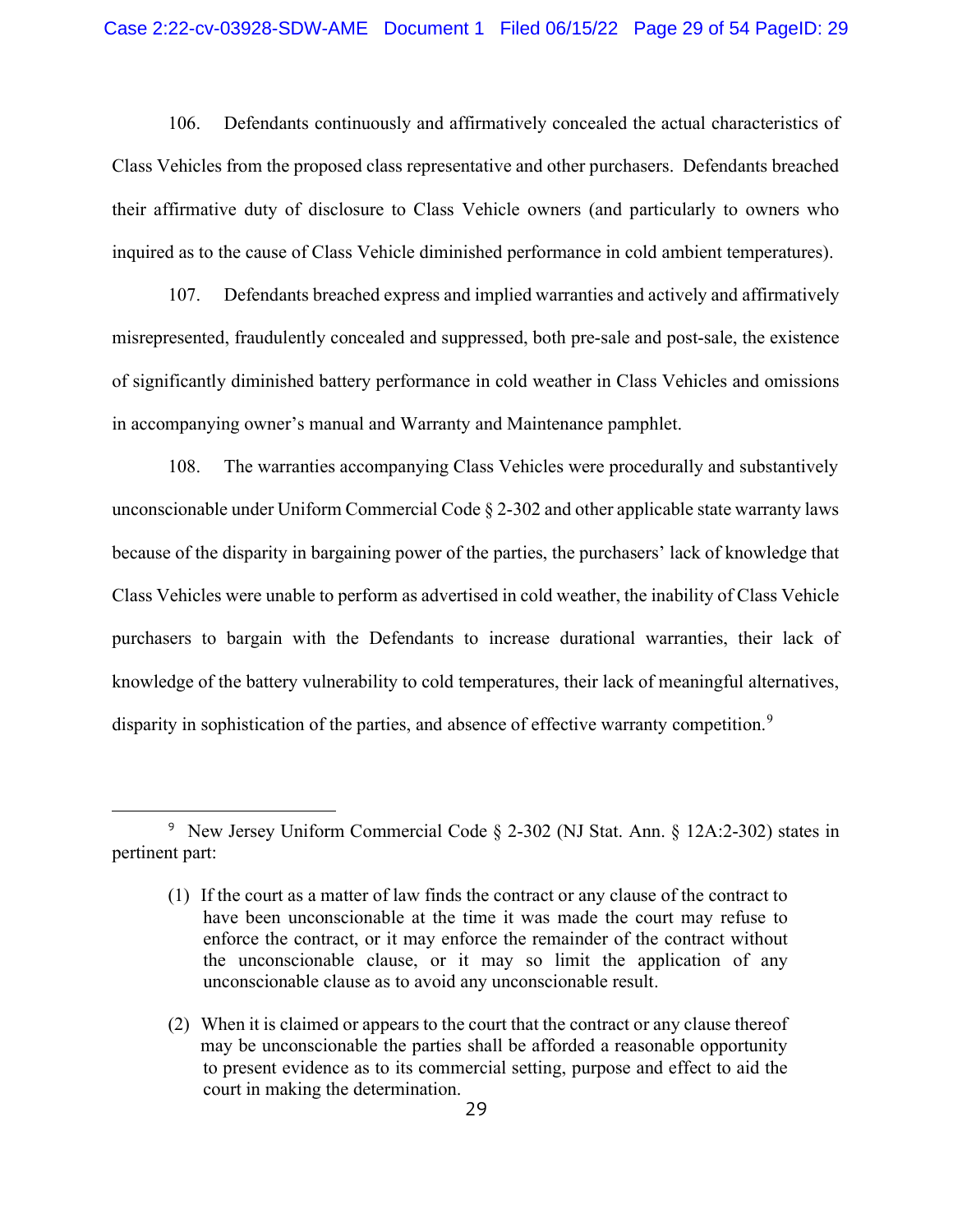109. Purchasers of Class Vehicles reasonably expect vehicles to function well in excess of the Class Vehicles' durational warranties before requiring extensive expensive repairs. This is particularly true where the purchasers of Class Vehicles were led to believe by the Defendants' representations and typical consumer expectations in a commercial context that the vehicles' range would not be adversely affected by cold ambient temperatures.

110. The proposed class representative and class members had an absence of any meaningful choice in the purchase of Class Vehicles and the contractual terms were unreasonably favorable to the Defendants since the Defendants were fully aware of cold weather vulnerability in the Class Vehicles that substantially reduced the represented and warranted range of the vehicle. The proposed class representative and class members were unaware of the cold weather vulnerability in the Class Vehicles at the time of purchase. The bargaining position of the Defendants for the sale of Class Vehicles was grossly disproportionate and vastly superior to that of individual vehicle purchasers, including the proposed class representative and class members. This is because the Defendants knew there were cold temperature vulnerabilities in Class Vehicles affecting the range and operating costs.

111. The Defendants' conduct renders the Class Vehicle purchase contract so one-sided as to be unconscionable under the circumstances existing at the formation of the vehicle purchase contract.

112. The durational limitation of the express warranties accompanying the Class Vehicles is unreasonable and unconscionable since the Defendants actively concealed known vehicle battery vulnerability to cold temperatures and issued incorrect driving range guidance. The proposed class representatives and class members had no notice of or ability to detect the battery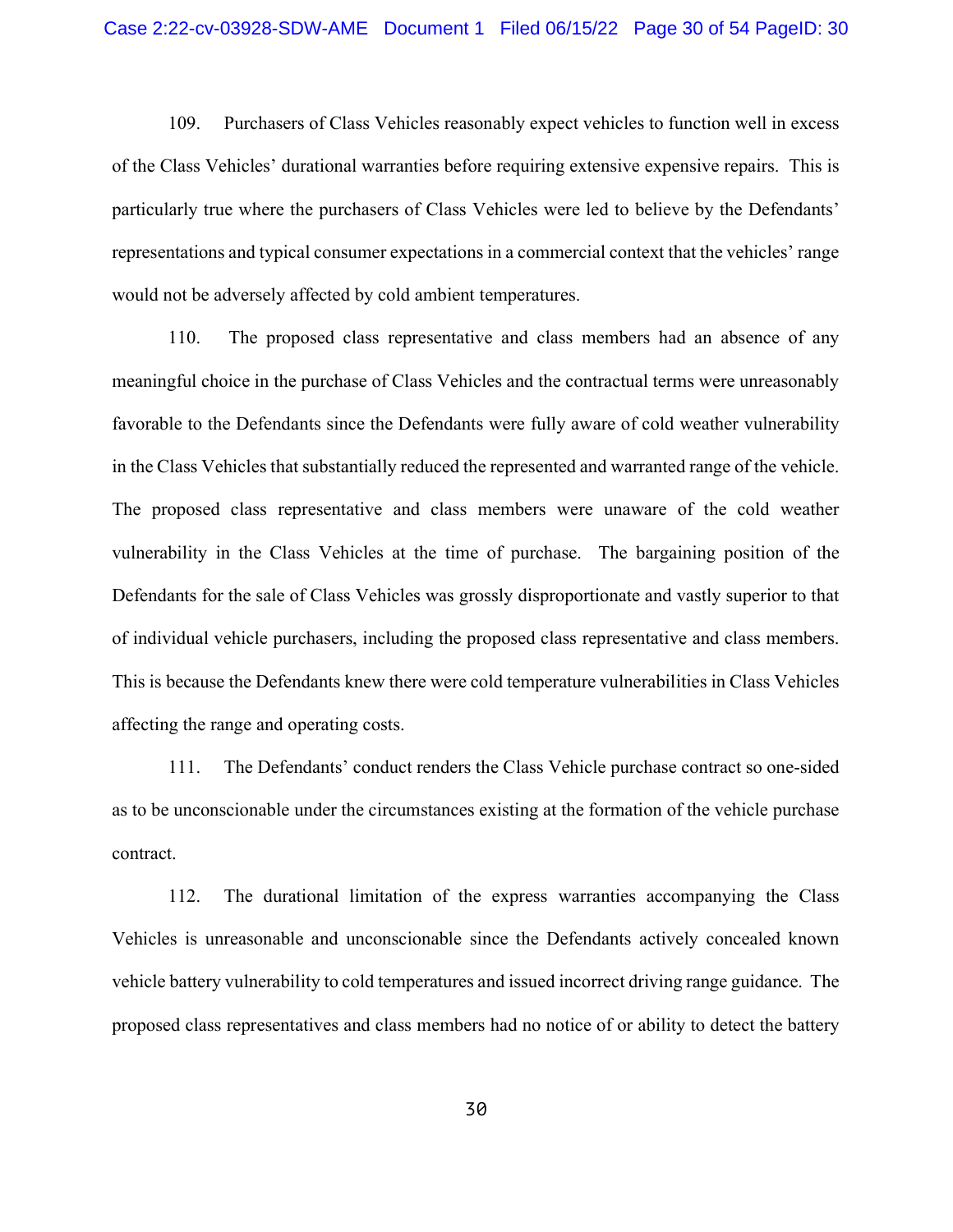issue. In addition, Defendants and their agents continually represented to Plaintiff that the battery was not the cause of the substantially reduced mileage.

113. Defendants engaged in unconscionable fraudulent commercial practices and attempted to conceal the unattainable driving range in cold temperatures.

114. Defendants are engaged in a continuing fraud concerning the true underlying cause of Class Vehicle diminished performance in cold ambient temperatures.

115. Defendants' unconscionable conduct precludes any exclusion of incidental and consequential damages or any other limitation of remedies. The Defendants' upper level management orchestrated this wrongful conduct.

116. The proposed class representative and class members operated and maintained their Class Vehicles in conformity with the respective owner's manual and Service and Warranty Information pamphlet and provided the requisite notice to the Defendants' authorized agents for warranty repair after their Class Vehicles failed to achieve the advertised range.

117. Class Vehicle owners have sustained an ascertainable financial loss, including but not limited to decreased utility of their vehicles because of range limitations in cold weather and increased fuel costs for REx models. Individuals who own or have owned Class Vehicles also sustained diminution of the resale value of their Class Vehicles since knowledge of problems with Class Vehicles became public information after the time of their purchase.

118. The proposed class representative and class members have not received the benefit of their bargain concerning their respective purchase of Class Vehicles.

119. Defendants created an over-all misleading impression through their failure to disclose material information concerning the fact that Class Vehicles' range cannot perform as advertised in cold ambient temperatures and were accompanied by an owner's manual and Service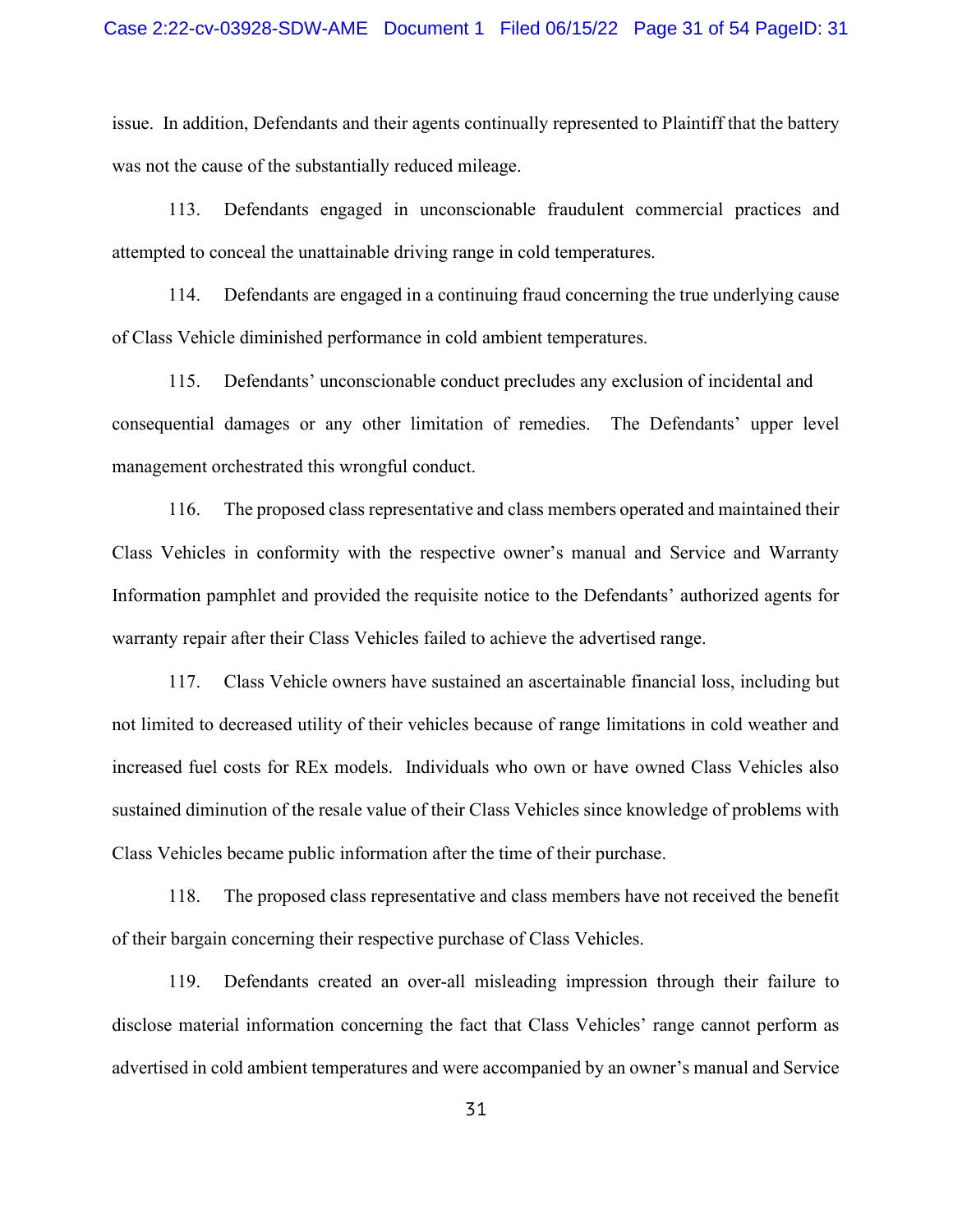#### Case 2:22-cv-03928-SDW-AME Document 1 Filed 06/15/22 Page 32 of 54 PageID: 32

and Warranty Information pamphlet that failed to adequately advise owners about the adverse effects cold ambient temperatures have on Class Vehicle performance. The proposed class representative and class members were deceived by the Defendants' conduct as described in this complaint with respect to their purchase of Class Vehicles.

120. The Defendants violated the consumer protection laws of New Jersey together with all other state consumer protection laws with their unconscionable conduct described in this complaint including but not limited to their failure to disclose material information that caused ascertainable financial harm to the proposed class representative and class members.

121. If the proposed class representative and class members had been made aware of the cold temperature vulnerabilities in their respective Class Vehicles and the attendant ramifications of value, durability, maintenance expenses, safety and care, they would not have purchased the Class Vehicles or would have paid less for their vehicles since class members were led to believe that they were purchasing a vehicle that was generally impervious to cold weather and were not fully informed of the true characteristics and attributes of Class Vehicles.

122. As a direct result of these knowing omissions, the proposed class representative and class members purchased Class Vehicles and sustained economic harm since they purchased vehicles worth considerably less than represented. These misrepresentations diminish the value and cost of vehicle ownership.

123. The wrongful conduct of the Defendants in violation of the consumer protection laws of New Jersey together with all other state consumer protection laws occurred within the limitations period set out in the respective statutes and/or the limitations period is tolled by the Defendants' conduct.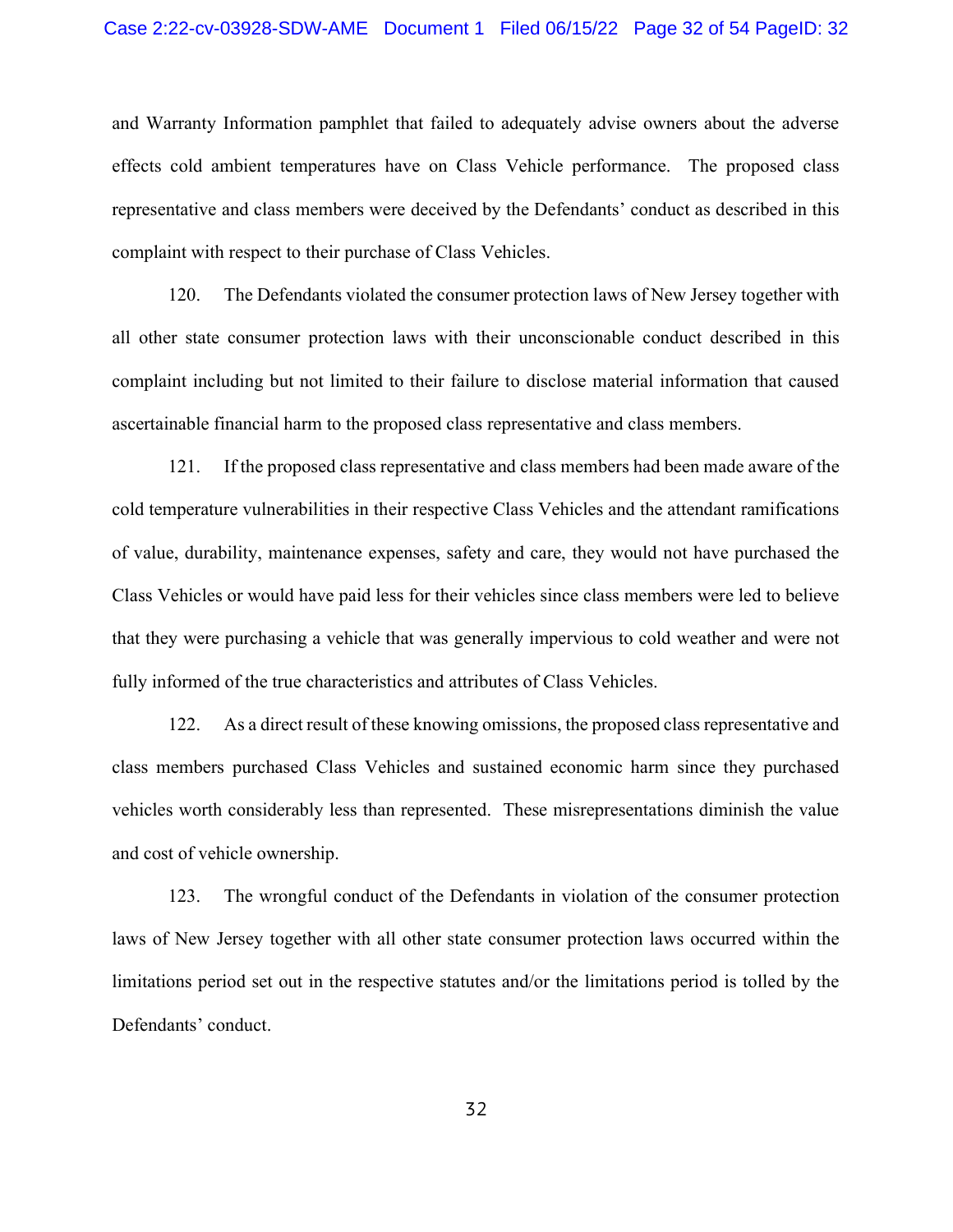## Class Action Allegations

124. The proposed class representative brings this action pursuant to Fed. R. Civ. P.

 $23(b)(1)$ ,  $23(b)(2)$  and  $23(b)(3)$  on behalf of themselves and all members of the class and state

subclasses (or any other class authorized by the Court) defined as follows:

Nationwide Class: All owners and former owners, lessees and former lessees of Class Vehicles who purchased or leased their vehicles in the United States and who sustained monetary loss and/or diminution of Class Vehicle value resulting from the Defendants' conduct as described in this complaint (hereinafter "class members" or "the Nationwide Class"). Excluded from the proposed class are the Defendants together with their officers, directors, employees, assigns, and successors, the Court, Court staff, the Defendants' counsel and all respective immediate family members of the excluded persons and entities described above. Also excluded from the proposed class are any and all claims involving personal injury.

New Jersey Class: All owners and former owners, lessees and former lessees of Class Vehicles who purchased or leased their Class Vehicles in New Jersey, and sustained monetary loss and/or diminution of Class Vehicle value resulting from the Defendants' conduct as described in this complaint (hereinafter "proposed New Jersey class members" or "the New Jersey Subclass"). Excluded from the proposed class are the Defendants together with their officers, directors, employees, assigns, and successors, the Court, Court staff, defendant's counsel and all respective immediate family members of the excluded entities described above. Also excluded from the proposed class are any and all claims involving personal injury.<sup>10</sup>

125. Plaintiff reserves the right to amend the definitions of the classes and add subclasses

if discovery and further investigation reveal that the classes should be narrowed, expanded, or

otherwise modified.

## Numerosity of the Class: Fed. R. Civ. P. 23(a)(1)

126. The class is so numerous that individual joinder of all potential members is

impracticable under Fed. R. Civ. P. 19 or 20. It is estimated there are in excess of approximately

 $10$  Plaintiff reserves the right to amend the definitions of the classes and add subclasses if discovery and further investigation reveal that the classes should be narrowed, expanded or otherwise modified.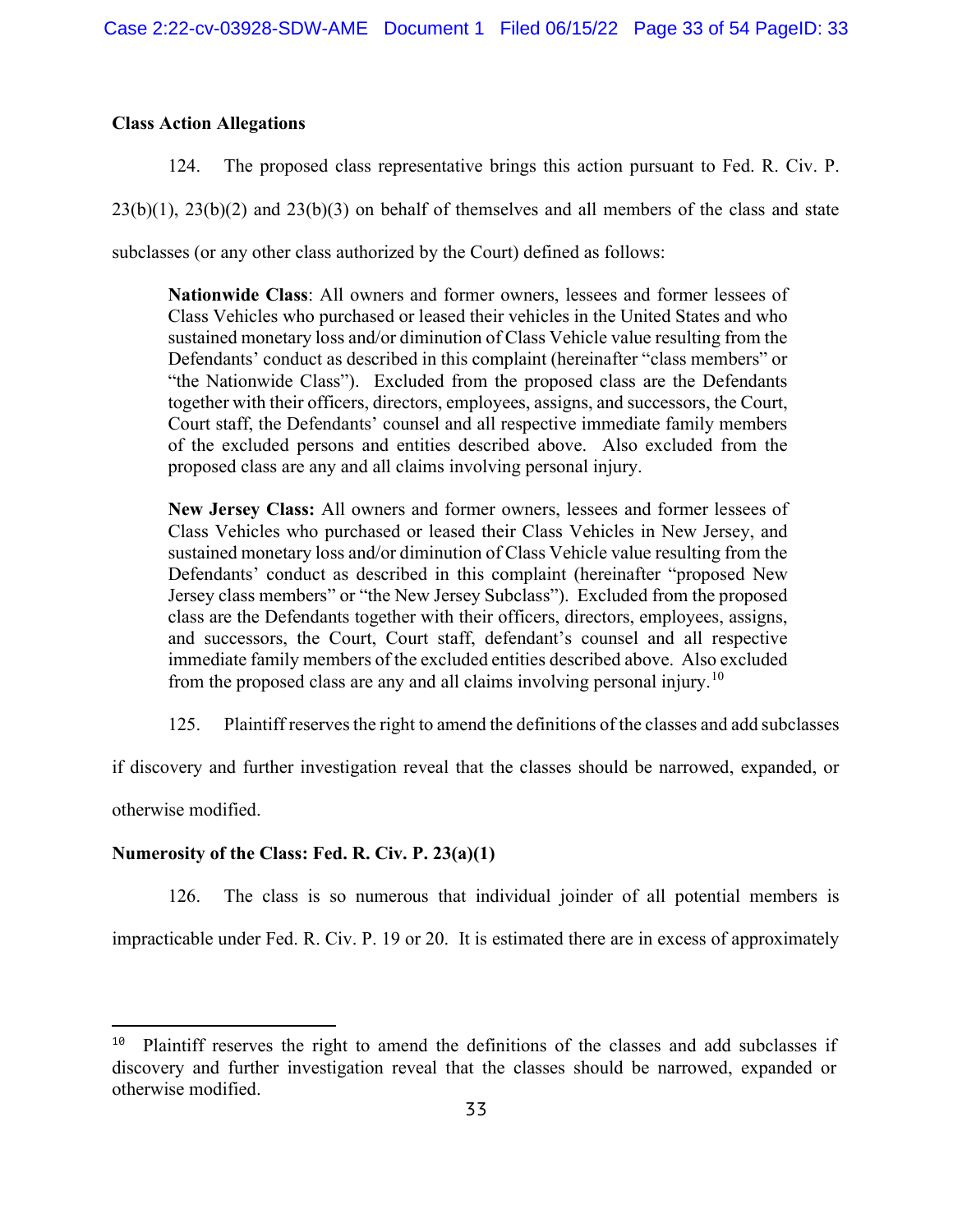50,000 Class Vehicles imported into or constructed in the United States. Although the number, location and identity of all class members cannot be presently ascertained, this information is obtainable through discovery from the Defendants.

### Existence of Common Questions of Law and Fact: Fed. R. Civ. P. 23(a)(2) and 23(b)(3)

127. Common questions of law and fact exist as to all members of the class and predominate any and all issues of law and fact affecting individual members of the class. These issues include but are not limited to:

(a) Whether Class Vehicle batteries as designed or manufactured, perform with significant reductions of range in excess of 30% in cold weather;

 (b) Whether Class Vehicles were sold with an owner's manual and/or Service and Warranty Information pamphlet and other materials that incorporated incorrect battery range;

 (c) Whether the Defendants breached their express warranties that Class Vehicles could not perform as represented in cold weather conditions;

 (d) Whether the Defendants breached their implied warranties in that Class Vehicles materially could not perform as represented in cold weather conditions due to the battery design and manufacture, including workmanship and materials;

 (e) Whether the Defendants intentionally or negligently misrepresented material facts concerning the characteristics of battery performance and expected mileage range;

 (f) Whether the Defendants committed unfair and deceptive business act practices by failing to inform owners of Class Vehicles prior to purchase and/or during the post-sale express warranty period that battery range in cold weather is significantly less than when Class Vehicles are operated at optimum temperatures;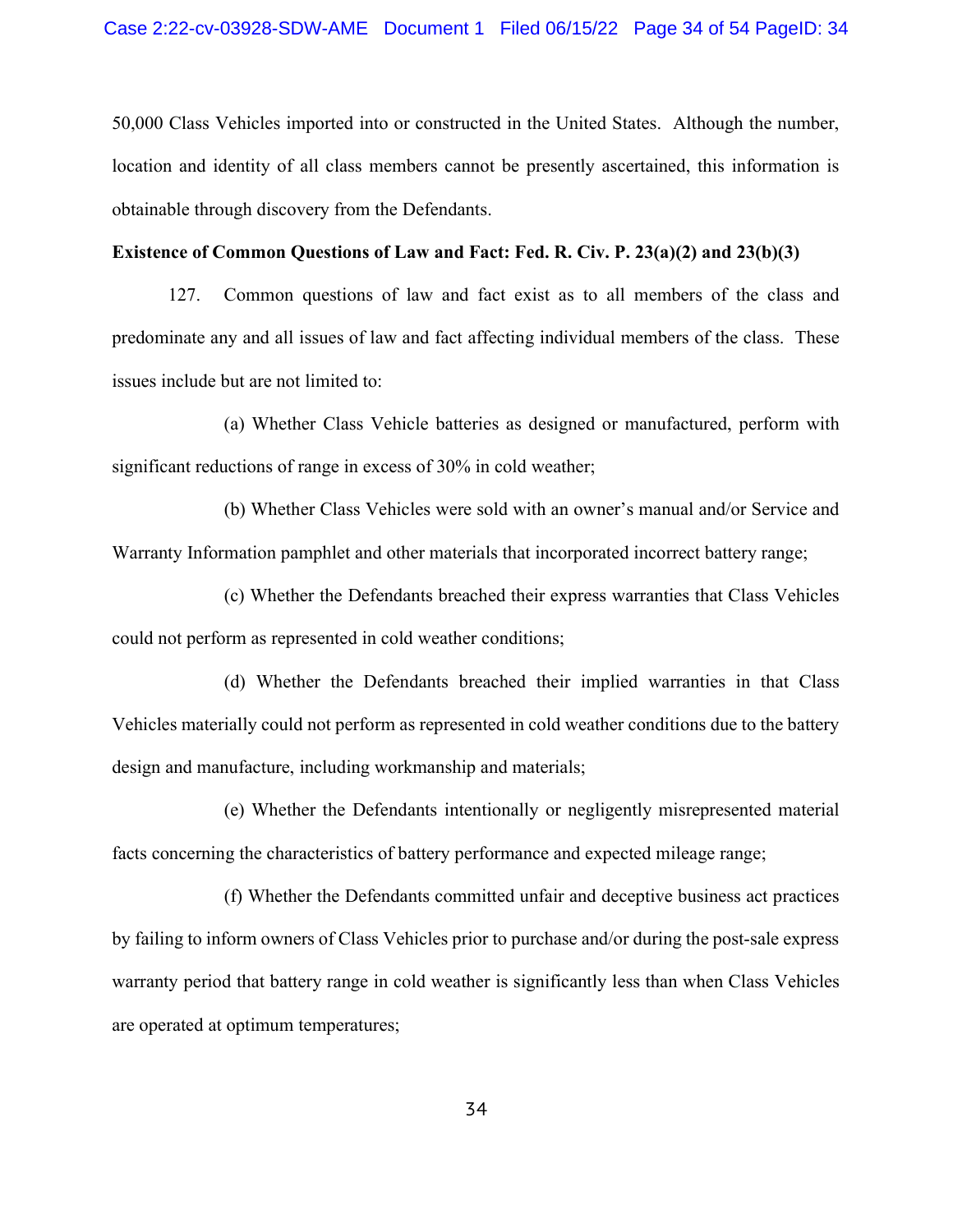(g) Whether the Defendants were unjustly enriched by their warranty breaches and deceptive and/or unfair conduct described in this complaint;

 (h) Whether class members are entitled to monetary damages and injunctive relief pursuant to Rule 23(b)(2);

 (i) Whether the Court should establish a constructive trust funded by the benefits conferred upon the Defendants by their wrongful and unlawful conduct;

 (j) Whether class members are able to economically afford individual litigation against Defendants;

(k) Whether Defendants owed a duty of care to Plaintiff and members of the class;

 (l) Whether Defendants were negligent or grossly negligent in misrepresenting that the mileage range of Class Vehicles was unaffected by cold weather;

 (m) Whether Defendants were negligent or grossly negligent in failing to warn in its advertising, marketing, and labeling that the mileage range of Class Vehicles was significantly diminished in cold weather;

 (n) Whether Defendants acted to conceal that Class Vehicle battery range is significantly diminished in cold weather;

 (o) Whether Defendants' failure to disclose Class Vehicles' diminished battery range in cold weather was unfair, deceptive, fraudulent, or unconscionable;

 (p) Whether Defendants' representations and/or omissions in advertising, marketing, and labeling are likely to mislead a reasonable consumer; and,

 (q) Whether Defendants knew that its representations and/or omissions in advertising, marketing, and labeling were false, deceptive, or misleading.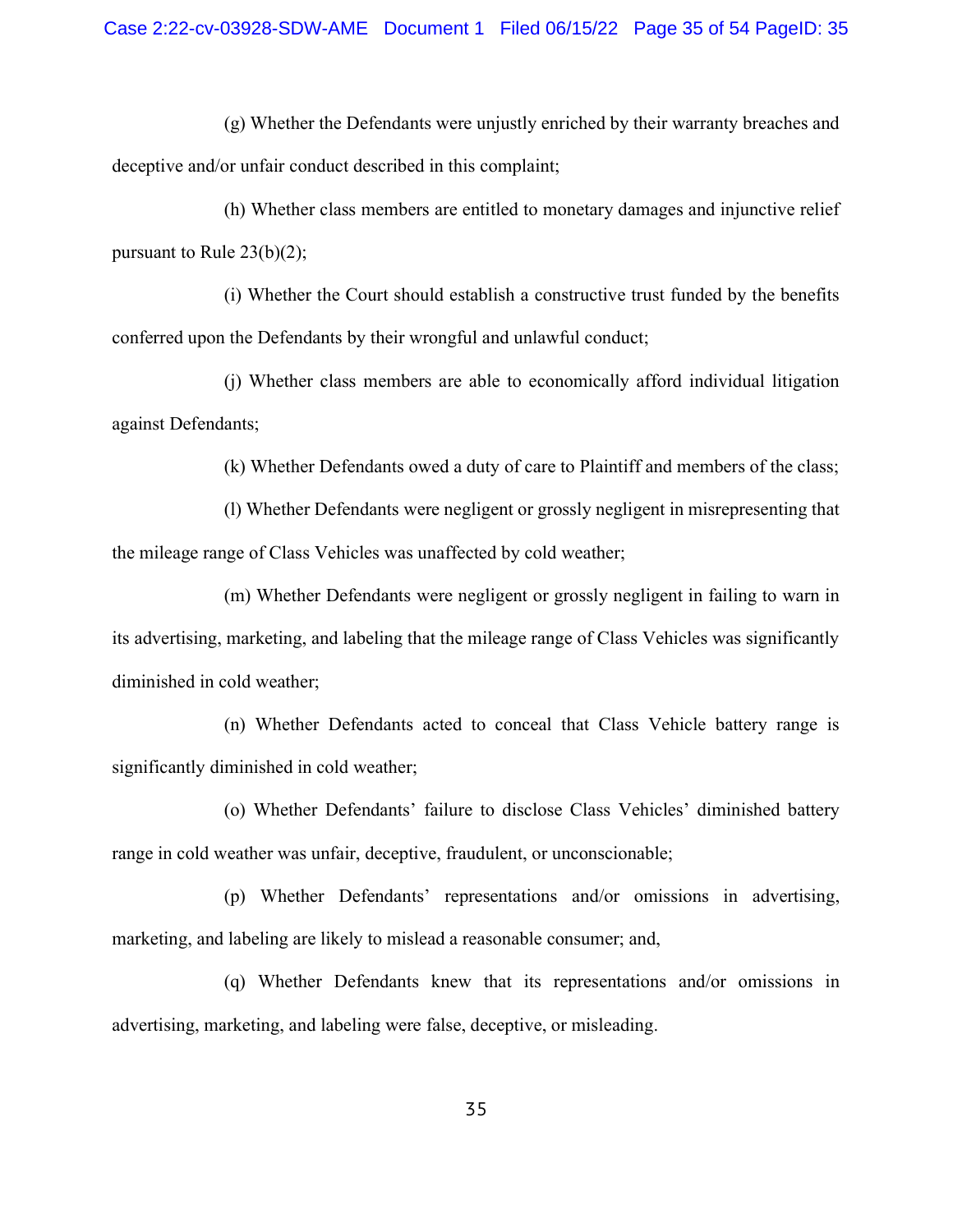### Typicality of Claims or Defenses of a Definable Class: Fed. R. Civ. P. 23(a)(3)

128. The proposed class representative's claims and defenses are typical of the claims and defenses of class members. Class claims arise out of ownership or lease of Class Vehicles as defined herein. There are no defenses to Plaintiff's claims on the part of Defendants that are unique or different from the class.

### Adequate Representation: Fed. R. Civ. P. 23(a)(4)

129. The proposed class representative will fairly and adequately protect the interests of the class and subclasses. The proposed class representative's claims and the class members' claims are so interrelated that the interests of the class members will be fairly and adequately protected in their absence. Class counsel have, in the aggregate, over 60 years of experience concentrating in complex automotive products liability, and have been appointed class counsel in other proceedings. Neither Plaintiff nor his attorneys have any interests that are contrary to or conflicting with the class members.

#### Superiority of a Class Action: Fed. R. Civ. P. 23(b)(3)

130. Maintenance of a class action in one court is the most economical procedural device to litigate the class vehicle and class engine claims for class vehicle owners and the defendant. Prosecution of separate actions by individual members of the class could create risk of inconsistent or varying adjudications with respect to individual members of the class which would establish incompatible standards of conduct for the party opposing the class as recognized by Fed. R. Civ. P.  $23(b)(1)(A)$ .

131. Prosecution of separate actions by individual members of the class could create risk of adjudications with respect to individual members of the class which would, as a practical matter, be dispositive of the interests of the other members of the class who are not parties to the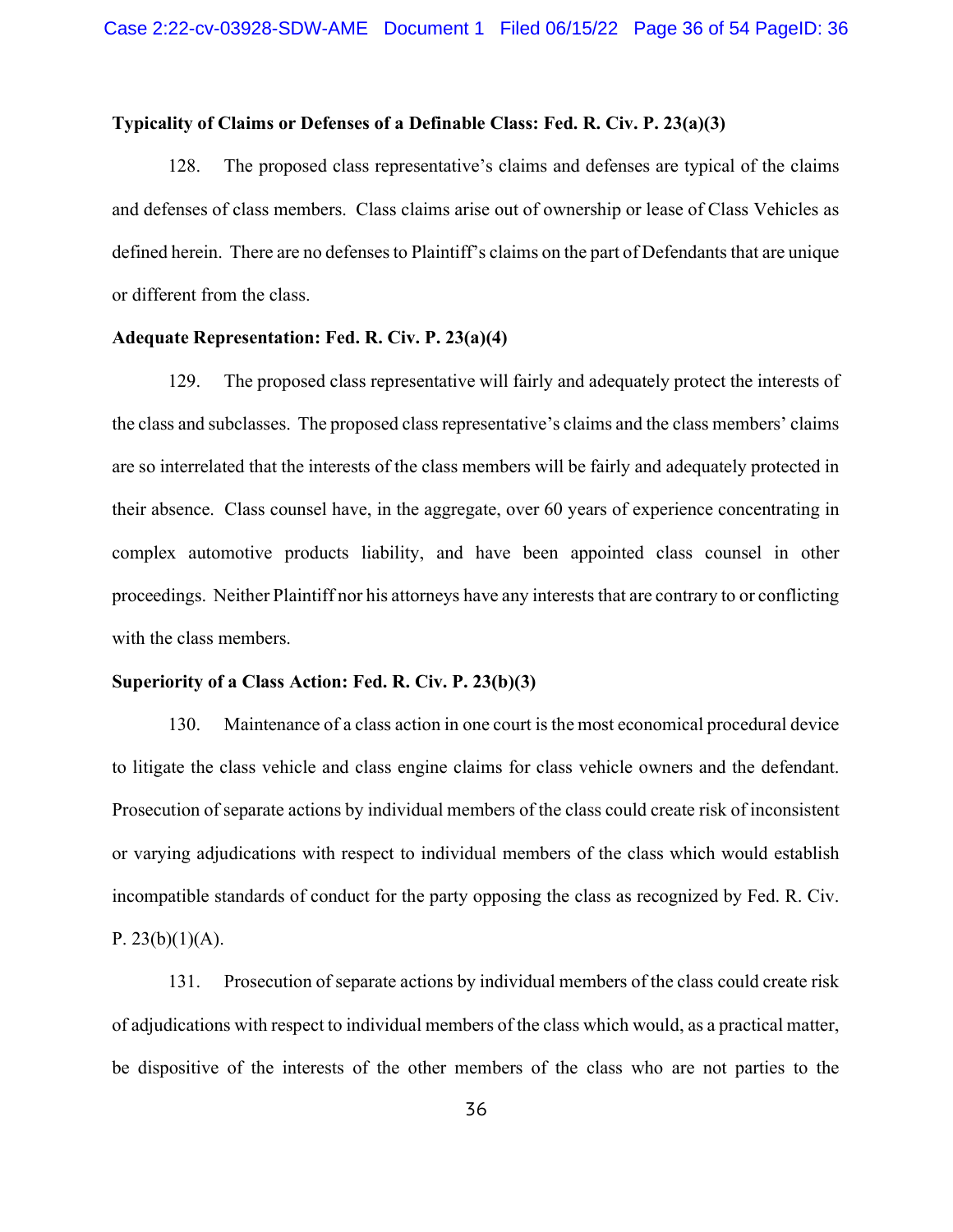adjudications or substantially impair or impede their ability to protect their interests as recognized by Fed. R. Civ. P. 23(b)(1)(B).

132. There is a substantial likelihood that Defendants will oppose this class action and will further act or refuse to act on grounds generally applicable to the class, thereby making appropriate final injunctive relief or corresponding declaratory relief with respect to the class as a whole impractical as recognized by Fed. R. Civ. P. 23(b)(2).

133. Questions of law and fact common to members of the class predominate over any questions affecting any individual members and a class action is superior to other available methods for the fair and efficient adjudication of the controversy as recognized by Fed. R. Civ. Proc. Rule 23(b)(3).

#### The Person(s) Responsible for the Failure to Disclose

134. The proposed class representative and class members are entitled to the reasonable inference that the Defendants' sales, marketing, engineering and warranty departments and their executives were involved in the omissions and misrepresentations.

### The Context of the Omissions and the Manner in which they Misled

135. Material information was fraudulently concealed and/or actively suppressed in order to sell Class vehicles to uninformed consumers (including the proposed class representative and class members) premised on affirmations and representations as described in this complaint.

136. If the proposed class representative and class members had been informed that the range of Class Vehicle would be significantly diminished in winter weather, they would not have purchased their respective Class Vehicles or would have paid substantially less. If the class representative and class members had been made aware of the cold weather vulnerabilities in their respective Class Vehicles and the attendant ramifications of their respective vehicle's diminution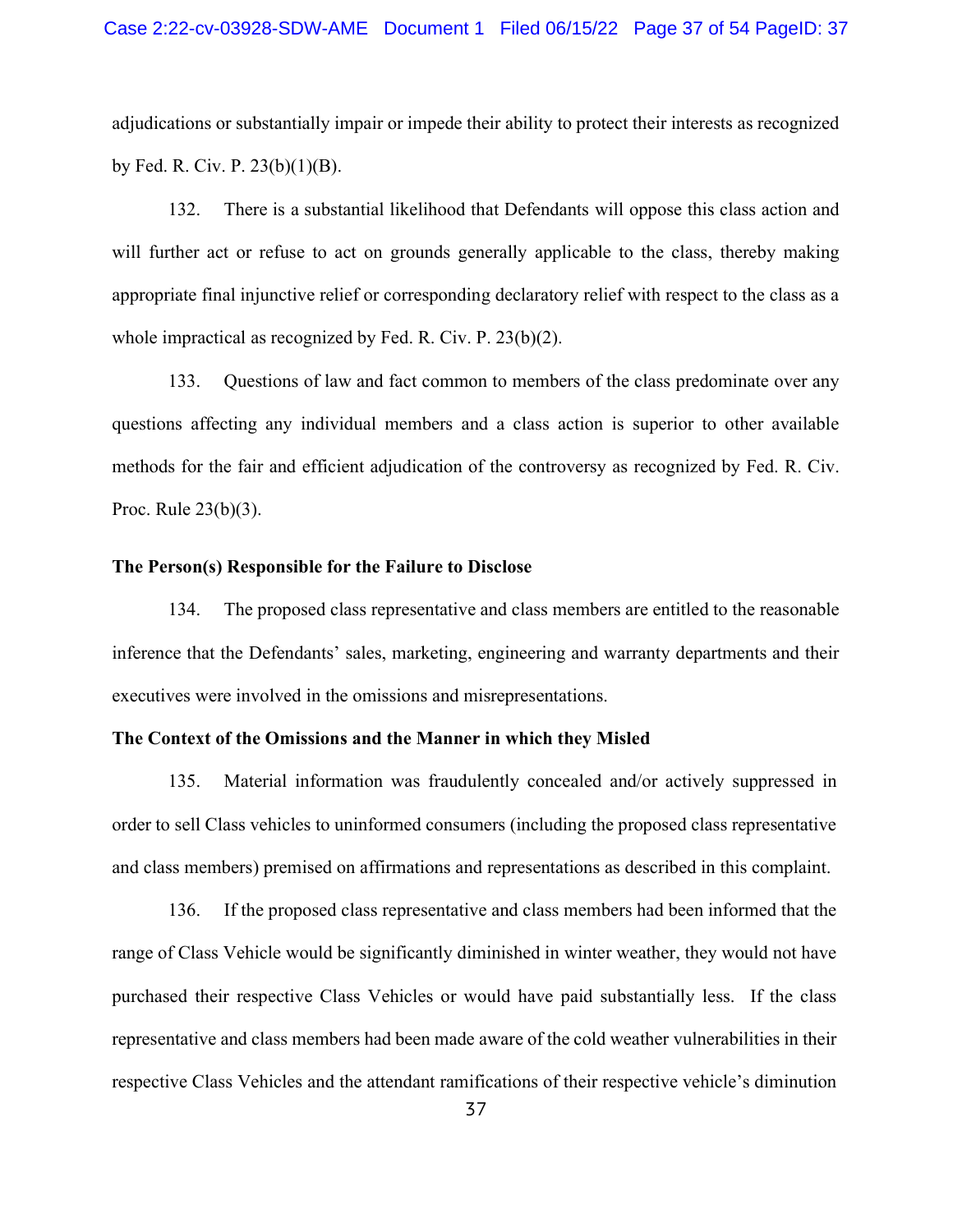in value, future cost of fuel, repairs, durability, alternative transportation, and care, they would not have purchased the Class Vehicles since each class member believed they were purchasing vehicles which substantially conformed to the advertised representations of mileage per charge.

### What the Defendant Obtained through the Fraud

137. Material information concerning Class Vehicles was concealed and/or actively suppressed in order to protect the Defendants' corporate profits from loss of sales, purchase refunds, warranty repairs, adverse publicity and limit brand disparagement. Purchasers believed they were obtaining vehicles as having different attributes than described and purchased and were accordingly deprived of economic value and paid a price premium for their class vehicles. The Defendants had a uniform policy of not properly disclosing Class Vehicle battery's cold weather mileage per charge performance or accurate driving range in order to promote sales and increase profits as described in this complaint.

138. As a proximate and direct result of the Defendants' unfair and deceptive business trade practices, the proposed class representative and class members purchased Class Vehicles and sustained an ascertainable loss, including but not limited to financial harm as described in this complaint.

## COUNT I BREACH OF UNIFORM COMMERCIAL CODE § 2-313: EXPRESS WARRANTY BY THE DEFENDANT RESULTING IN FINANCIAL HARM (On Behalf of the Nationwide Class or, Alternatively, the New Jersey Subclass)

139. Proposed class representative Hurst and class members incorporate by reference all allegations in the above preceding paragraphs as if set forth fully in this count.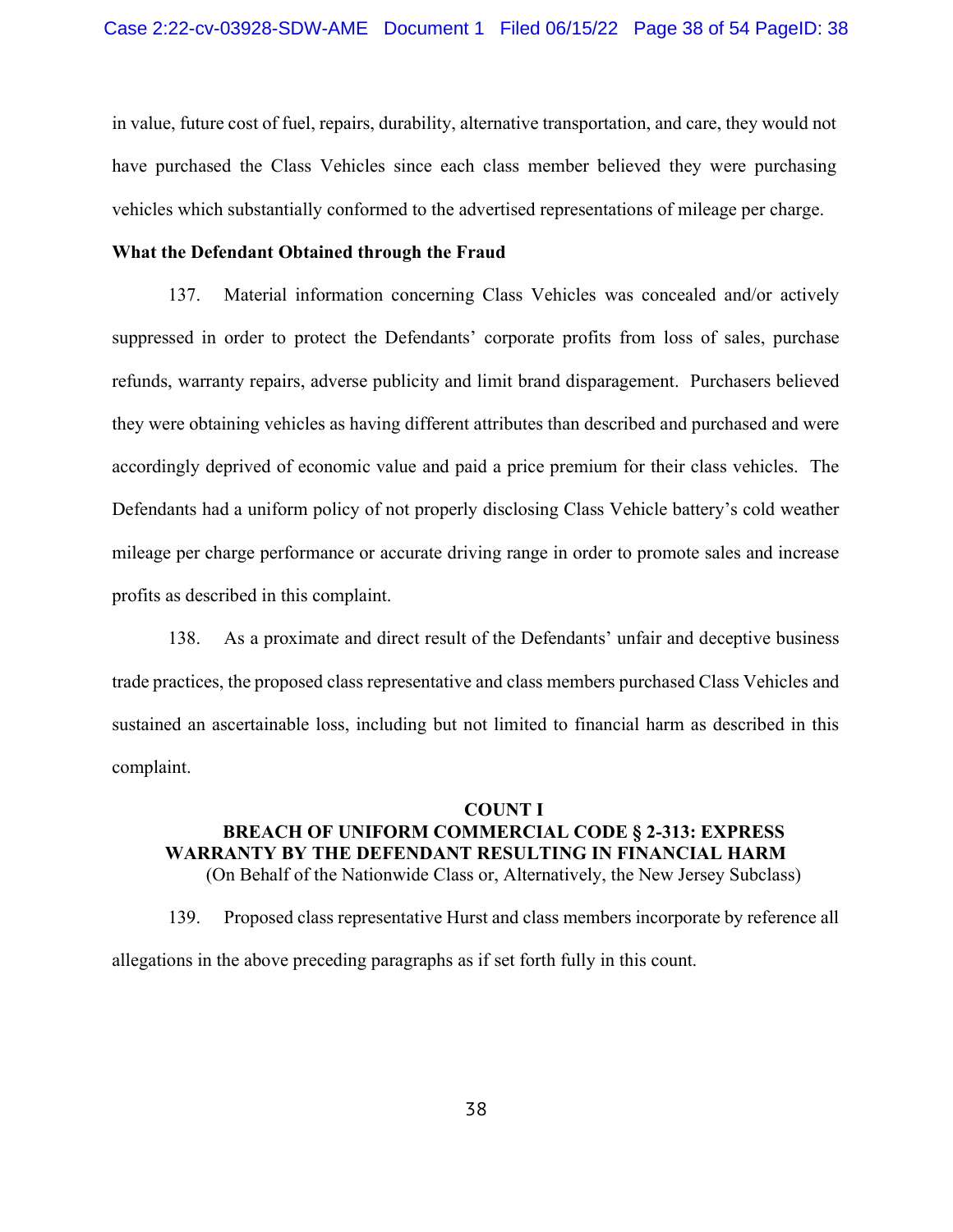#### Case 2:22-cv-03928-SDW-AME Document 1 Filed 06/15/22 Page 39 of 54 PageID: 39

140. The Defendants are merchants with respect to passenger motor vehicles. Class Vehicles are goods within the meaning of the Uniform Commercial Code as adopted by New Jersey and all other adopting states.

141. The Defendants made uniform express warranties in the window sticker and advertising that the Class Vehicles would attain certain ranges. While some degradation might be expected, the actual mileage range attainable in the winter months in New Jersey and other cold weather states is substantially less to the degree that the representations made are untrue in material respects.

142. Any Class Vehicle range disclaimers in BMW's advertising, is generic, vague, not in conspicuous typeface and, in fact, is in diminished typeface and insufficient as a matter of law.

143. The proposed class representative and class members were not presented with an opportunity to review (let alone bargain for) the warranted provisions concerning battery driving range at the time of purchase of their Class Vehicles and were unaware of the cold temperature vulnerabilities in the battery of Class Vehicles that made the respective bargaining position of the parties unequal at the time of vehicle purchase.

144. Defendants received adequate notice of their breach of their express warranties and failed to cure the warranty breaches. The proposed class representative and class members reported to Defendants the problems with and failings of the battery in their Class Vehicles and requested that Defendants cure and/or repair and/or replace the underperforming battery.

145. The proposed class representative and class members complied with all maintenance and service recommendations for their respective Class Vehicles.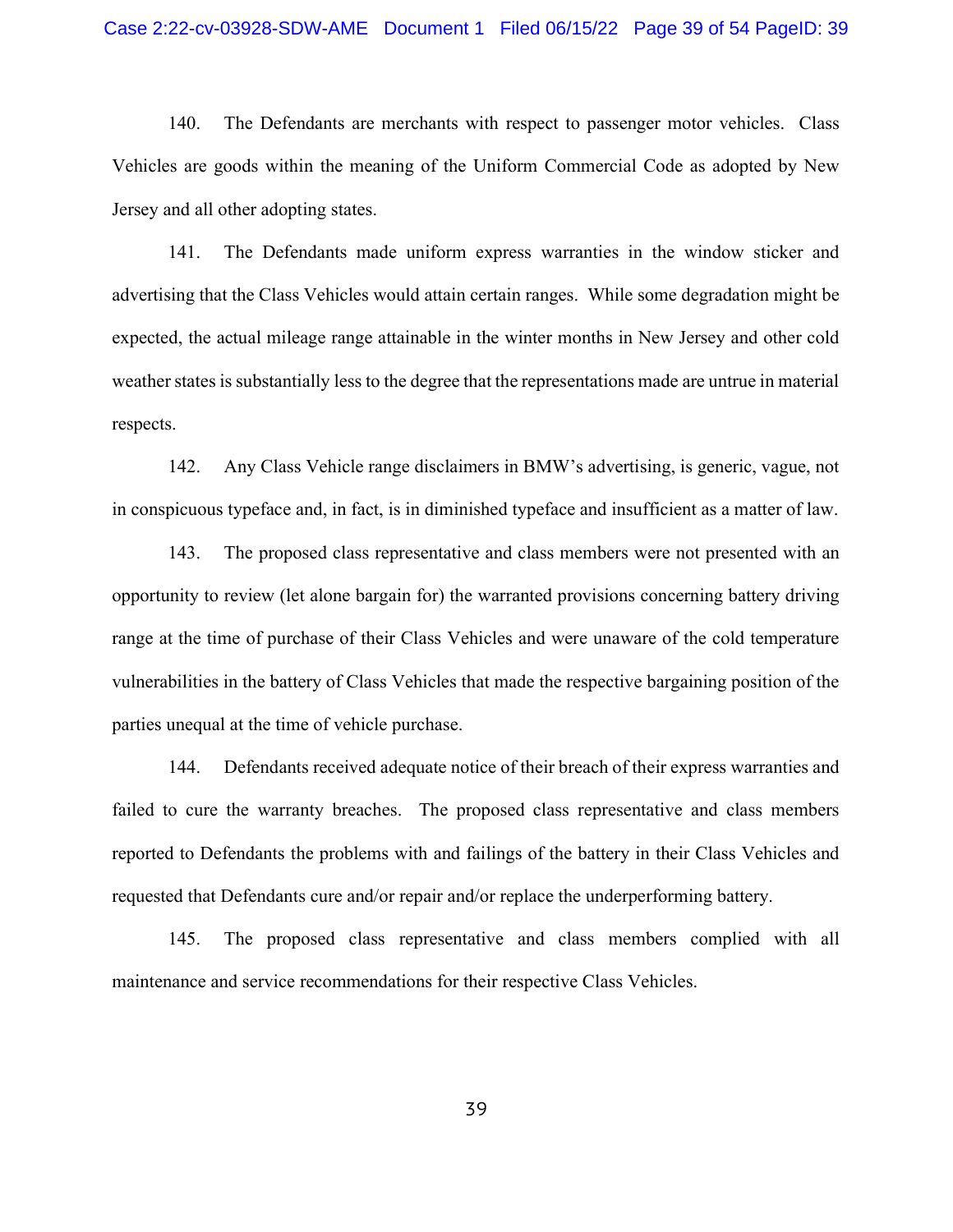146. Because of the significant loss of range in cold weather, Class Vehicles are not reliable and owners of these vehicles have lost confidence in the ability of Class Vehicles to perform the function of safe reliable transportation.

147. The proposed class representative and class members could not have reasonably discovered the defective condition of their Class Vehicle batteries prior to failure.

148. The express warranty remedy set out in the warranty provisions accompanying Class Vehicles fails of its essential purpose under Uniform Commercial Code § 2-719(2) and the limitation of consequential damages is unconscionable under § 2-719(3) because of the conduct of the defendant described, supra.

149. The proposed class representative and class members relied on express warranties made by the Defendants concerning Class Vehicles and sustained financial injury resulting from the breach of those warranties by the Defendants including loss of vehicle utility and higher fuel expenses for REx models.

150. The proposed class representative and class members could not have reasonably discovered the defective condition of the Class Vehicles. The Defendants' breach of their express warranties was the direct and proximate cause of the proposed class members' financial harm.

151. Wherefore, proposed class representative and class members demand judgment against Defendants for multiple damages, interest, costs and attorneys' fees.

## COUNT II BREACH OF UNIFORM COMMERCIAL CODE § 2-314: IMPLIED WARRANTY OF MERCHANTABILITY BY THE DEFENDANT (On Behalf of the Nationwide Class or, Alternatively, the New Jersey Subclass)

152. Proposed class representative Hurst and class members incorporate by reference all allegations in the above preceding paragraphs as if set forth fully in this count.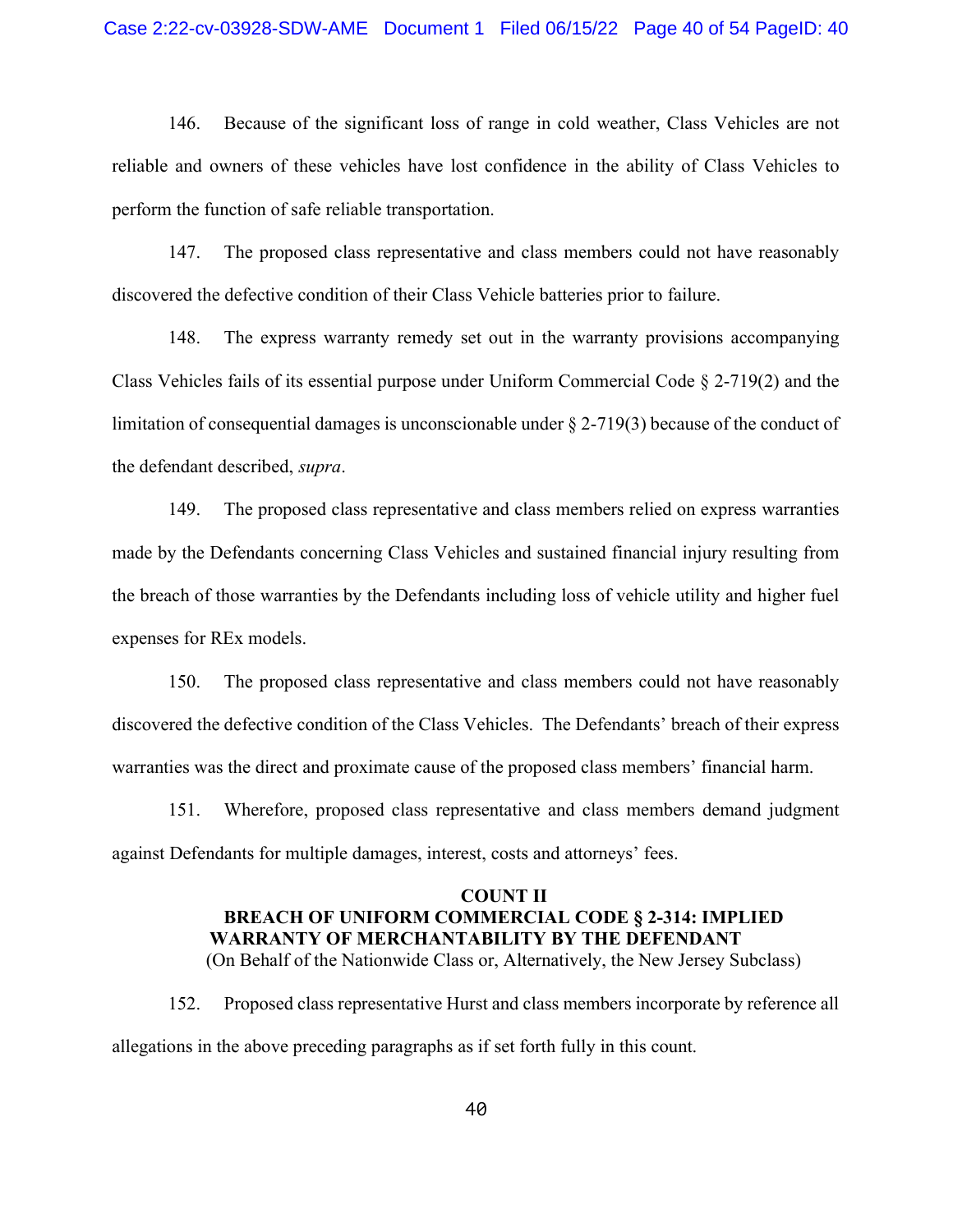#### Case 2:22-cv-03928-SDW-AME Document 1 Filed 06/15/22 Page 41 of 54 PageID: 41

153. The Defendants are merchants with respect to passenger motor vehicles. Class Vehicles are goods within the meaning of the Uniform Commercial Code as adopted by New Jersey and all other adopting states.

154. The Defendants failed to provide legally binding written notice to proposed class representatives and other class vehicle purchasers of implied warranty exclusions at time of purchase because the warranty exclusion failed to mention merchantability and was not conspicuous within the meaning of § 2-316 and was therefore ineffective as a matter of law.

155. The Defendants impliedly warranted to the general public, owners and lessees of Class Vehicles that the Class Vehicles were merchantable and fit for the ordinary purposes for which passenger vehicles are used including that the driving range would substantially conform to the implied warranty.

156. As manufacturers of consumer goods, the Defendants are precluded from excluding or modifying an implied warranty of merchantability or limiting consumer remedies for breach of implied warranty.

157. To the extent privity of contract is required for purposes of the application of implied warranty, the proposed class representative and class members are third-party beneficiaries to a contract implemented by the Defendants that creates an implied warranty of merchantability.

158. The Defendants breached their implied warranties in that Class Vehicles were defective with respect to battery performance in cold weather as described in this complaint and were unfit for the ordinary purposes for which passenger vehicles are used because of those defects causing diminished driving range and utility of Class Vehicles.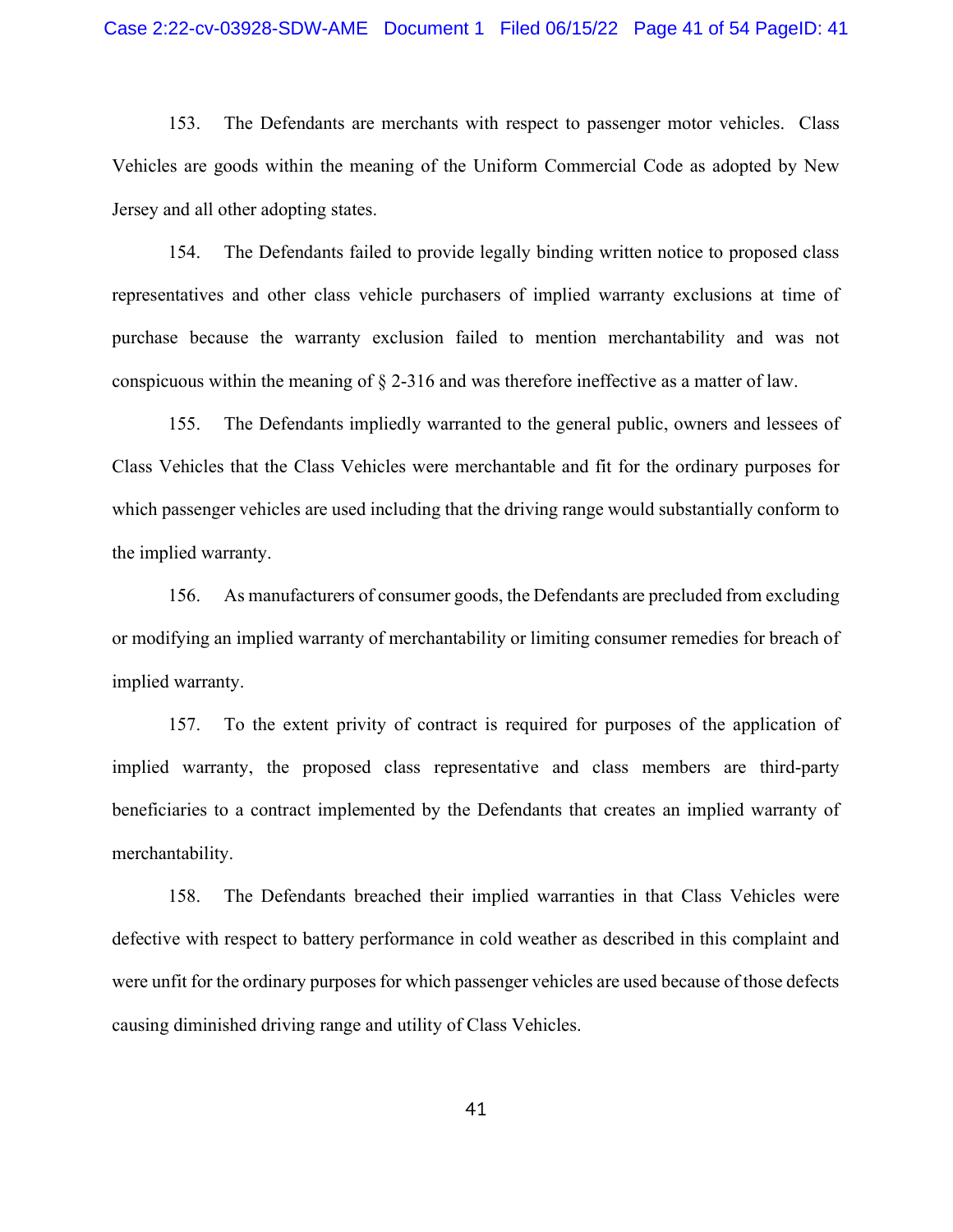159. The proposed class representative and class members relied on implied warranties of merchantability made by the Defendants concerning Class Vehicles in choosing to purchase their respective Class Vehicles and sustained an ascertainable financial injury resulting from the breach of those warranties by the Defendants.

160. The Defendants received adequate notice of their breach of the implied warranty of merchantability through proposed class representative and class members' requests for repair or replacement. In the alternative, Class Vehicle owners were not required to issue notice of the warranty breach to the Defendant and any lack of notice of warranty breach did not result in any prejudice to the Defendant. The Defendant declined to offer the proposed Class representative an adequate remedy for his Class Vehicle.

161. Even though the proposed Class representative and Class members complied with Class Vehicle battery maintenance recommendations for their respective Class Vehicles, their respective Class Vehicle batteries prematurely failed because of vulnerabilities to cold ambient temperatures.

162. The proposed class representative and class members reasonably relied upon the expertise, skill, judgment and knowledge of the Defendants and upon their implied warranty that Class Vehicles were of merchantable quality and fit for their intended use. Class Vehicles did not conform to the Defendants' implied representations or warranties because vulnerabilities in the battery caused Class Vehicles to be less reliable and more expensive to maintain than competitor vehicles.

163. Wherefore, the proposed class representative and proposed class members demand judgment against Defendants including multiple damages, interest, costs and attorneys' fees.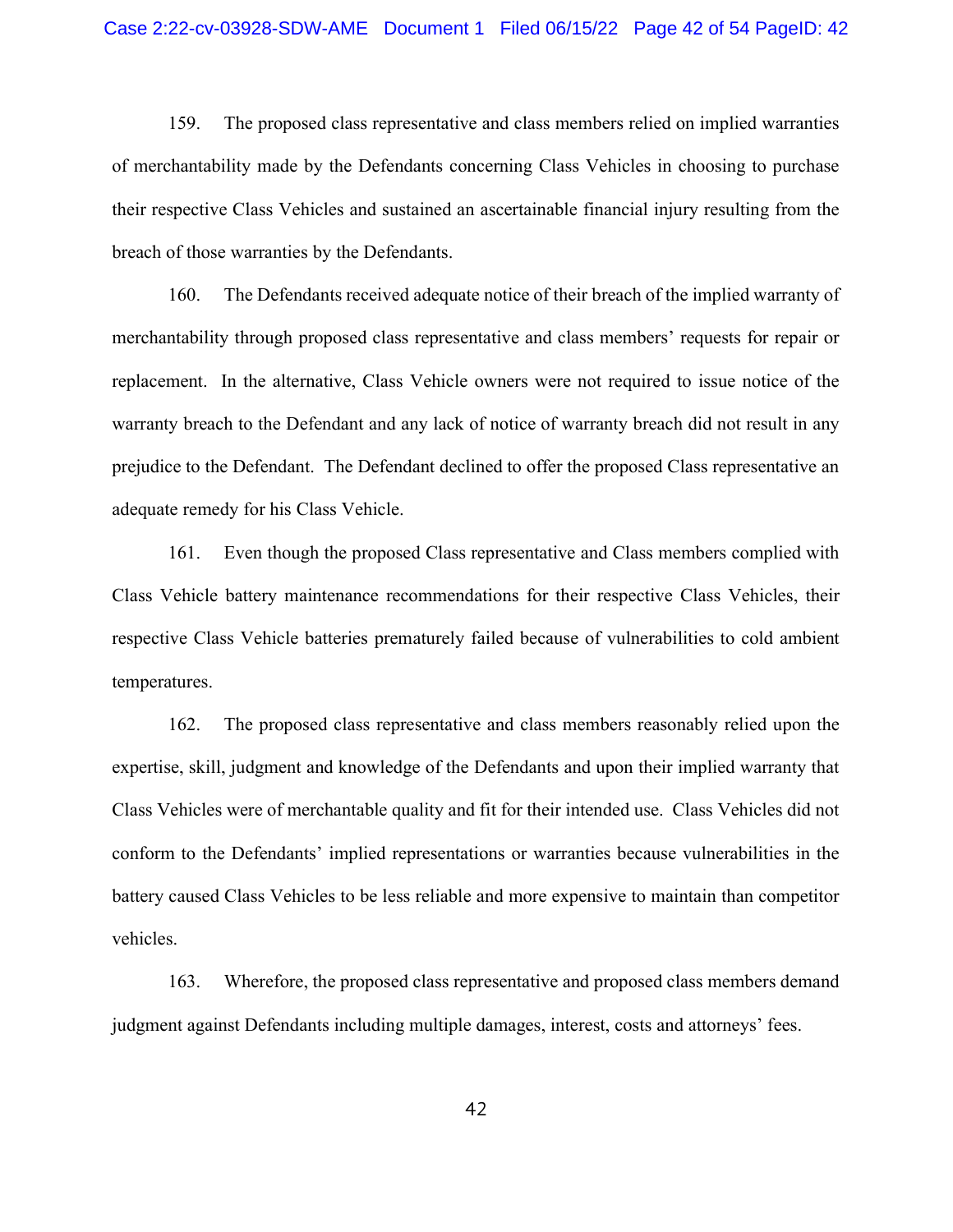# COUNT III VIOLATION OF MAGNUSON-MOSS WARRANTY ACT, 15 U.S.C. §  $2310(d)(1(A))$

(On Behalf of the Nationwide Class, or Alternatively, the New Jersey Subclass)

164. Proposed class representative Hurst and class members incorporate by reference all allegations in the above preceding paragraphs as if set forth fully in this count.

165. This claim is brought as a state law claim under 15 U.S.C.  $\S 2310(d)(1)(A)$  and is before this Court as a supplemental state court claim for each of the state subclasses pursuant to diversity jurisdiction under CAFA.

166. The proposed class representative and class members are consumers within the context of the Magnuson-Moss Warranty Act, 15 U.S.C. § 2301(3).

167. Class Vehicles are consumer products within the context of the Magnuson-Moss Warranty Act, 15 U.S.C. § 2301(1).

168. The Defendants are suppliers and/or warrantors within the context of the Magnuson-Moss Warranty Act, 15 U.S.C. §§ 2301(4)-(5).

169. The Defendants' express warranties are written warranties within the context of the Magnuson-Moss Warranty Act, 15 U.S.C. § 2301(6). Class Vehicle implied warranties created by operation of state law are incorporated into the Magnuson-Moss Warranty Act as modified by § 2308.

170. The Defendants breached the express and implied warranties accompanying Class Vehicles as described in this complaint.

171. The Magnuson-Moss Warranty Act provides a claim for any consumer who is damaged by the failure of a warrantor to comply with a written or implied warranty.

172. The Defendants' breach of their express and implied warranties was the direct and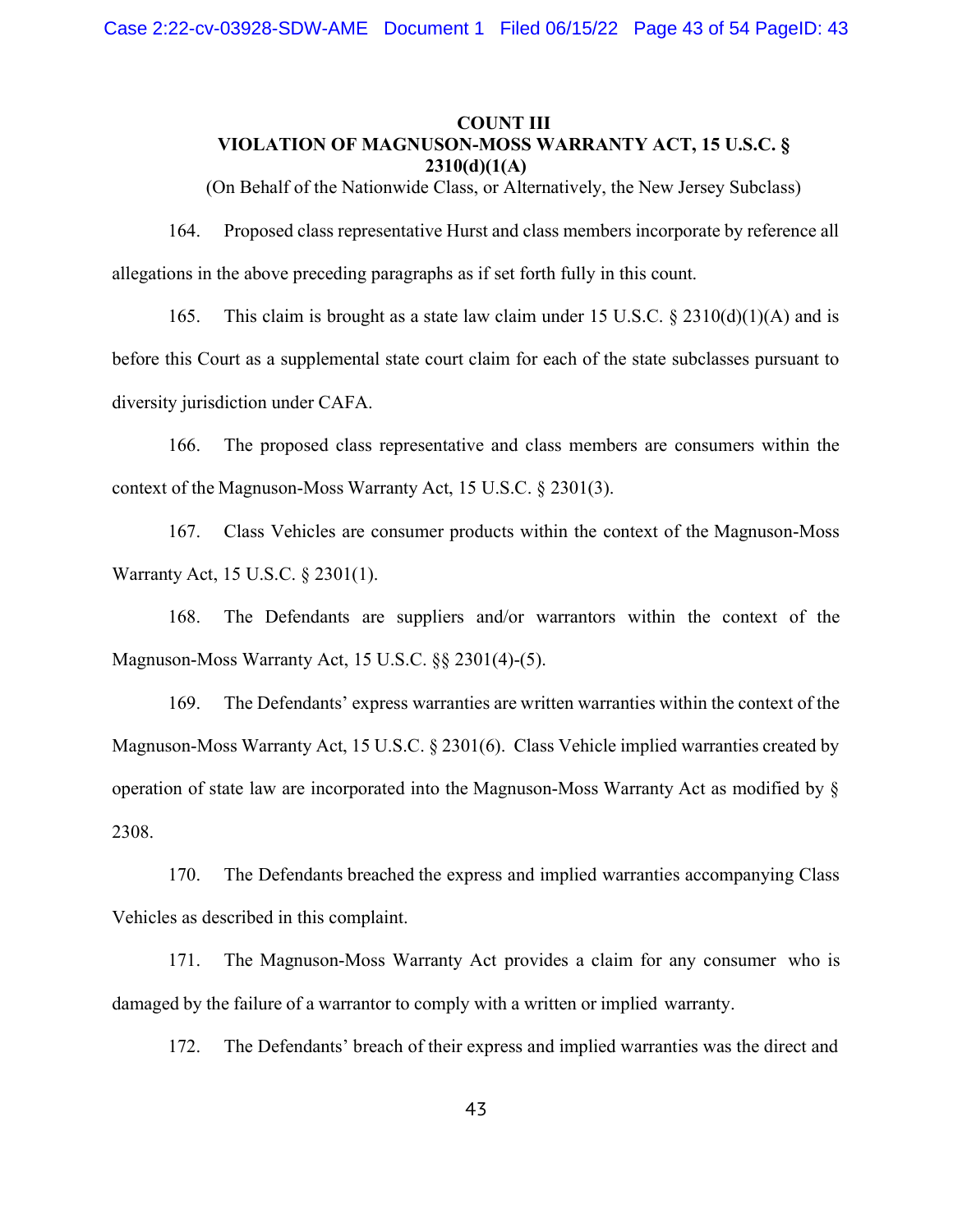#### Case 2:22-cv-03928-SDW-AME Document 1 Filed 06/15/22 Page 44 of 54 PageID: 44

proximate cause of the proposed class representative and proposed class members' financial harm as more fully set out in the preceding warranty counts, and constitutes a violation of the Magnuson-Moss Warranty Act.

173. Affording Defendants a reasonable opportunity to cure their breach of written warranties for Class Vehicles would be unnecessary and futile. The proposed class representative and class members have already attempted to secure coverage for their battery-related repairs without success.

174. At the time of sale or lease of each Class Vehicle, the Defendants knew, should have known, or were reckless in not knowing of their misrepresentations and omissions concerning the Class Vehicles' inability to perform as warranted (e.g. diminished range and/or capacity loss), but nonetheless failed to rectify the situation and/or disclose the cold temperature vulnerability as described in this complaint. Under the circumstances, the remedies available under any informal settlement procedure would be inadequate and any requirement that Class Vehicles resort to an informal dispute resolution procedure and/or afford the Defendants a reasonable opportunity to cure their breach of warranties is excused and thereby deemed satisfied.

175. The proposed class representative and class members would suffer economic hardship if they returned their Class Vehicles but did not receive the return of all payments made by them.

176. Wherefore, proposed class representative and proposed class members demand judgment against the Defendants including multiple monetary damages, interest, costs and attorney's fees.

44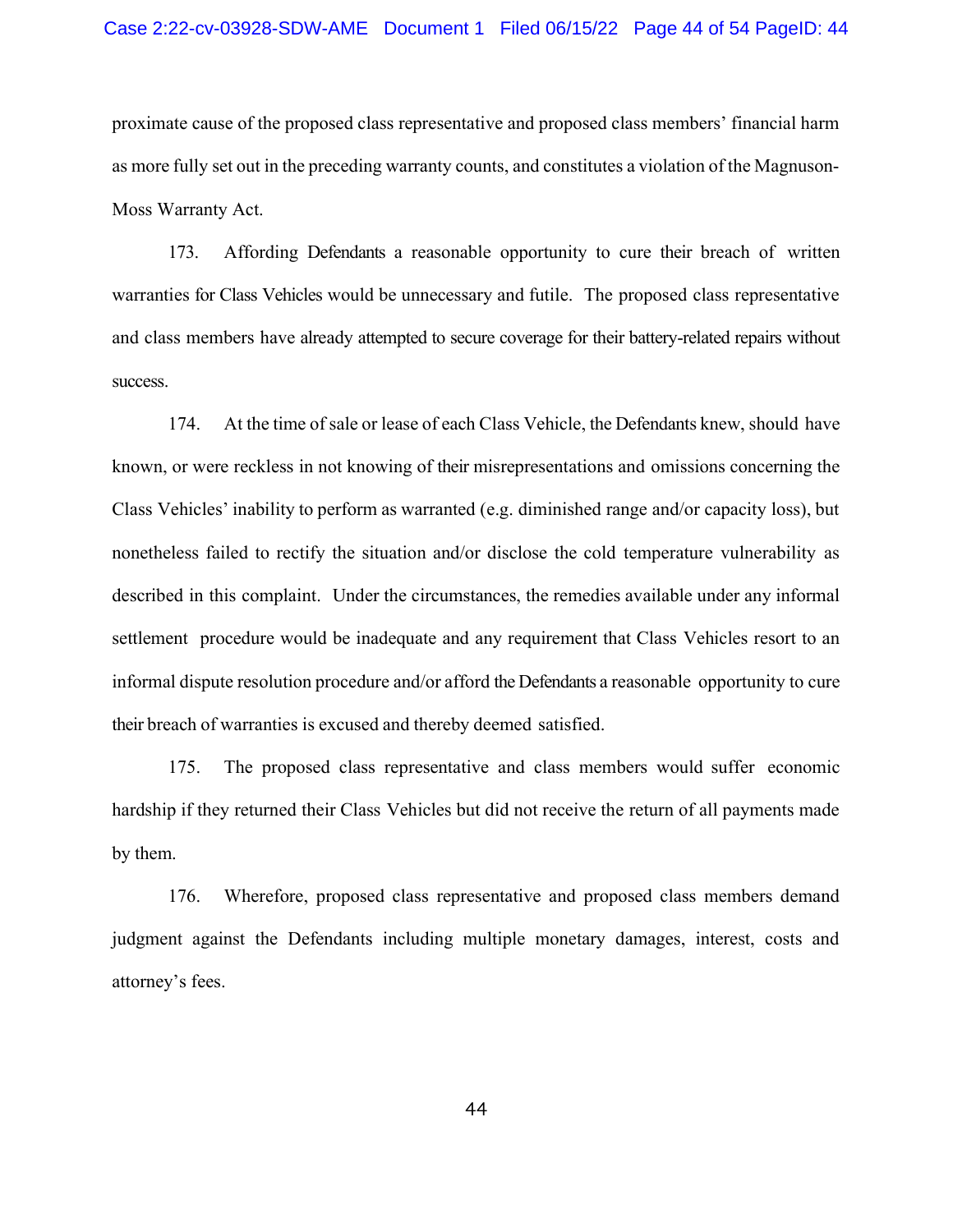# COUNT IV VIOLATION OF THE NEW JERSEY CONSUMER FRAUD ACT ("NJCFA") N.J. STAT. ANN. §§ 56:8-2 *ET SEQ.<sup>11</sup>*

(On Behalf of Plaintiff Hurst, the Nationwide Class and the New Jersey Subclass)

177. Proposed class representative Hurst incorporates by reference all allegations in the above preceding paragraphs as if set forth fully in this count.

178. Proposed class representative Hurst asserts this count on behalf of himself and proposed New Jersey Subclass members.

179. The NJCFA prohibits "[t]he act, use or employment by any person of any unconscionable commercial practice, deception, fraud, false pretense, false promise, misrepresentation, or the knowing, concealment, suppression, or omission of any material fact with intent that others rely upon such concealment, suppression or omission, in connection with the sale or advertisement of any merchandise or real estate, or with the subsequent performance of such person as aforesaid, whether or not any person has in fact been misled, deceived or damaged thereby, is declared to be an unlawful practice . . . " N.J. STAT. ANN. § 56:8-2.

180. Proposed Class representative Hurst and members of the nationwide class and/or the New Jersey subclass are consumers/persons who purchased or leased class vehicles for personal, family, or household use. The Defendants are persons engaged in trade or commerce with respect to merchandise within the context of NJCFA.

181. In violation of the NJCFA, Defendants employed unconscionable commercial practices, deception, fraud, false pretense and/or false promise by providing Class Vehicles that have batteries with materially reduced range vulnerabilities to cold weather described in this complaint and present an undisclosed safety risk to drivers and occupants of the Class Vehicles.

 $11$  Counsel for the plaintiffs will serve the New Jersey Attorney General with a copy of this complaint in accordance with N.J. STAT. ANN. § 56:8-20.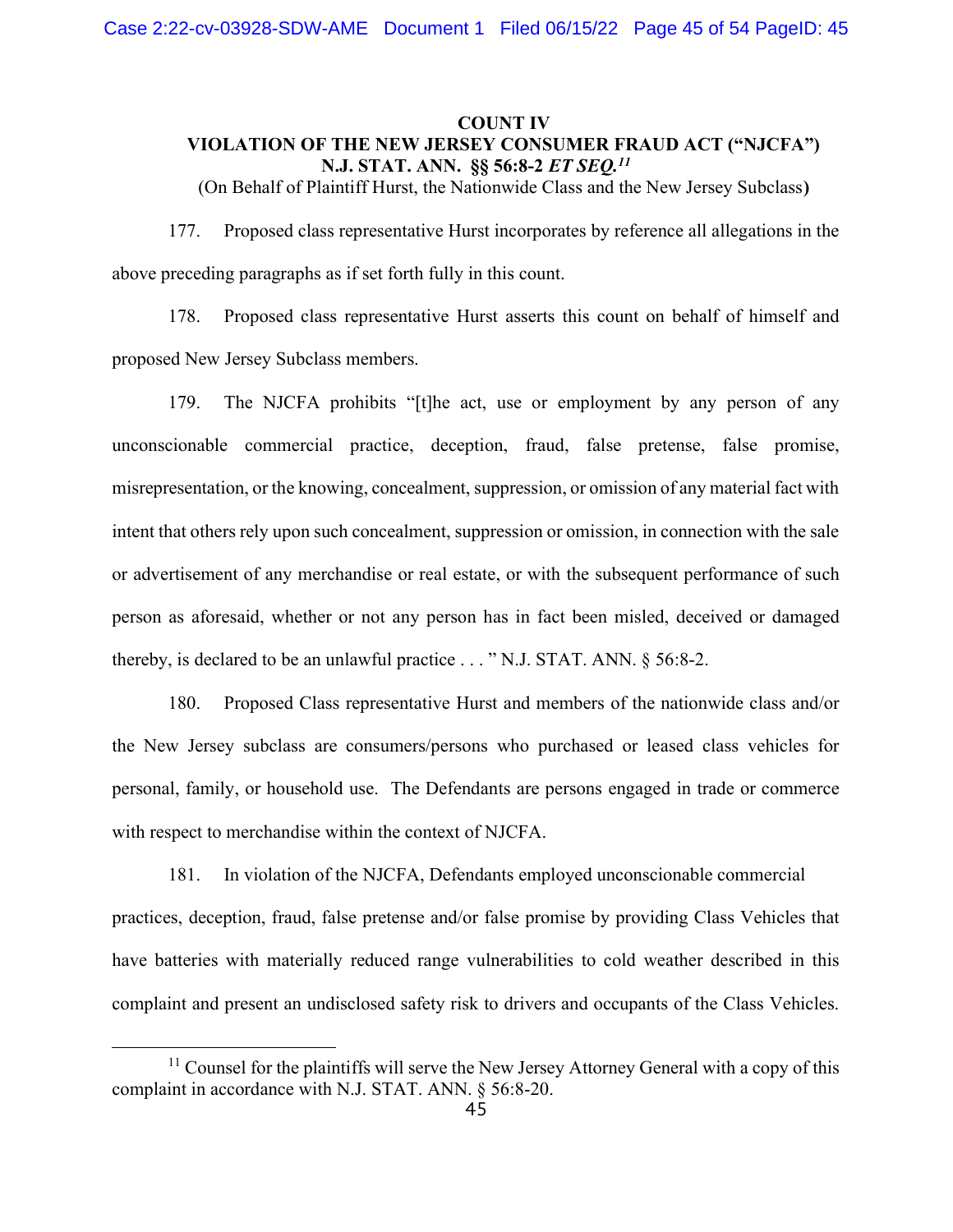Defendants misrepresented the standard, quality or grade of the Class Vehicles that were sold or leased with known cold weather vulnerabilities and/or failed to disclose the materially reduced range the Class Vehicles' battery as described in this complaint and corresponding safety risk in violation of the NJCFA. The Defendants fraudulently, intentionally, negligently, and/or recklessly misrepresented to proposed class representative Hurst and members of the proposed Nationwide Class and/or New Jersey Subclass the Class Vehicle battery range and concealed that vehicle range would decrease significantly in ambient cold temperatures.

182. Defendants' misrepresentations and fraudulent omissions were material to proposed Class representative Hurst and members of the proposed Nationwide Class and/or New Jersey Subclass. When proposed class representative Hurst and members of the proposed Nationwide Class and/or New Jersey Subclass purchased or leased their Class Vehicles, they reasonably relied on the affirmative representations that the Class Vehicles' battery would perform as advertised. Had Defendants disclosed that the batteries were prone to substantial cold weather performance issues with driving range, Hurst and members of the proposed Nationwide Class and/or New Jersey Subclass would not have purchased or leased the Class Vehicles, or would have paid less for their vehicles. Had Defendants disclosed that the Class Vehicle batteries would lose capacity and/or range before the warranty period expiration, Hurst and members of the proposed Nationwide Class and/or New Jersey Subclass would have demanded repair or replacement during the warranty periods at no cost to proposed class representative and members of the proposed Nationwide Class and/or New Jersey Subclass as provided for in Defendants' warranties.

183. Defendants knowingly concealed, suppressed and/or omitted to disclose the existence of the Class Vehicle battery cold temperature performance vulnerability and safety risk in the Class Vehicles at the time of sale or lease and at all relevant times thereafter. The Defendants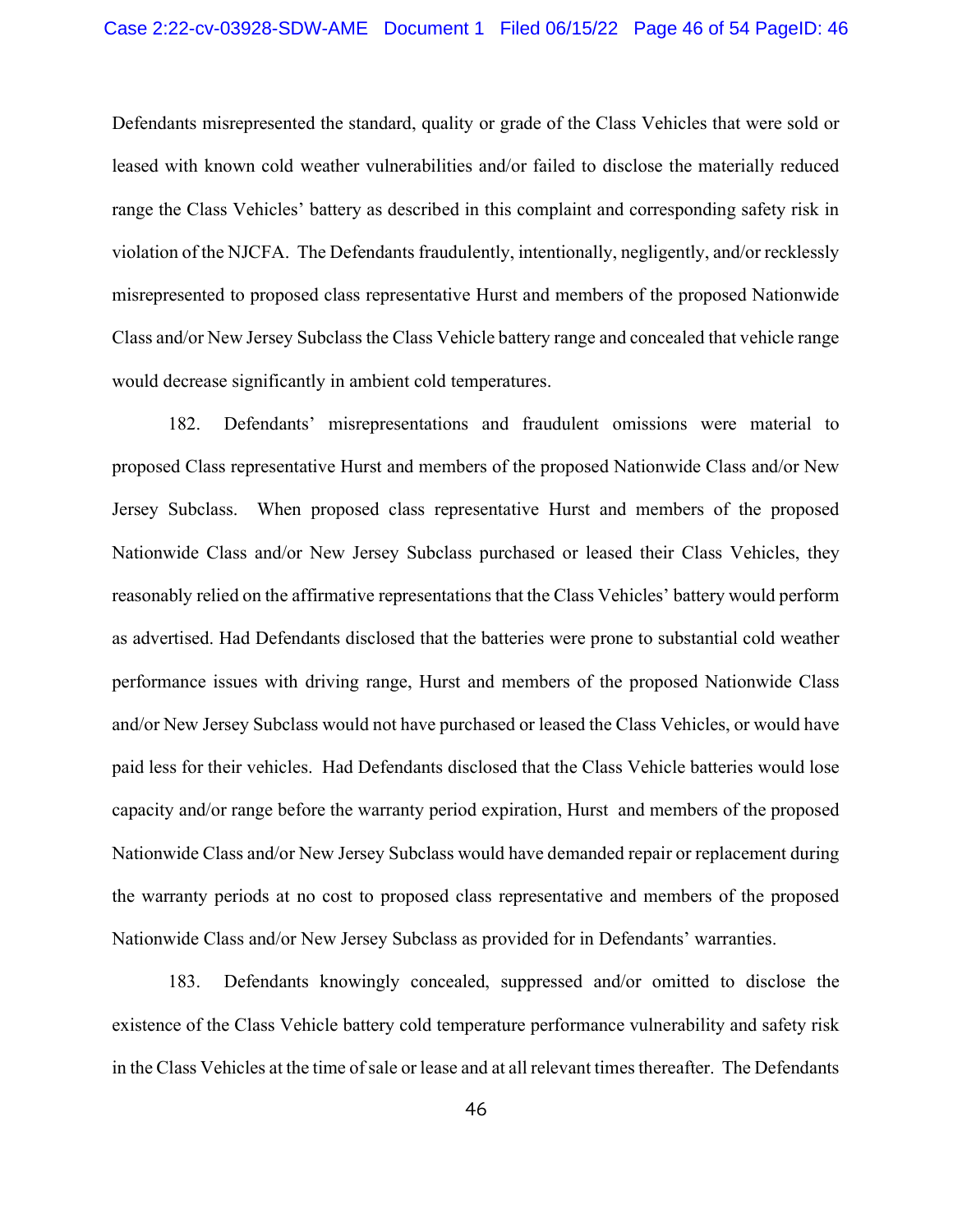also fraudulently, intentionally, negligently and/or recklessly misrepresented to proposed class representative Hurst and members of the proposed Nationwide Class and/or New Jersey Subclass the characteristics of Class Vehicle battery with respect to material, manufacture, durability, longevity, maintenance and operating costs. The Defendants extensively advertised that Class Vehicles were superior in construction and extolled the quality and virtues of Class Vehicles, including superior materials, workmanship, manufacture, safety, durability, reliability and performance.

184. Defendants unconscionably marketed the Class Vehicles to uninformed consumers in order to maximize profits by selling additional Class Vehicles incorporating the undisclosed latent battery vulnerability to cold temperatures and corresponding safety risk.

- 185. Defendants' prior knowledge is demonstrated by the facts that:
- Defendants maintain a Warranty Optimization section in their Warranty Department at BMW NA's headquarters in New Jersey, which contemporaneously tracks warranty data for various parts in the Class Vehicles, including Class Vehicle batteries, to determine failure rates and perform root cause analysis;
- Defendants maintain Warranty Specialists at their U.S. Headquarters in New Jersey who contemporaneously analyze warranty data maintained in BMW NA's intranet database available to personnel at the U.S. Headquarters to identify failure rates and trends;
- Defendants also maintain a Launch Viability Function Integration section in New Jersey whose responsibilities in the U.S. include extensive pre-launch testing of vehicles; organizing and leading vehicle test events at multiple test facilities;
- Defendants also maintain a division that includes engineers who inspect and analyze defects and failure as they occur in the field;
- Defendants are required to assiduously track and review complaints filed by owners of Class Vehicles with NHTSA to ensure that any defects requiring a recall are promptly reported to NHTSA within five (5) days; and
- The internal chart set forth supra expressly reveals Defendants' prior knowledge and is a documentary admission of such knowledge.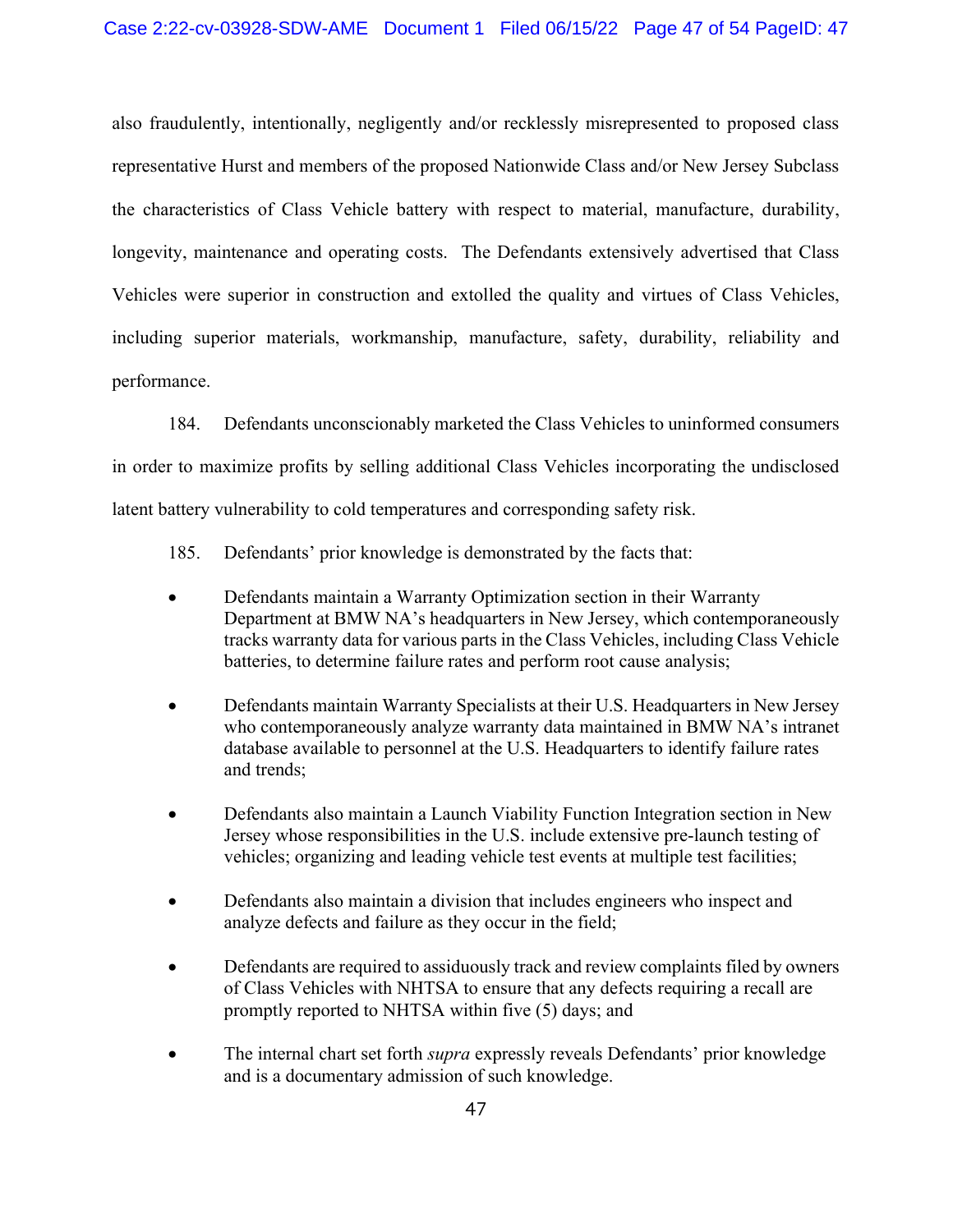186. Defendants owed a duty to disclose the Class Vehicle cold weather battery vulnerability described in this complaint and its corresponding safety risk to Hurst and members of the proposed Nationwide Class and/or New Jersey Subclass because Defendants possessed superior and exclusive knowledge concerning the decreased range and performance and the risks associated with vehicle operation in cold ambient temperatures. Rather than disclose the effects of cold weather on Class Vehicle batteries, Defendants intentionally concealed the issue with the intent to mislead Hurst and members of the proposed Nationwide Class and/or New Jersey Subclass in order to sell additional Class Vehicles and wrongfully transfer the cost of mitigating the reduced utility of Class Vehicles to Hurst and members of the proposed Nationwide Class and/or New Jersey Subclass. Defendants actively suppressed the fact that Class Vehicles could not attain their advertised range and performance because of cold ambient temperatures.

187. Defendants knew that cold temperatures would diminish performance of in Class Vehicles would cause significantly decreased battery driving range. In fact, Defendants intentionally distributed a chart showing the significant degradation of mileage in cold weather. Further, Defendant knew that such loss of range would cause Class Vehicles to become stranded or inoperable, putting vehicle operators, passengers, and other motorists at risk for injury, or at minimum, appalling inconvenience. The Defendants actively suppressed the fact that Class Vehicles were prematurely failing because of exposure to cold weather. Although the Defendants knew the effects of cold weather on Class Vehicles, the Defendants denied any liability and attempted to shift the responsibility and cost for repairs to individual vehicle owners.

188. Had proposed class representative Hurst and members of the proposed Nationwide Class and/or New Jersey Subclass known about the cold weather battery vulnerability described in this complaint at the time of purchase, including the safety hazard, inconvenience and loss of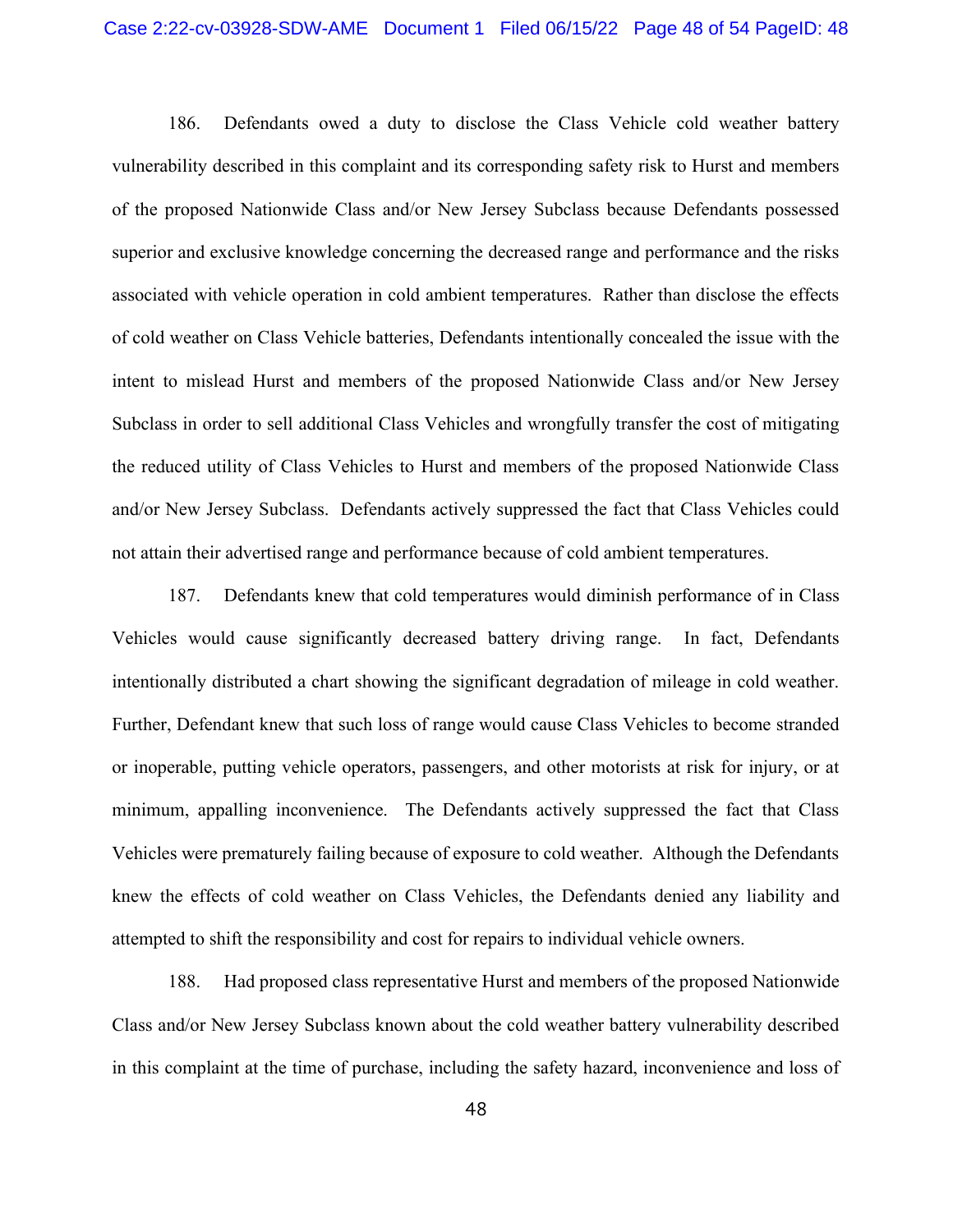#### Case 2:22-cv-03928-SDW-AME Document 1 Filed 06/15/22 Page 49 of 54 PageID: 49

utility posed by the vulnerability, they would not have bought the Class Vehicles or would have paid much less for them.

189. As a direct and proximate result of Defendants' wrongful conduct in violation of the NJCFA, Hurst and members of the proposed Nationwide Class and/or New Jersey Subclass have suffered and continue to suffer harm by the threat of vehicle range loss and either not being able to operate their vehicles or being stranded. Plaintiff Hurst and members of the New Jersey Subclass have also suffered the ascertainable loss of the diminished value of their vehicles. In addition, proposed class representative Hurst and the class were required to spend additional money on gasoline for necessary use of the extender range engine with the electric battery lost its charge prematurely. The battery failure was directly and proximately caused by the Defendants' violation of the NJCFA.

190. As a further result of Defendants' fraudulent and/or deceptive conduct, misrepresentations and/or knowing omissions, proposed class representatives Hurst and members of the proposed Nationwide Class and/or New Jersey Subclass are entitled to actual damages, treble damages, costs, attorneys' fees, and other damages to be determined at trial as allowed by N.J. STAT. ANN. § 56:8-19. Plaintiff Hurst and members of the New Jersey Subclass also seek an order enjoining Defendants' unlawful, fraudulent and/or deceptive practices, and any other just and proper declaratory or equitable relief available under the NJCFA. See N.J. STAT. ANN. § 56:8-19.

191. The Defendants' deceptive trade practices were likely to deceive a consumer acting reasonably under the circumstances including proposed class representative Hurst and members of the proposed Nationwide Class and/or New Jersey Subclass were caused to suffer ascertainable damages by expending sums of money in purchasing their Class Vehicles which could not operate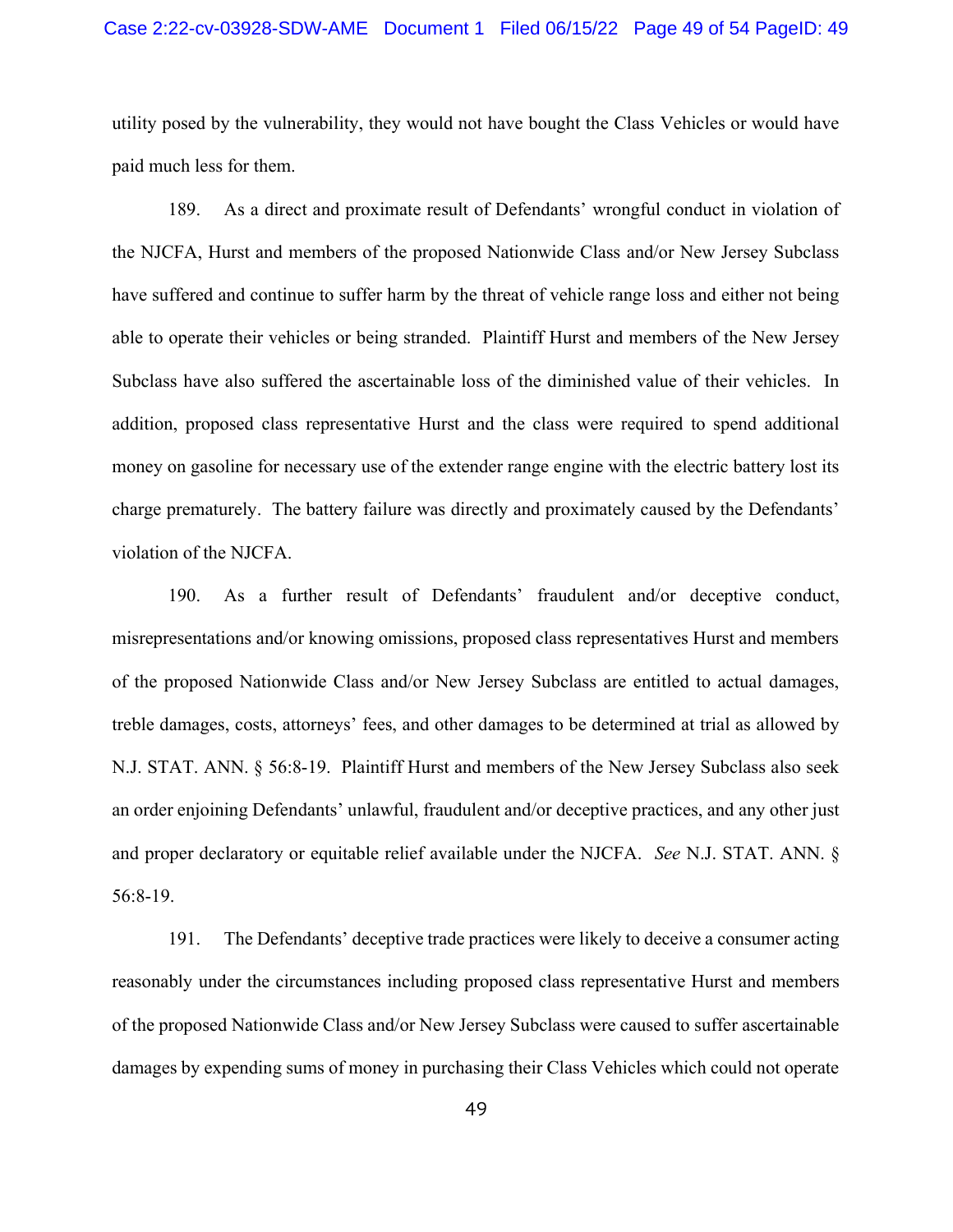as advertised in cold weather. As reasonable consumers, proposed class representative Hurst and members of the proposed Nationwide Class and/or New Jersey Subclass had no reasonable way to know that Class Vehicles contained batteries that could not perform optimally in cold weather. Any reasonable consumer under the circumstances would have relied on the representations of the Defendants who alone possessed the knowledge as to the quality and characteristics of the Class Vehicles, including the reliability of batteries in cold ambient temperatures.

192. The Defendants violated the NJCFA by failing to inform Class Vehicle owners prior to purchase and/or during the warranty period that Class Vehicles were susceptible to massive reductions in range when exposed to cold weather and were accompanied by incorrect range representations.

193. The Defendants violated the NJCFA by failing to inform Class Vehicle owners prior to purchase and/or during the warranty period that Class Vehicles could not perform as advertised in cold weather and that range, one of the most important aspects of Class Vehicles would be significantly diminished by exposure to cold ambient temperatures.

194. The Defendants committed unfair and unconscionable commercial practices as described in this complaint. Defendants repeatedly violated the NJCFA on multiple occasions with their continuous course of conduct including omissions of material fact and misrepresentations concerning *inter alia*, the causes of the driving range decrease of Class Vehicles owned by Plaintiff Hurst and proposed subclass members.

195. As a proximate and direct result of Defendants' unfair and deceptive business trade practices, proposed class representative Hurst and members of the proposed Nationwide Class and/or New Jersey Subclass purchased Class Vehicles and sustained an ascertainable loss and financial harm.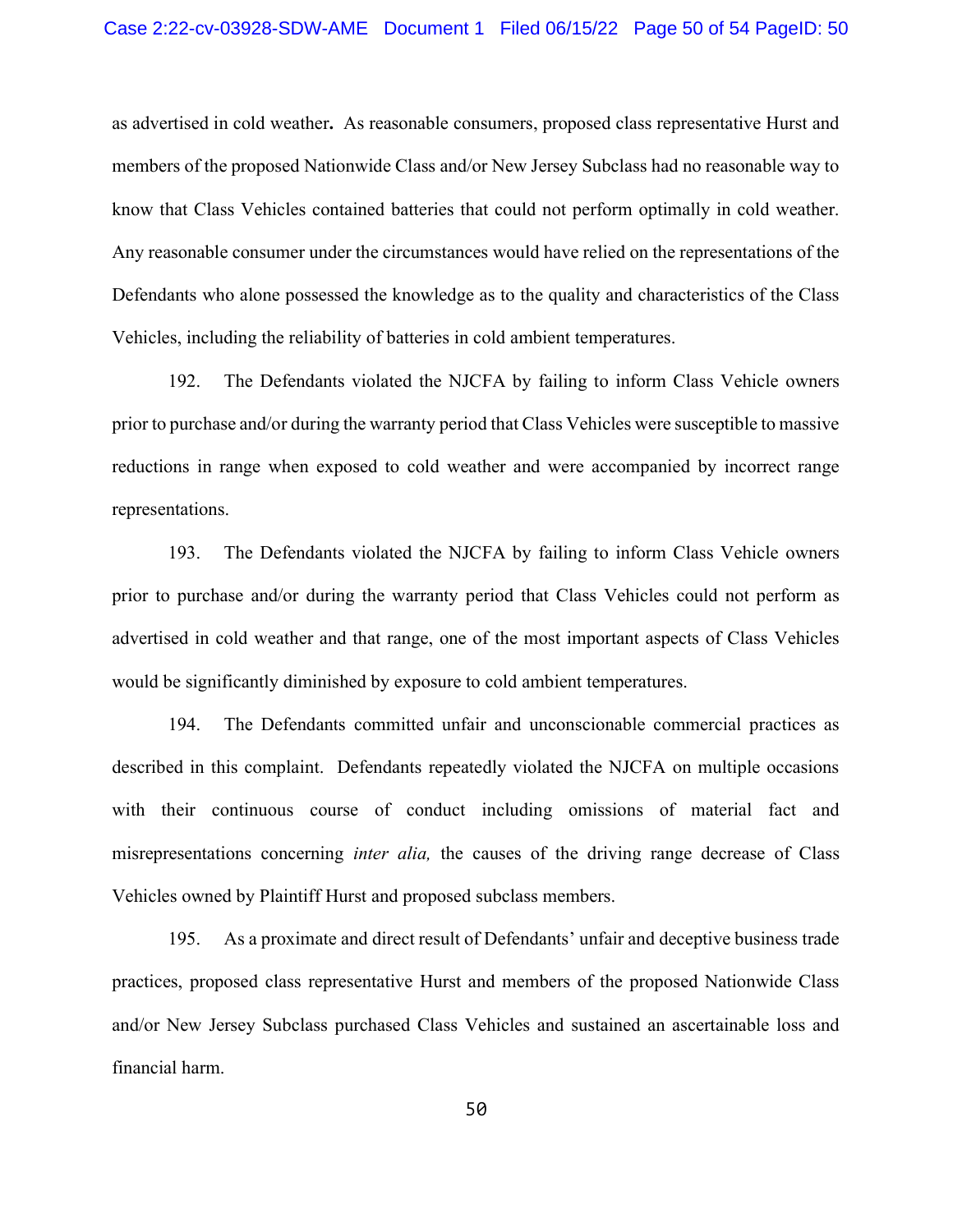196. Proposed class representative Hurst and members of the proposed Nationwide Class and/or New Jersey Subclass experienced loss of vehicle utility, diminution of Class Vehicle resale value, increased maintenance costs and incurred other substantial monetary damages and inconvenience.

197. Wherefore, proposed class representative Hurst and members of the proposed Nationwide Class and/or New Jersey Subclass demand judgment against Defendants for restitution, disgorgement, statutory and actual monetary damages, interest, costs, attorneys' fees and injunctive relief including a declaratory judgment and an appropriate court order prohibiting Defendants from further deceptive acts and practices described in this complaint.

## COUNT V NEGLIGENT MISREPRESENTATION

(On Behalf of the Nationwide Class or, Alternatively, the New Jersey Subclass)

198. Proposed class representative Hurst and class members incorporate by reference all allegations in the preceding paragraphs as if set forth fully in this count.

199. Defendants negligently and recklessly misrepresented to proposed class representative Hurst and class members the characteristics of Class Vehicles with respect to battery performance in cold ambient temperatures.

200. The proposed class representative and class members reasonably and justifiably relied upon representations made by the Defendants including information in the Class Vehicle window sticker, Defendants' advertising, and Service and Warranty Information pamphlet that incorporated incorrect range statistics and did not account for cold temperature decreases.

201. As a proximate and direct result of proposed class representative and class members' reliance on the Defendants' negligent and reckless misrepresentations, proposed class representative and class members sustained monetary damages as described in this complaint.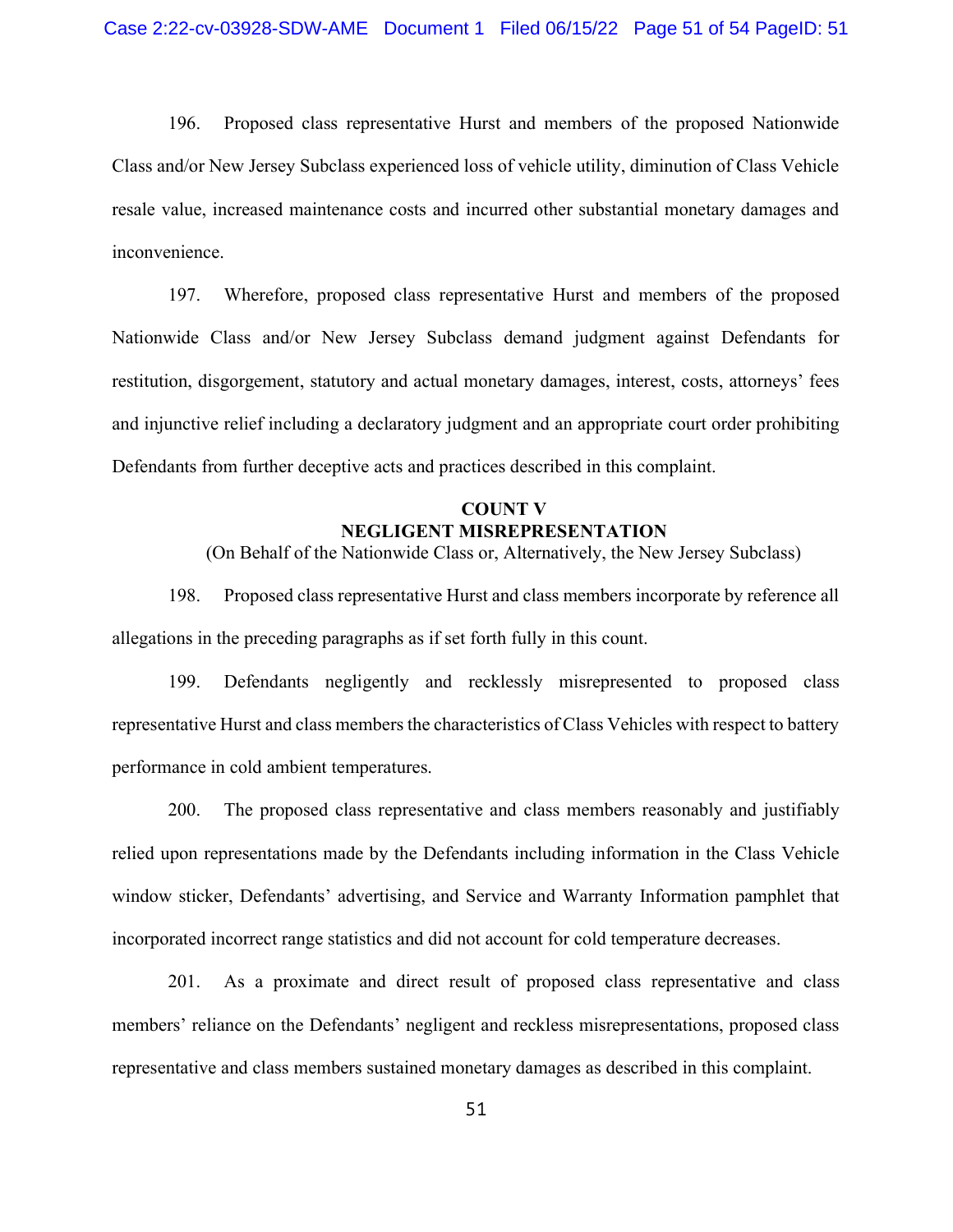202. Wherefore, proposed class representative and class members demand judgment against defendant for multiple damages, interest, costs and attorneys' fees.

## COUNT VI UNJUST ENRICHMENT

(On Behalf of the Nationwide Class or, Alternatively, the New Jersey Subclass)

203. Proposed class representative Hurst and class members incorporate by reference all allegations in the above preceding paragraphs as if set forth fully in this count.

204. The Defendants breached their express and implied warranties in that Class Vehicles were accompanied by a window sticker, an owner's manual and Service and Warranty Information pamphlet that incorporated inaccurate vehicle range and failed to adequately apprise owners of the range-limiting effect of cold weather exposure on Class Vehicle batteries. Class Vehicles were not of merchantable quality and were unfit for the ordinary purposes for which passenger vehicles are used because of severely limited range in cold weather and an owner's manual and Service and Warranty Information pamphlet that failed to adequately apprise vehicle owners of the effects of cold weather on Class Vehicle performance.

205. The Defendants benefited financially from their breaches of warranty, misrepresentations and fraud as described in this complaint. Defendants denied legitimate Class Vehicle battery warranty claims and obtained further unwarranted financial gain.

206. The proposed class representative and class members sustained monetary damages as described in this complaint.

207. Allowing the Defendants to retain their monetary enrichment from their wrongful and unlawful acts would be unjust and inequitable.

208. The proposed class representative and class members request that the Defendants disgorge their profits from their wrongful and unlawful conduct and that the Court establish a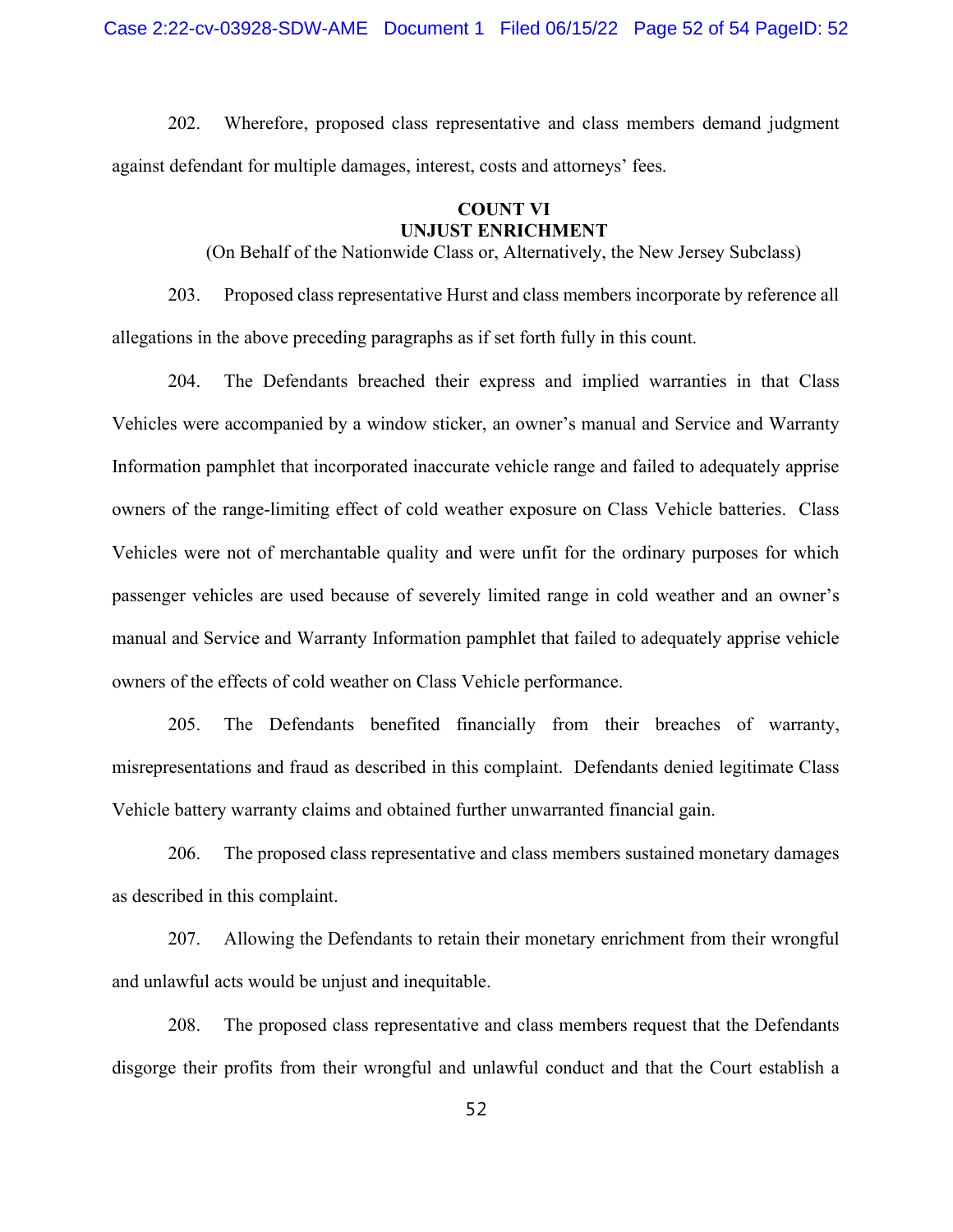constructive trust funded by the benefits conferred upon the Defendants as a result of their wrongful conduct. The proposed class representative and class members should be designated beneficiaries of the trust and obtain restitution for their out of pocket expenses caused by the Defendants' conduct.

209. Wherefore, the proposed class representative and class members demand judgment against defendant for multiple damages, interest, costs and attorneys' fees.

#### RELIEF DEMANDED

Wherefore, proposed class representative Hurst requests:

 (a) An Order pursuant to Fed. R. Civ. P. 23(c) certifying the class and/or subclass with such modifications, if any, to the proposed certification as required by the Court for the efficient and equitable administration of justice in this proceeding;

 (b) An Order appointing the proposed class representative as representative of the class and designating the law firms of Kantrowitz, Goldhamer & Graifman, P.C., and Thomas P. Sobran P.C., as counsel for the class pursuant to Fed. R. Civ. P. 23(g);

 (c) Judgment for the proposed class representative and class members against the Defendants on all issues and counts;

 (d) Actual, compensatory and statutory damages for proposed class representative Hurst and class members, including but not limited to multiple damages, together with interest, prejudgment interest, costs and attorneys' fees;

 (e) Restitution for all battery repairs and additional fuel costs incurred by the proposed class representative and proposed class members resulting from the Class Vehicle batteries exposed to cold weather that consequently suffered diminished range;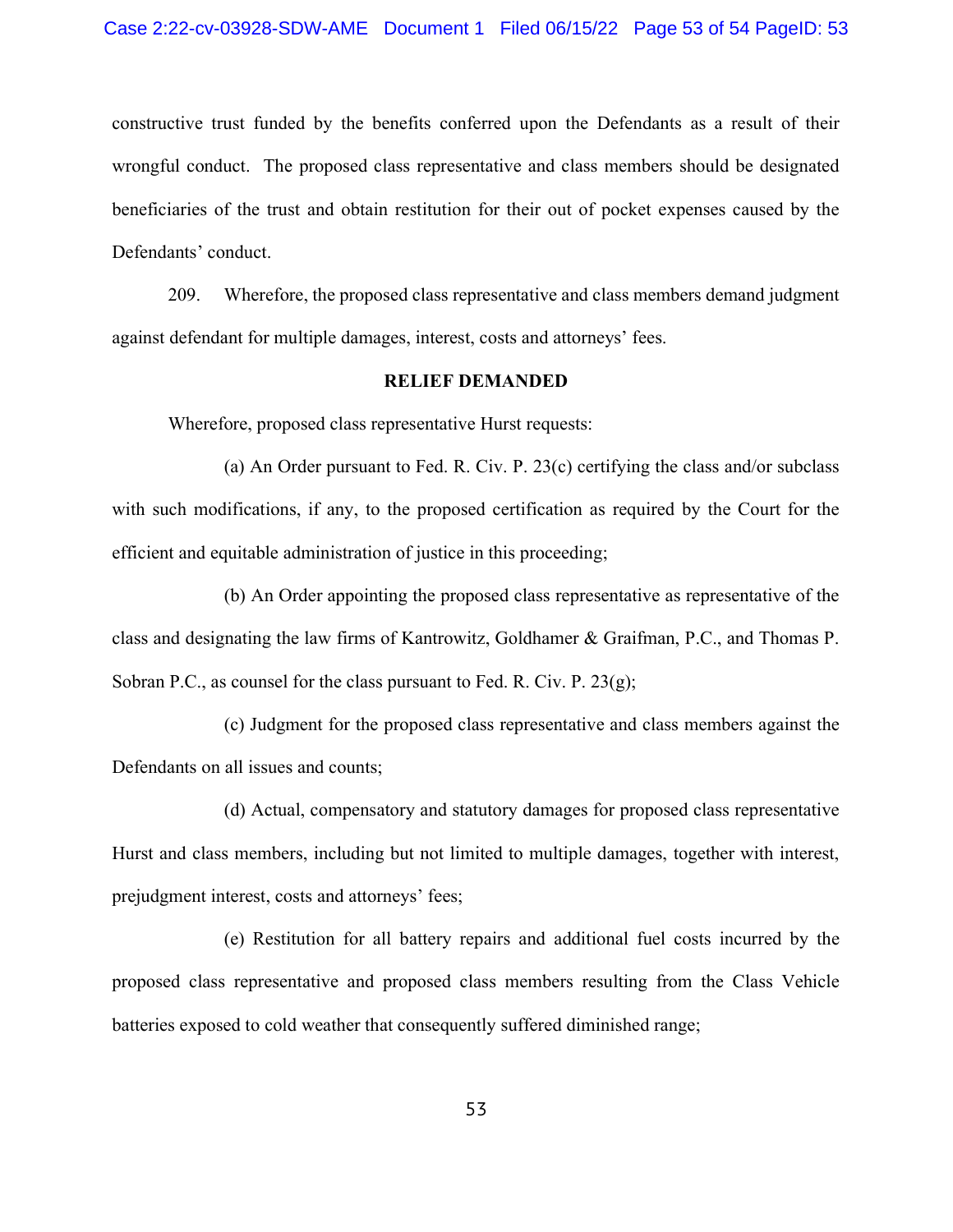(f) Restitution of incidental expenses incurred by the proposed class representative

and class members, including but not limited to rental vehicles and other substitute transportation; and,

(g) Any other relief deemed necessary by this Court.

# REQUEST FOR JURY TRIAL

The proposed class representative and class members request trial by jury on all issues and

counts.

Dated: June 15, 2022

/s/ Gary S. Graifman Gary S. Graifman, Esq. Daniel C. Edelman, Esq. KANTROWITZ, GOLDHAMER & GRAIFMAN, P.C. 135 Chestnut Ridge Road, suite 200 Montvale, NJ 07645 Tel: (201) 391-7000 ggraifman@kgglaw.com dedelman@kgglaw.com

/s/ Thomas P. Sobran Thomas P. Sobran, Esq. THOMAS P. SOBRAN, P.C. 7 Evergreen Lane Hingham, MA 02043 (781) 741-6075 (to be admitted pro hac vice)

Attorneys for Plaintiffs